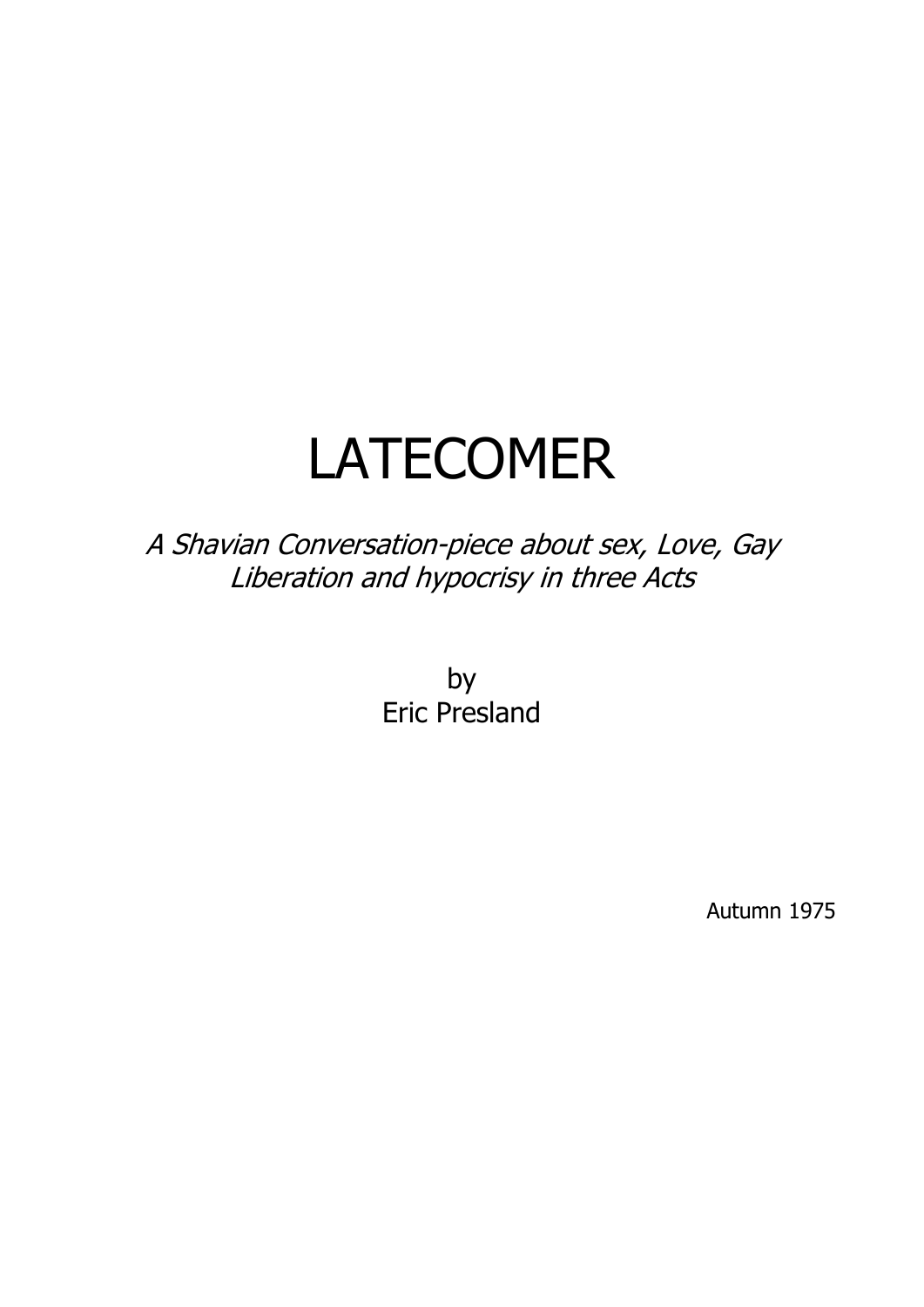# **CAST**

| <b>Derek</b> | A junior lecturer. Late twenties, detatched attitude, slightly<br>sarcastic, certainly patronising. An air of world-weariness,<br>physically unremarkable.                                                                                                                    |
|--------------|-------------------------------------------------------------------------------------------------------------------------------------------------------------------------------------------------------------------------------------------------------------------------------|
| Colin        | Same age. Small, wiry, graceful in his movements. Quick to<br>the point of brusqueness.                                                                                                                                                                                       |
| Simon        | 19, affected in voice and mannerisms, public school accent.<br>This is not the same thing as traditional camp. He is<br>according to the law 'illegal', so there is something defiant<br>about this. The manner drops under stress, and he appears<br>younger than his years. |
| Axek         | Any age under 40. Bluff and extrovert, preferably physically<br>big. Magnetic but not necessarily conventionally dishy.                                                                                                                                                       |

# **SET**

The play is set in the dining room of a very small and delapidated country cottage in Suffolk near Ipswich at the present time [1975]. There are entrances to hall and kitchen. For staging purposes all that is needed is a table and three chairs - the rest is created by the dialogue. It is late at night, and to suggest this, and the physlcal smallness of the room, lighting should be very tight. leaving areas of blackness on the edge of the stage.

### , **PLAYING**

Although the play is naturalistic in stye and should be low-key for most of the action, there are a number of 'set pieces', which should be given their full weight almost operatally. It is important that the piece should not be weighted in favour of one character; they should all be attractive and sympathetic people as far as the audience is concerned, and each of their attitudes and arguments should be equally convincing at the time that they speak. The play is a comedy.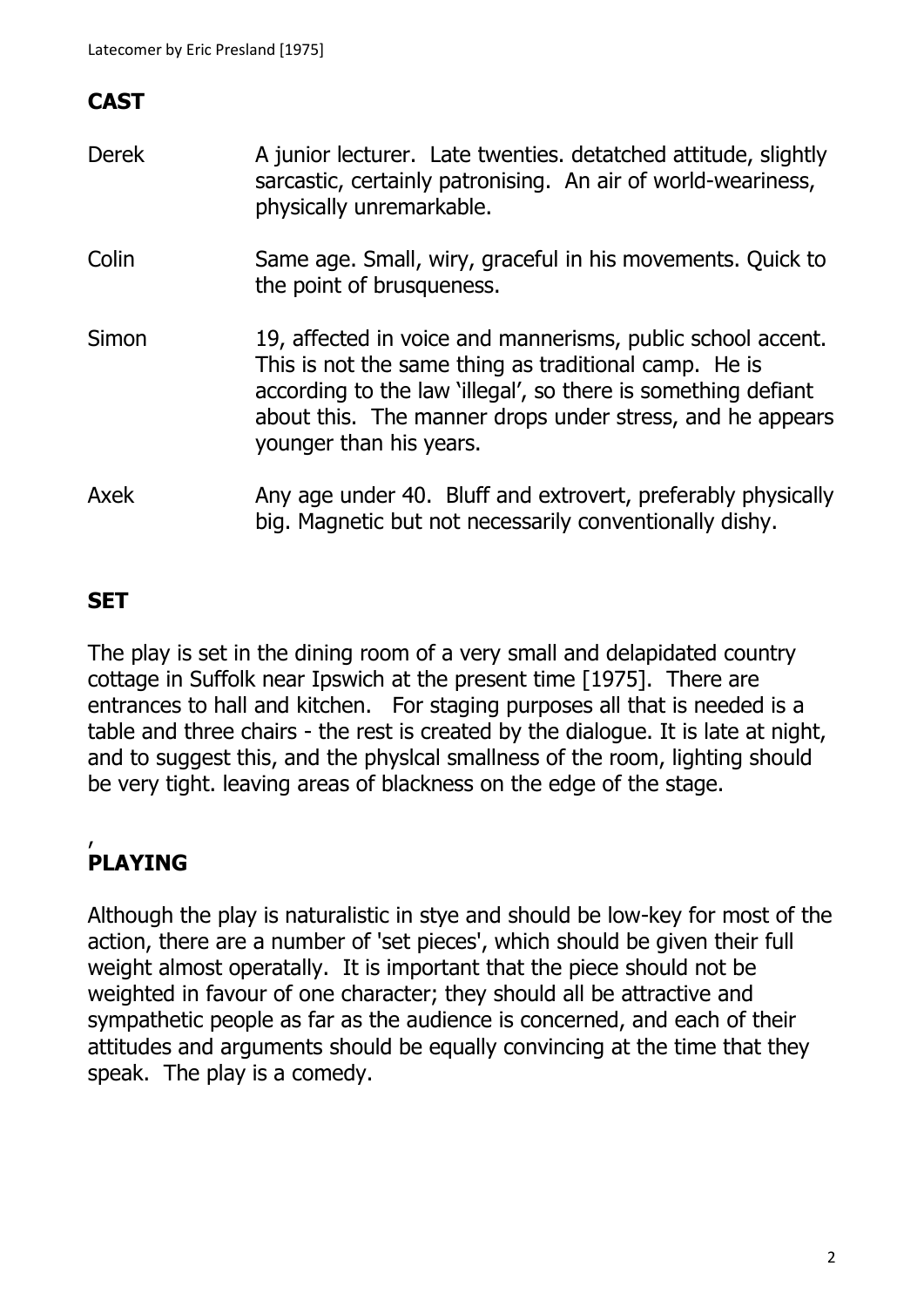# ACT ONE

[A dining table and chairs. On the table dirty dishes and the remains of a meal. DEREK is standing holding his head, COLIN looking at him sympathetically, holding his arms. The position is sexually ambiguous. They hold the freeze for a second, then break, as DEREK staggers around the room clutching and rubbing his head. He protests a bit too much.]

- COLIN: Should've warned you about the beam. Sorry.
- DEREK: Oooh!
- COLIN: Does it hurt?
- DEREK: Oh no, I always walk around rubbing my head like this. This place must have been built tor midgets.

[He continues rubbing his head, playing for sympathy.]

- COLIN: It was. It's very old. They were all midgets then. No National Health. No Cod Liver Oil. [Suddanly annoyed.] Cut it out. It wasn't that bad.
- DEREK: I'll have a lump the size of a cannonball tomorrow.
- COLIN: Bullshit.
- DEREK: All right, a billiard ball. [Pause.]
- COLIN: I'm sorry about the mess. [Joking] It's the servants' night off.

[DEREK is watching him closely. No response.]

- COLIN: Simon wanted to go out this evening, we thought we'd leave it till morning. We didn't know you'd be coming. [Pause, then pointed.] We didn't expect you.
- DEREK: Yes. Even I didn't expect me.
- COLIN: You're lucky we did go out. You'd never have found us otherwise. You'd have been dossing in the bus station.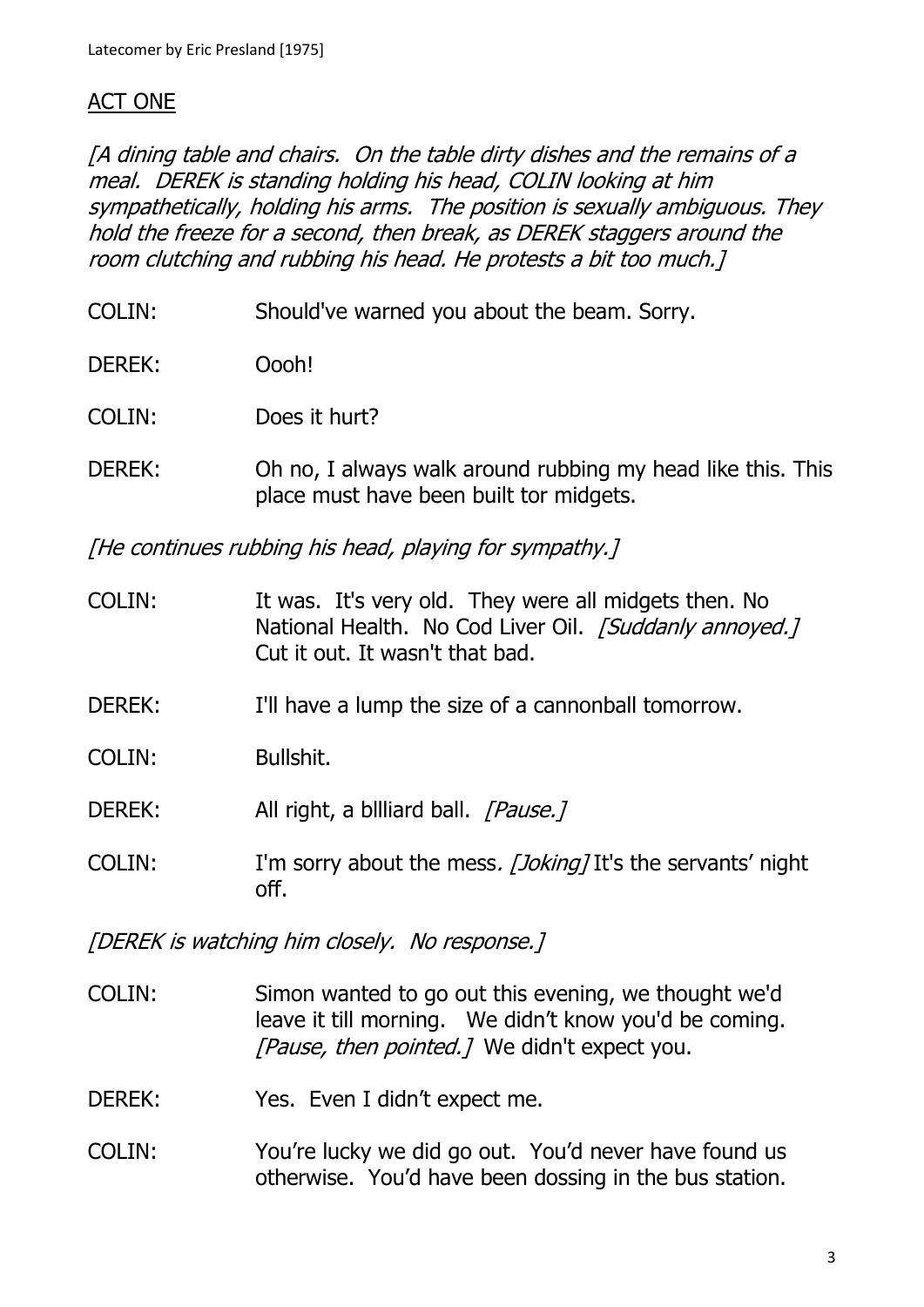- DEREK: I doubt it. Something always turns up. Like you, for example. A pleasant surprise. [Relaxing] I mean that. Thanks. And don't worry about the Fanny Craddock droppings. *[Indicating leftovers on plate.*] No sweat. *[Jabs* at food wiih a knife, curiously.] What on earth was it? The original mess of potage?
- COLIN: Sweetbreads.
- DEREK: Can't say I ever fancied them. Those parts of the beast associated with bowel movements hold no charms for me. Or is that tripe?
- COLIN: You always talk tripe. [They both smile.]
- COLIN: [Patiently] Sweetbreads are the pancreas. I got the recipe out of one of Mum's books. You boil it for twenty minutes in water flavoured with lemon-juice and white wine, then batter with egg, breadcrumb. and mixed herbs, and fry till golden brown. More to the point, it's cheap as chips.
- DEREK: Mmmm.
- COLIN: It's revolting. We should have stuck to chips. Just shove it on one side.

[Pause. They both survey the room.]

- DEREK: It's very nice here.
- COLIN: Small. All we could afford.
- DEREK: Intimate. As the estate agents say. Just like Cottrell Road, remember?
- COLIN: Could I forget?
- DEREK: An intimate country cottage with period charm in secluded surroundings.
- COLIN: In other words, we all keep hitting our heads on beams, the bog's at the bottom of the garden and the bus comes once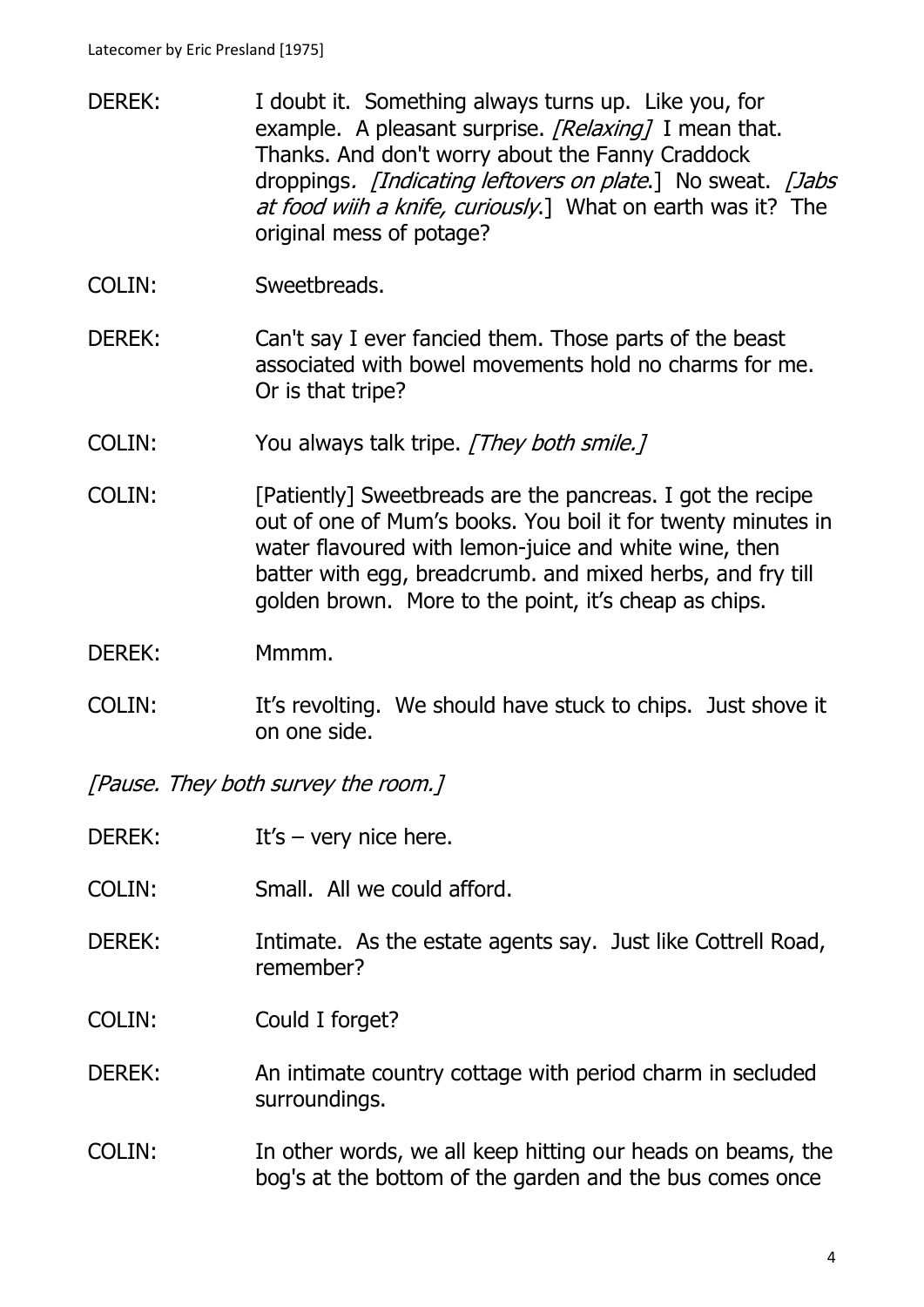a week on market days. Thank Christ I hired a car. You be OK in here?

- DEREK: Sure... *[Doubtful]* I can manage.
- COLIN: If you'd let us know…
- DEREK: I didn't know you were in the area. You didn't tell me.

COLIN: Didn't I? [Careless] I thought I did.

- DEREK: [Reproachful.] No. 1 thought you were in Brighton with Dave.
- COLIN: [Suddenly evasive; walking round the room clearing things.] Well, I' m not.
- DEREK: Obviously.
- COLIN: I don't have to tell you everything I do. I wanted to keep it a secret. Christ, we're not married.
- DEREK: You mean you didn't want Dave to find out about your dirty weekend.
- COLIN: Dirty? At this rate it won't even be shop-soiled. [With finality] Goodnight.

[He turns to go.]

- DEREK: [Abruptly] Why Simon?
- COLIN: What?
- DEREK: If you wanted to keep your extra-curricular activities a secret, why did you go away with Simon? You know he's got a mouth a mile wide?
- COLIN: [Turning quickly] Did he tell you?
- DEREK: Oh, come off it. It's one up to him that he knows something about you that I don' t.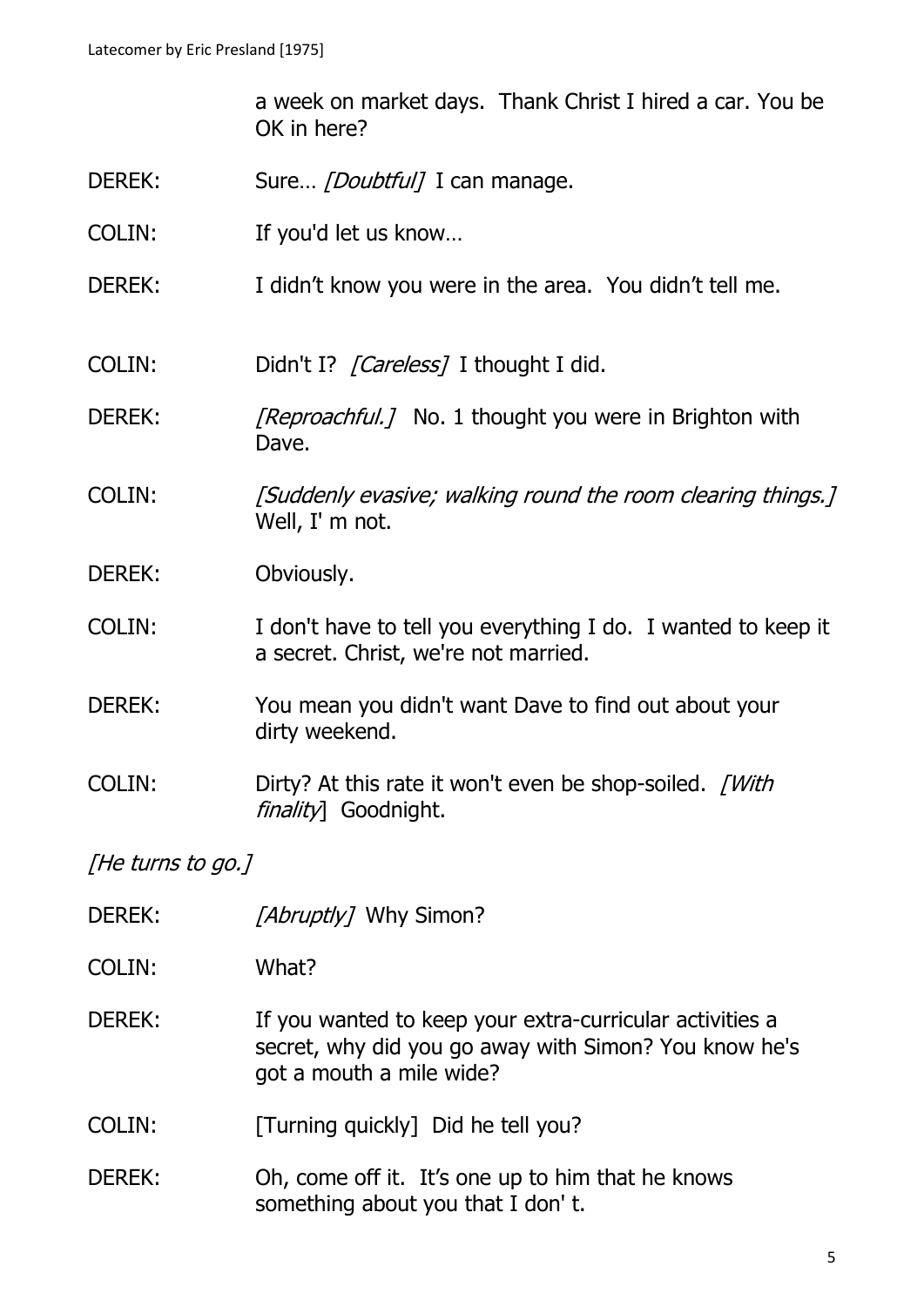- COLIN: Are you jealous?
- DEREK: Of course not! It's just that Simon sees himself somehow as in competition with me for your  $-$  ah  $-$  favours.
- COLIN: I don't underatand you, I really don't. Your mind makes Hampton Court maze look like the Great North Road.
- DEREK: It's obvious. He's very hung up on you.
- COLIN: No!
- DEREK. Sure. It sticks out a mile.
- COLIN: [Seriously] Jesus, not another one!
- DEREK: 'Oh, why do all these people keep falling in love with me? Why am I so irreslstable?'
- COLIN: You know I hate people falling for me.
- DEREK: [After a fractional pause, quiet.] I know. [Voice up] The trouble with you is you're paranoid.
- COLIN: No I'm not, I'm persecuted.
- DEREK: Poor Dave… You know, he'll find out in the end that you've been lying to him. This way just makes it look worse.
- COLIN: He'd have wanted to come. He'd have gone all funny and quiet. I'd have given in. There's no talking to him sometimes.
- DEREK: I don't think it's unreasonable to want to spend a lot of time with someone you love. Don't you love him?
- COLIN: Yes. No. I don't know. I don't like him much. Not most of the time. Always having to explain, it's a like being a kid again. [Suddenly blazing] Why the fuck do people keep making you feel guilty?
- DEREK: You make yourself feel quilty.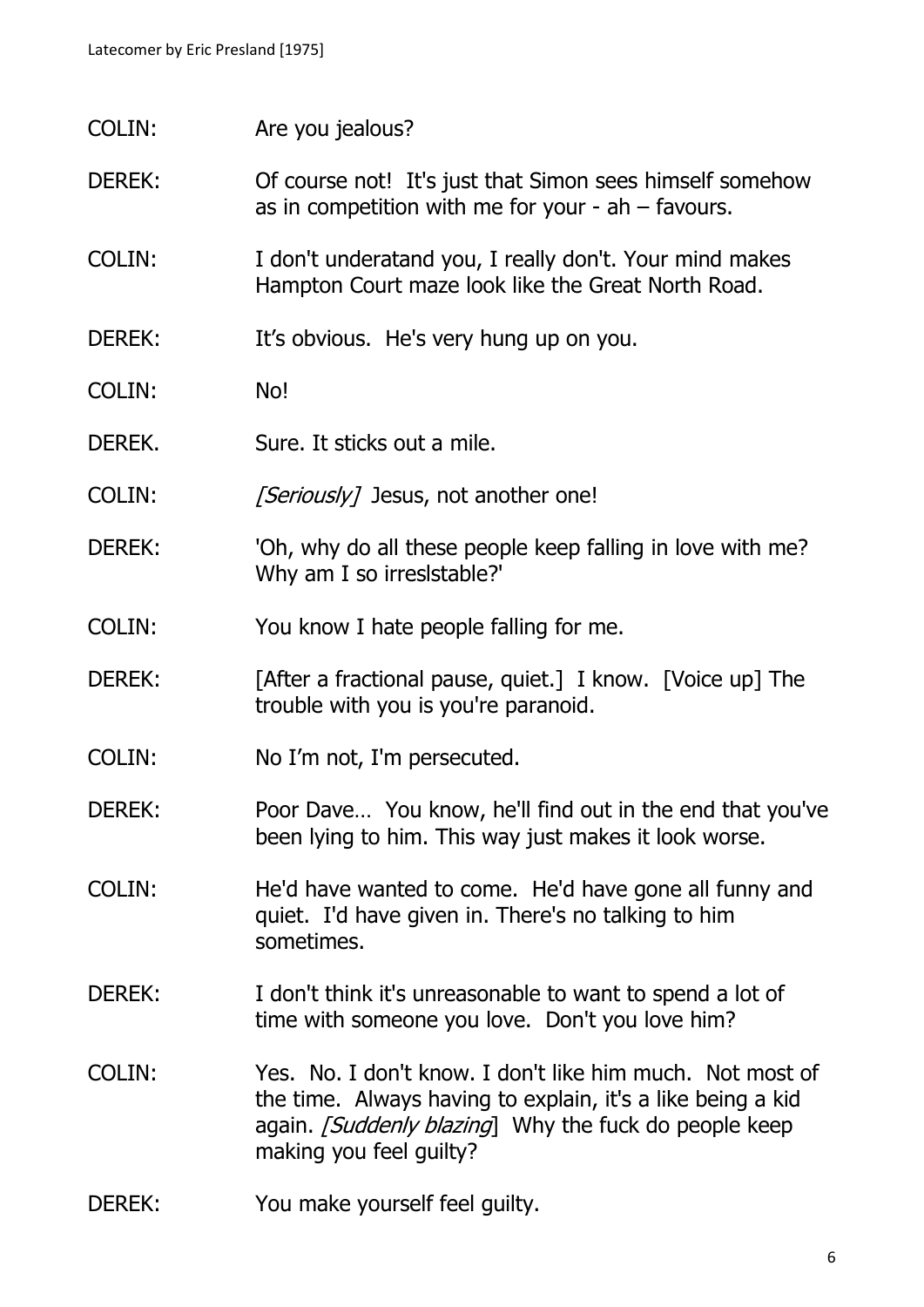- COLIN. I don't.
- DEREK: And you do spread yourself a bit thin. Your idea of visiting someone is a quick fag, a quick fuck and off into the blue horizon.
- COLIN: Not with you…
- DEREK: No. I don't get the fuck because I'm straight. But you're hardly likely to make Dave feel secure, now are you?
- COLIN: Who's side are you on?
- DEREK: Me? I'm on nobody's side but my own.
- COLIN: Look, I will not answer to anyone. that's all there is to it, OK?
- DEREK: OK.
- COLIN: Then lay off. I came down here to enjoy myself.
- DEREK: Among others. "I can love both fair and brown, him whom abundance melts and him whom want betrays…"
- COLIN: Come again?
- DEREK: Nothing. We've been doing Donne this week. doing, doing, Donne.
- COLIN: Never read him.

[Voice offstage, coy Scandinavian accent, calls "Colin!"]

- COLIN: [Calling] Coming.
- DEREK: Not on the carpet, please, I've got to sleep here.

[COLIN turns to go, DEREK talks quickly to hold his attention.]

DEREK: I know what you mean, actually. You know, about Dave. You get trapped so easily. You trap yourself.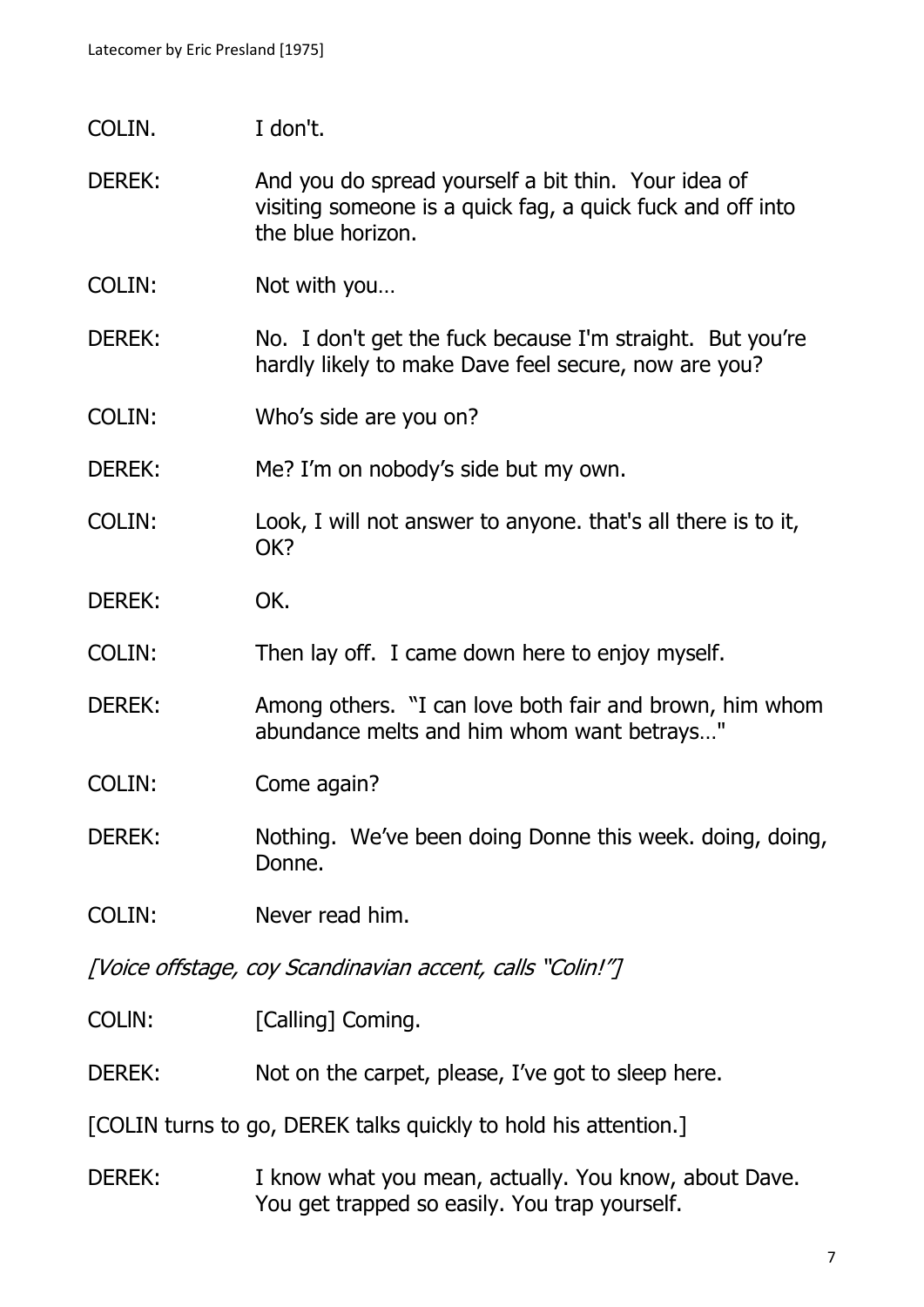# COLIN: Yeah?

#### DEREKL Whatever you do, don't live with anybody. Look what happened to me and Jane. There's an awful warning if ever there was one.

- COLIN: [Shrugs] So? You came together, you stayed together, you split. Happens all the time.
- DEREK: I still haven't got over it. I used to get so uptight about even looking at anybody else. The sins of the heart and all that. The guilt machine still works, even when you think you've put all that behind you. Look at you, you're acting guilty as hell.
- COLIN: That's what Dave would like me to feel. Guilty. You too.
- DEREK: The silly thing was that Jane didnt t mind at all herself. She even thought it could be a good thing.
- COLIN: What's good or bad about it? It's only gonads.
- DEREK: You know, ever since we split, I keep discovering people she was screwing. *[Ironic]* Both sexes, You'll be glad to hear. What's so humiliating is, I never knew about it at the time. She never told me because she thought that  $Id$ mind, and I'd never had the guts to do anything because I thought she'd mind.
- COLIN: Why'd you want to know? What difference would it make? Your trouble is, you can never settle for what you've got.
- DEREK: And what have I got?

[Pause]

COLIN: Are you sure you'll be OK in here?

#### DEREK: Sure.

COLIN: I'd better get back to Axel, he's getting impatient. I'm sorry about this… Shit, what am I being sorry for?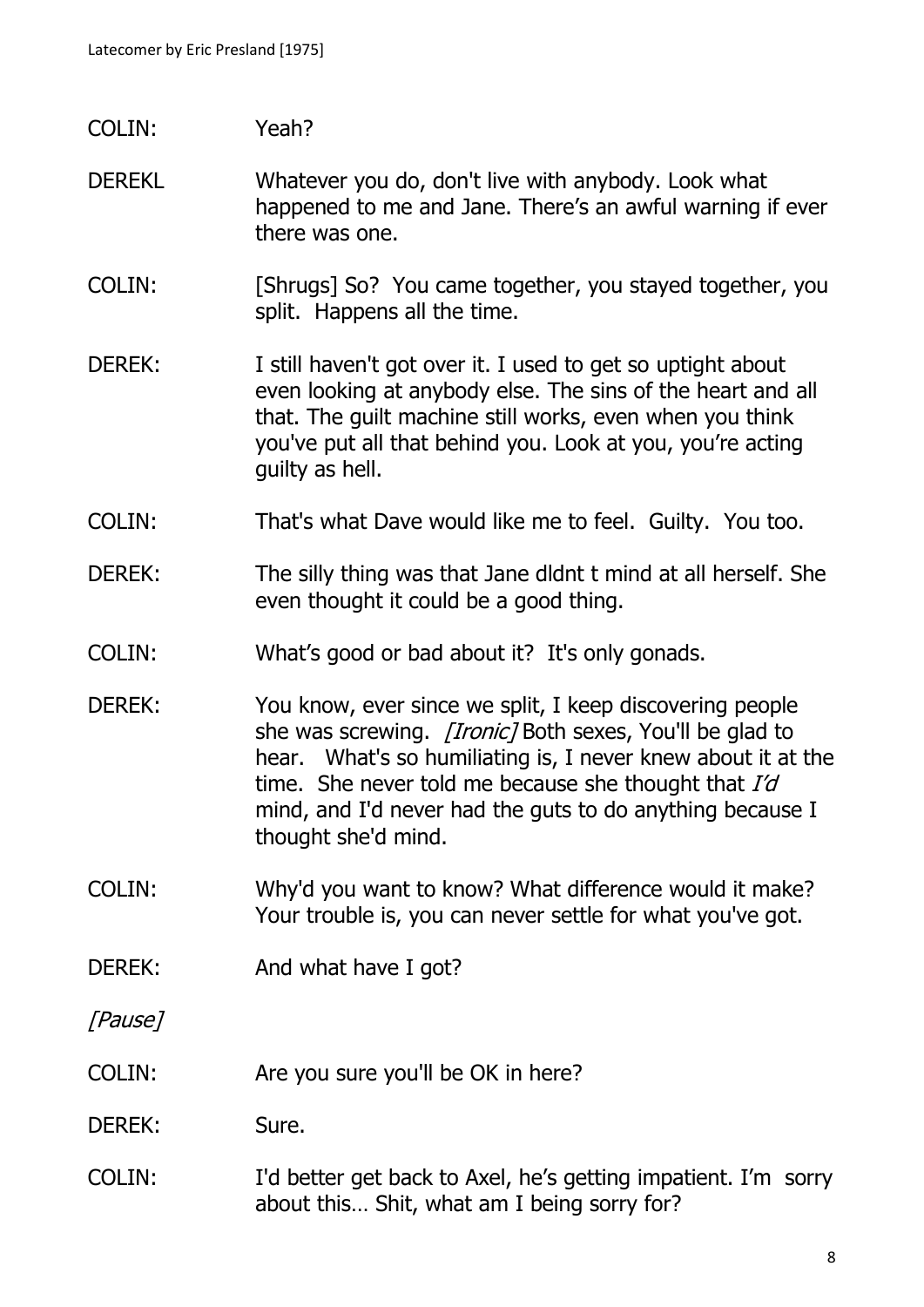- DEREK: Don't worry. I'm big enough and ugly enough to look after myself, I don't need you to hold my hand. My lullaby shall be the sound of you two fucking the daylights out of each other.
- COLIN: Not out of each other, I don't think. Axel is what they call all man.
- DEREK: It is more blessed to give than to receive: "Love' s passives are his activ'st part." That's not very liberated of you. You should be renouncing sex-roles, oppressive stereotypes of male and female, active and passive, butch and femme, searching for new ways to develop relationships. Isn't that the party line?
- COLIN: Who's talking about 'relationships'? This is a good screw.
- DEREK: And there speaks every boss who ever groped his secretary.
- COLIN: Don't preach at me, l've done my bit. I was going on demos with GLF when you were farting around with the debating society, remember? But I'm not gonna turn down something like Axel for that. 1 know which side my body's buttered on. Which reminds me…

[COLIN picks up the remainder of the packet of butter from the table.]

| <b>DEREK:</b> | I knew 1 shouldn't have taken you to see 'Last Tango'.               |
|---------------|----------------------------------------------------------------------|
| COLIN:        | It's the last thing left in the house.                               |
| <b>DEREK:</b> | What's wrong with honest-to-god spit? You've had enough<br>practice. |
| COLIN:        | This is different.                                                   |
| <b>DEREK:</b> | Don't tell me. Your piles are playing up again.                      |
| COLIN:        | <i>[Embarrassed]</i> Well, yes.                                      |
| <b>DEREK:</b> | I've told you not to sit on cold radiators.                          |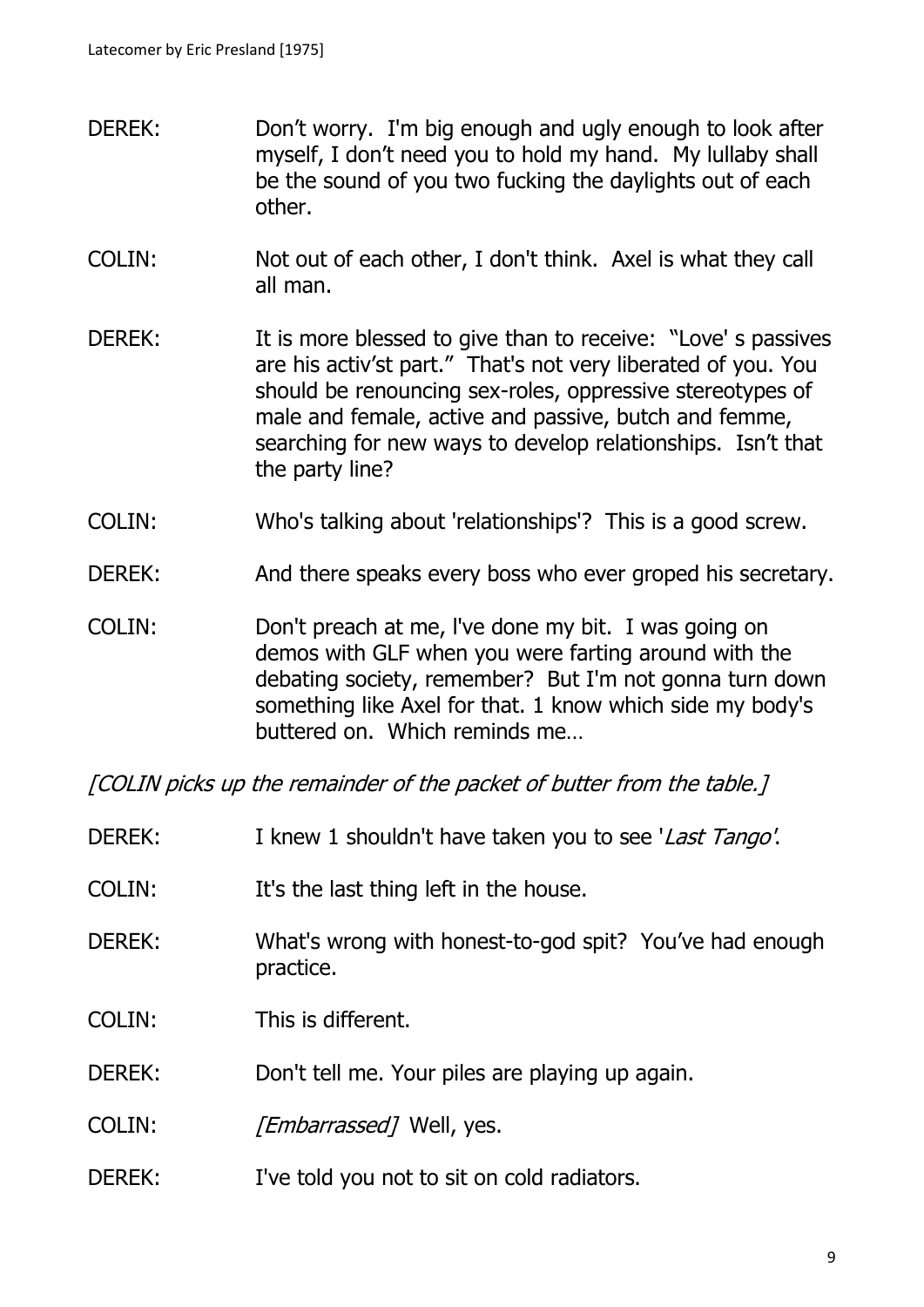Latecomer by Eric Presland [1975]

- COLIN: I wasn't planning to.
- DEREK: No, I know what you're going to sit on. *[COLIN is slightly* shocked.] Sorry. [Pause]
- COLIN: Yea, well, we'll try not to disturb you.
- DEREK: Don't worry. If I can't sleeep, I've brought plenty of work with me. *[He indicates his bag in the corner*.] Twelve essays to mark on  $-$  quote  $-$  "The Ring and the Book: Browning's unreadable masterpiece, question mark." I haven t even read the bugger myself. Not that it'll show. They haven't read it either. We're all getting quite good at academnic camouflage. Okay, then. You in your small corner and I in mine. It'll make an interesting sort of counterpoint. Are the walls very thin here? I imagine so.
- COLIN: Well, don't get carried away.
- DEREK: Do I ever?
- COLIN: We'll try to put on a good show for you. Keep in rhythm.
- DEREK: Iambic pentameter? Thanks for the thought, but I'm not really a voyeur.
- COLIN: Pity. I could get into being an exhibitionst.
- DEREK: I'm sure you could, but I'm not going to encourage it.
- COLIN: The end of a beautiful friendship. Hey-ho.
- DEREK: Idiot!

[A short pause, then voice offstage as before, now slightly annoyed:]

AXEL: Colin!

COLIN: Yeah. I'd better go.

[He turns and exits abruptly. DEREK stares after him.]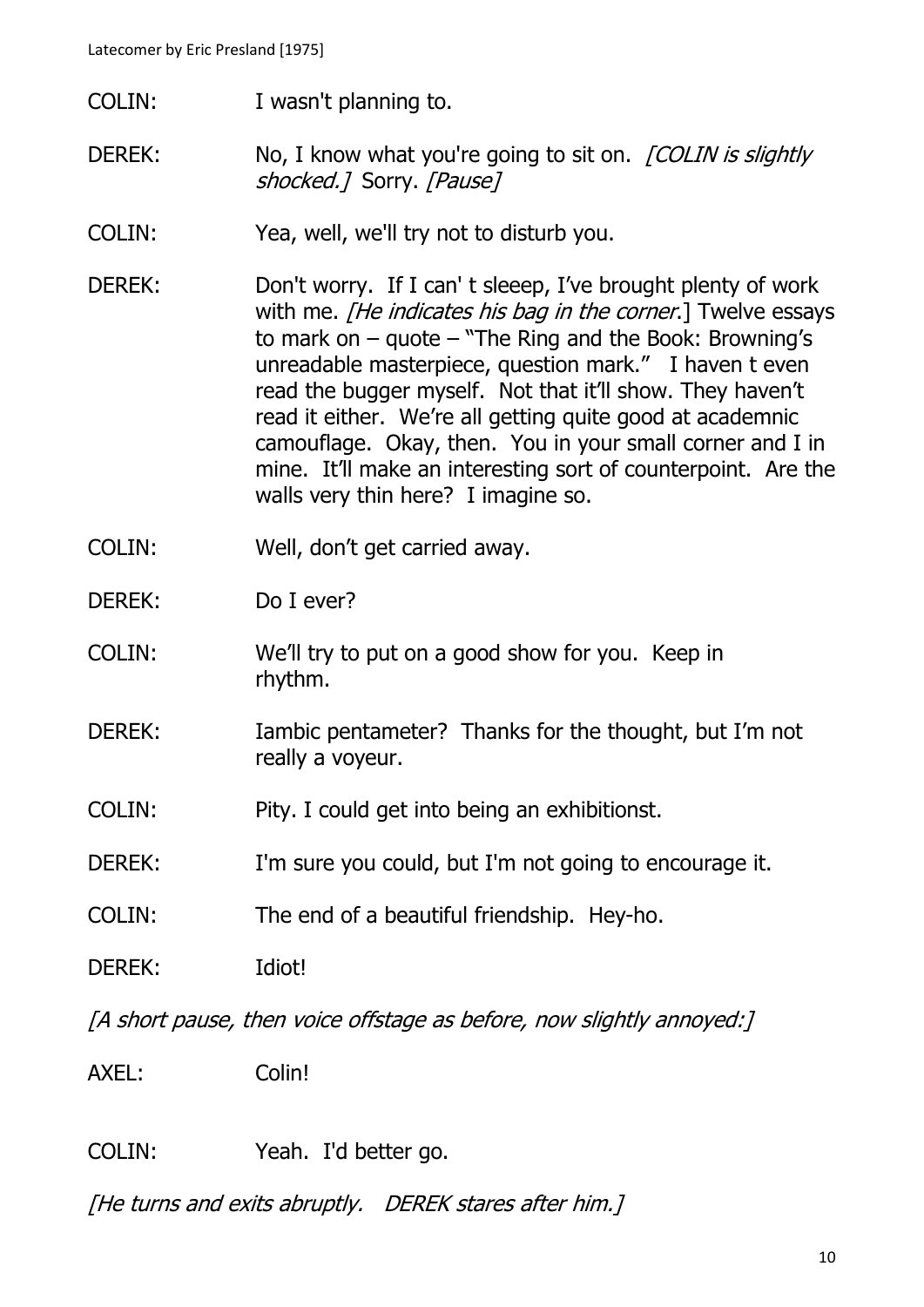DEREK:  $[Softly]$  "Since you will be true, you will be true to them that are false to you".

[He starts to clear furniture and plates to make room for himself.]

You bastard! "Didn't know you were coming." Maybe not, but you still picked those two up after you'd met me. You needn't have done that. I nearly fell for that one. You little shit!

[Cynical laugh. COLIN re-enters, stops awkwardly]

COLIN: [Hesitating] I didn't say goodnight properly. [Quickly] It

Is nice to see you. Really. Quite like old times.

DEREK: No Jane.

COLI: We've got Simon.

- DEREK: Much the same thing, true. [Remembers] 17a, Cottrell load. Den of vice –
- COLIN: Drugs –
- DEREK: Sex –
- COLIN: For you and Jane –
- DEREK: Wild abandon parties –
- COLIN: Christ, those parties!
- DEREK: The three of us –
- COLIN: One for all –
- DEREK: Good times, good times. "The days we have seen, Master Shallow." [Pause] Well, "goodnight. sweet prince, and flights of angels hymn thee to thy rest." I give you my blessing  $-$  not that you need it.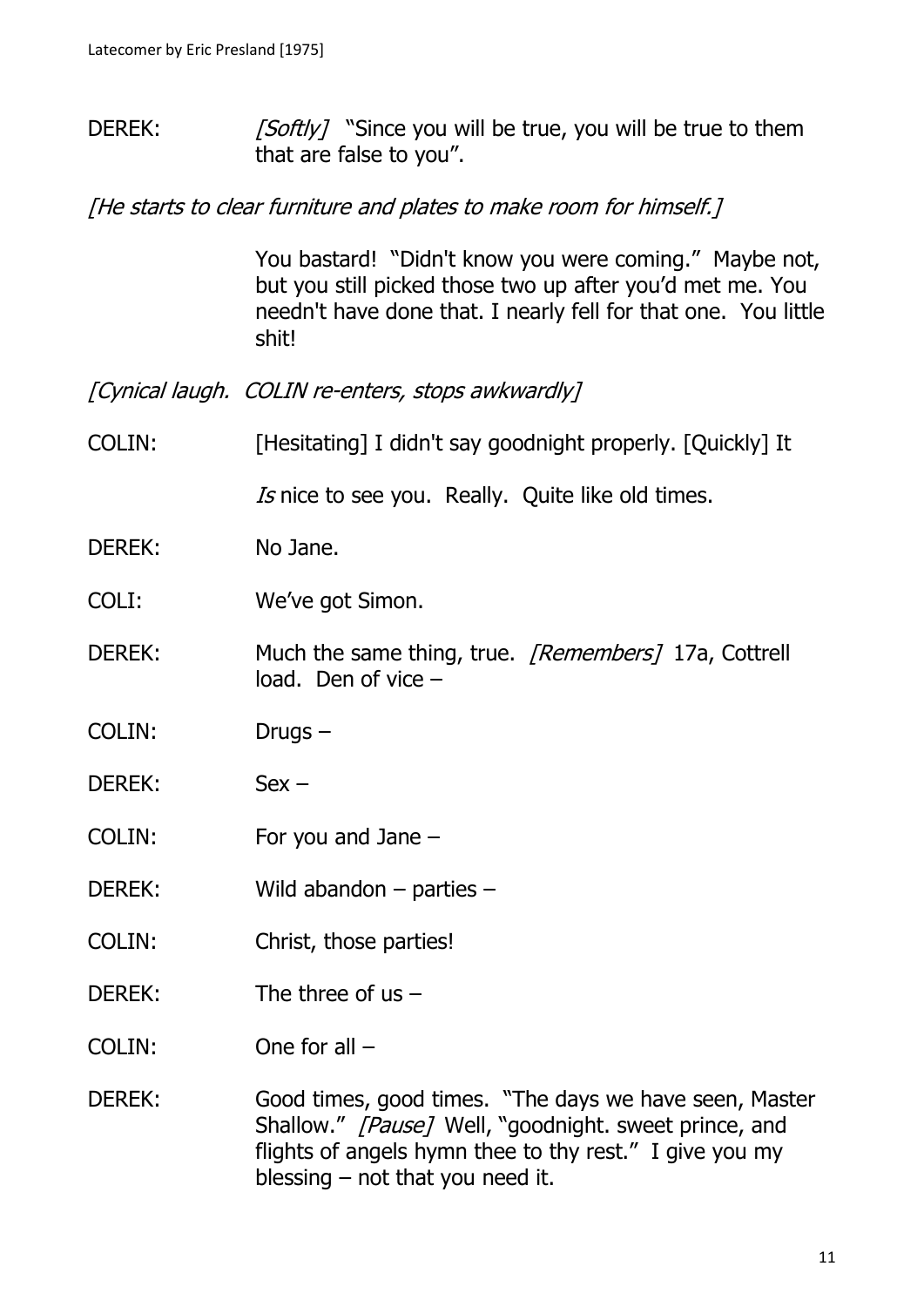- COLIN: Don't be sarky.
- DEREK: I'm not being sarky. I just find it amusing, the lengths to which you go to get a screw. I was watohing you working on Axel and Gerry  $-$  after I met up with you.
- COLIN: They didn't need much working on. [Laughs.]
- DEREK: All the same, all the lies, all the small talk. Getting drunk. You're still a little slurred, you know, It hasn't quite worn off yet.
- COLIN: It's worn off enough, that's just tiredness.
- DEREK: Sorry, 1'm keeping you up. But it *is* interesting. Sitting around in bars, listening to music you don't really like, talking to people you have nothing in common with, apart from being gay - and for what? To deposit a spoonful of fluid somewhere. It sounds like a sinister plot by the Keep Britain Tidy campaign. Kindly Deposit Your Sperm in the Receptacle Provided. As if any of it mattererd.
- COLIN: You're making the big deal, not me. 1 don't mind, it's one way of living. Goodnight.

[He turns to go again.]

DEREK: [Hurriedly] You know, it was rather strange, meeting like that, in the pub. I was just passing through on my way to Cambridge. I thought I could make the connection, but the bastards have switched over to the winter timetable.

COLIN: You told me.

- DEREK: You were the last person I thought I'd meet.
- COLIN: You said tha' too.
- DEREK: But it's true. I didn't even know it was a gay pub.
- COLIN: [Laughing] That's what they all say. Didn't your mother ever tell you? Gay pubs are always close to the bus station. It makes life easier. Then you don't have to spend hours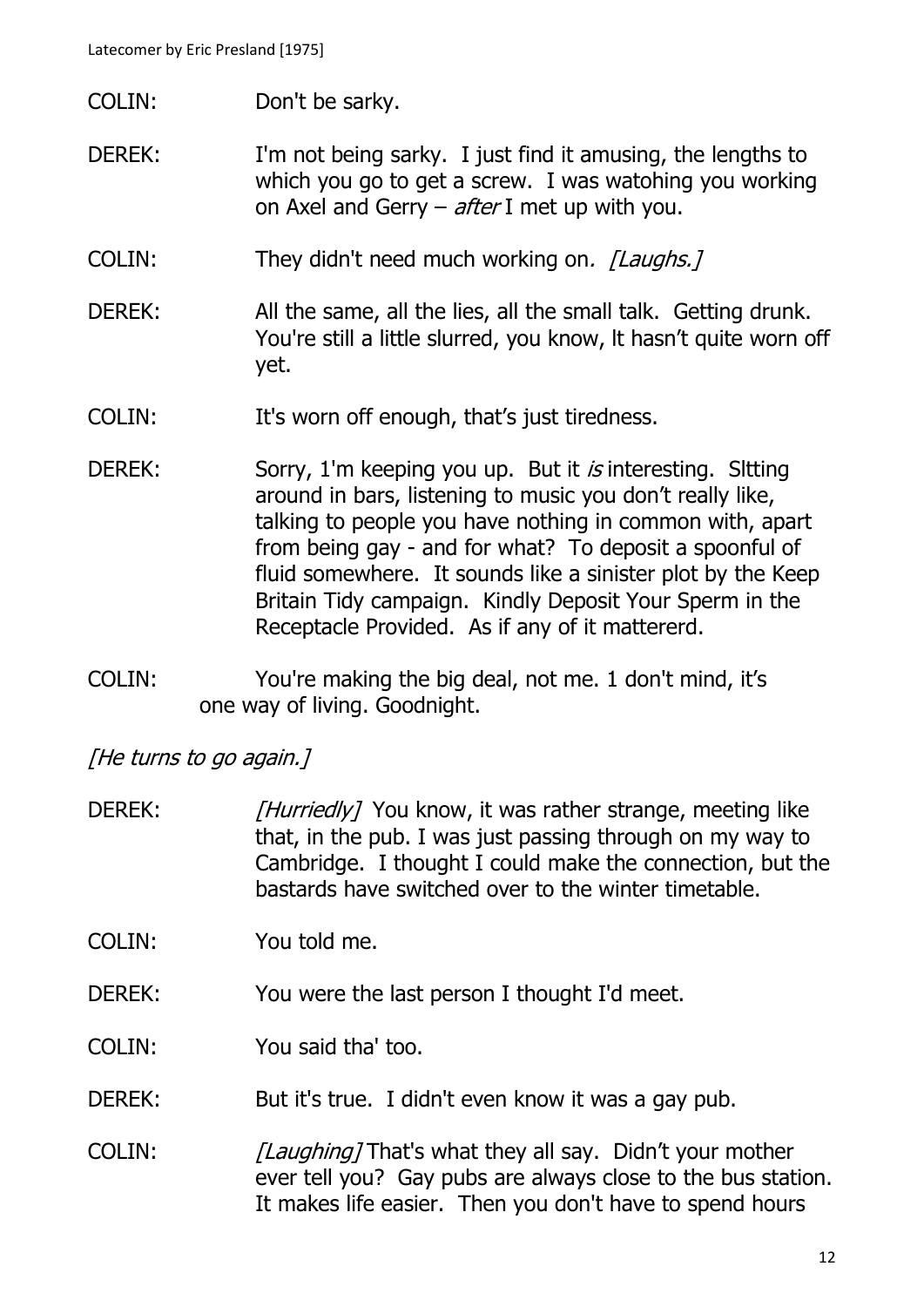searchomg through your gay guide or ask a policeman the nearest place you can pick up a leather boy. And the locals can flnd all the fresh meat too. [Pause] It is strange, though finding you like that.

- DEREK: Kismet. Fate.
- COLIN: I didn't want to go out tonight, there was a flick on telly. But Simon was getting all steamed up…
- DEREK: Probably trying to broaden his limited horizons. Shame his sex life's so unsatisfactory.
- COLIN: Is it?
- DEREK: Isn't everybody's? But Simon... well, he's very new to the mating game.
- COLIN: You're wrong there.
- DEREK: Sure he is. Only came out this term at college. Drab little thing he was before that, the sort who carries around one of those free plastic clipboards that the banks give you. But now the moth has become a butterfly. I wish he was in my department sometimes. I seem to be stuck with the clipboards still.
- COLIN: God! And the stories he's bean telling me…
- DEREK: Simon is blest with a vivid imagination and a wide reading from the restricted shelves of the Bodleian Library.
- COLIN: Well, well, well.
- DEREK: Still, I'm sure he's an asset to the local gay scene.
- COLIN: He hasn't done too well so far. I don't understand it. He's young.
- DEREK: I would have thought the locals were hungry for new blood.
- COLIN: Not everyone's into teen queens.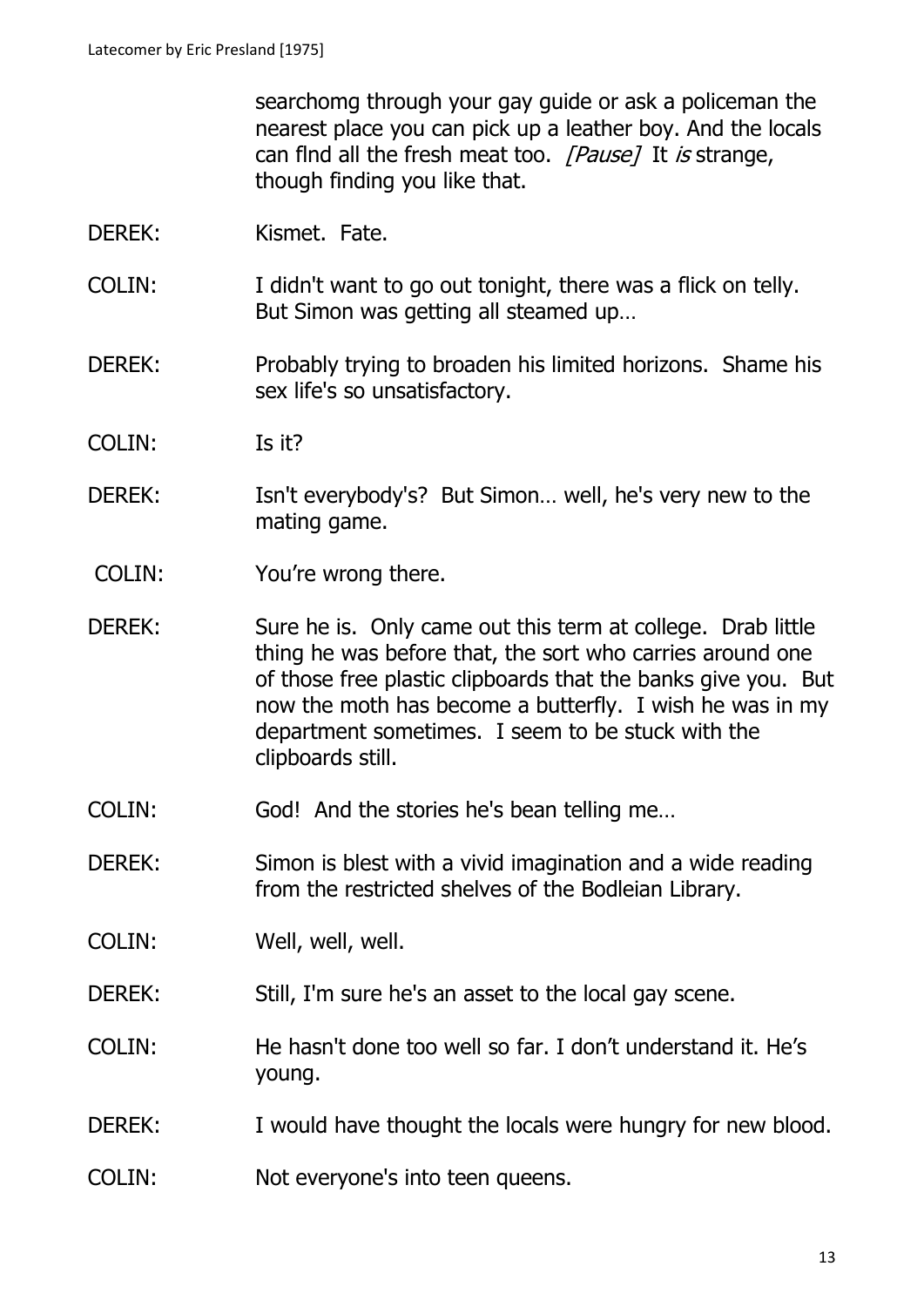- DEREK: Teen queens? [Aesthetuc grimace] What a vile phrase. Even so, there can't be much doing in a small town. That's probably why they gravitate to the bus station. Like Dracula - new blood to keep them young.
- COLIN: It's not bad here. I like coming down. At least it's a port. There's a lot of people about for a town this size.
- DEREK: Lucky you.
- COLIN: You sound bitter.
- DEREK: Of course I'm not. I'm straight, I keep telling you'. Count me out. I'm strictly an accredited observer.
- COLIN: [Adopting dreadful Irish accent] And 'tis a terrible waste to be sure.
- DEREK: [Jokey also] That's the trouble with you militants, always looking for converts.
- COLIN: And that's the trouble with you straights, you think that because I'm gay I'll go for anything in trousers and no man's virtue is safe. I remember we leafleted The Pewter Pot in Osney Mead a while back, and there were all these little old men with trousers up to their chests and fag ash down their ties, leaning over the bar like this… And as soon as they read the leaflet they stood bolt upright like they'd been shot up the arse. The three of us had a good six feet clear all round us  $-$  and this was a crowded pub. What a cheek, eh? As if I'd fancy any of them.
- DEREK: Doesn't blue serge turn you on?
- COLIN: Not when there's twenty yards of it covered in beer stains, and smelling of incontinence, no. Same with kids, too. When there's a demo, Mums drag their kids away – "Don't go anywhere near those nasty men." What are they frightened of? Who the fuck's into chapped thighs and teeth braces?
- DEREK: There are some...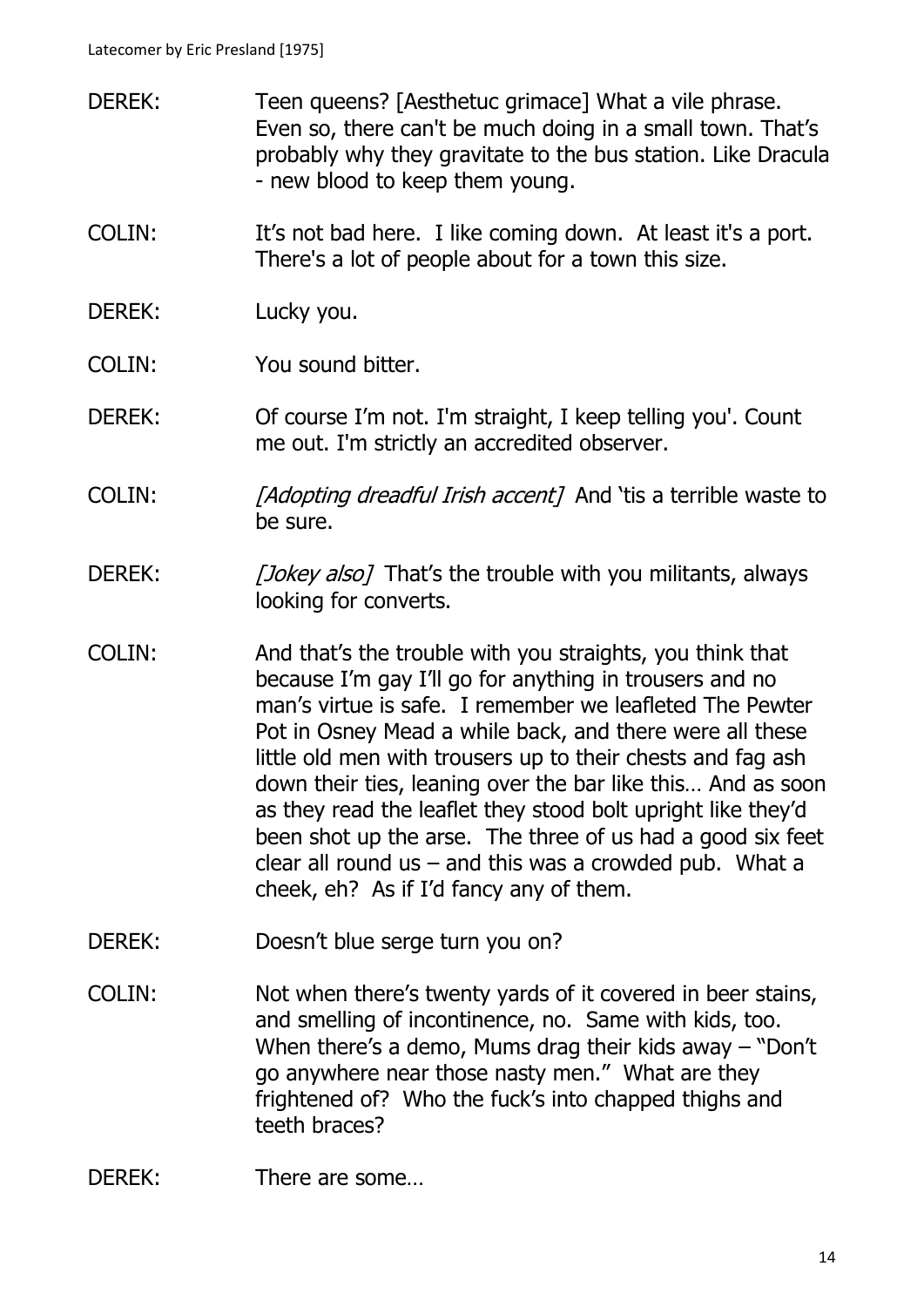- COLIN: Count me out. People like that give us a bad name. I can earn my own bad name, thank you.
- DEREK: You need all the support you can get.
- COLIN: It's people like you we need support from, you're in a position to do something.
- DEREK: Junior lecturer, Grade One? Come off it...
- COLIN: You teach, you write. You could say something. But all you do is stand back and admore your own cleverness.
- DEREK: [Stung] Now who's trying to make who feel guilty? You seem to think that everyone who isn't homosexual is somehow abnormal. It's such a small world you live in, with nothing but your gay friends. Gay meetings, gay pubs, gay clubs. You see everything upside down. Everyone has to be involved in the gay cause. As if there weren't a hundred and one other things worth fighting for. No, keep your obsessions to yourself, don't work out your hang-ups on me.
- COLIN: That's balls and you know it.

[Embarrassed pause. They have been too heated.]

- COLIN: Yeah... well... *[He makes to go.]*
- DEREK: You remember The Importance of Being Earnest?
- COLIN: Sure. You came to see it in Cowley when we were doing it at work.
- DEREK: God, yes. 'The Oxford Co-operative Society Amateur Dramatic Society presents...' [Laughs] It was the most bloody awful show I'd seen in my life.
- COLIN: It was fun when the set fell down.
- DEREK: And there you were behind it with a hammer in one hand and a can of Newcastle Brown in the other. You were the best thing about the evening.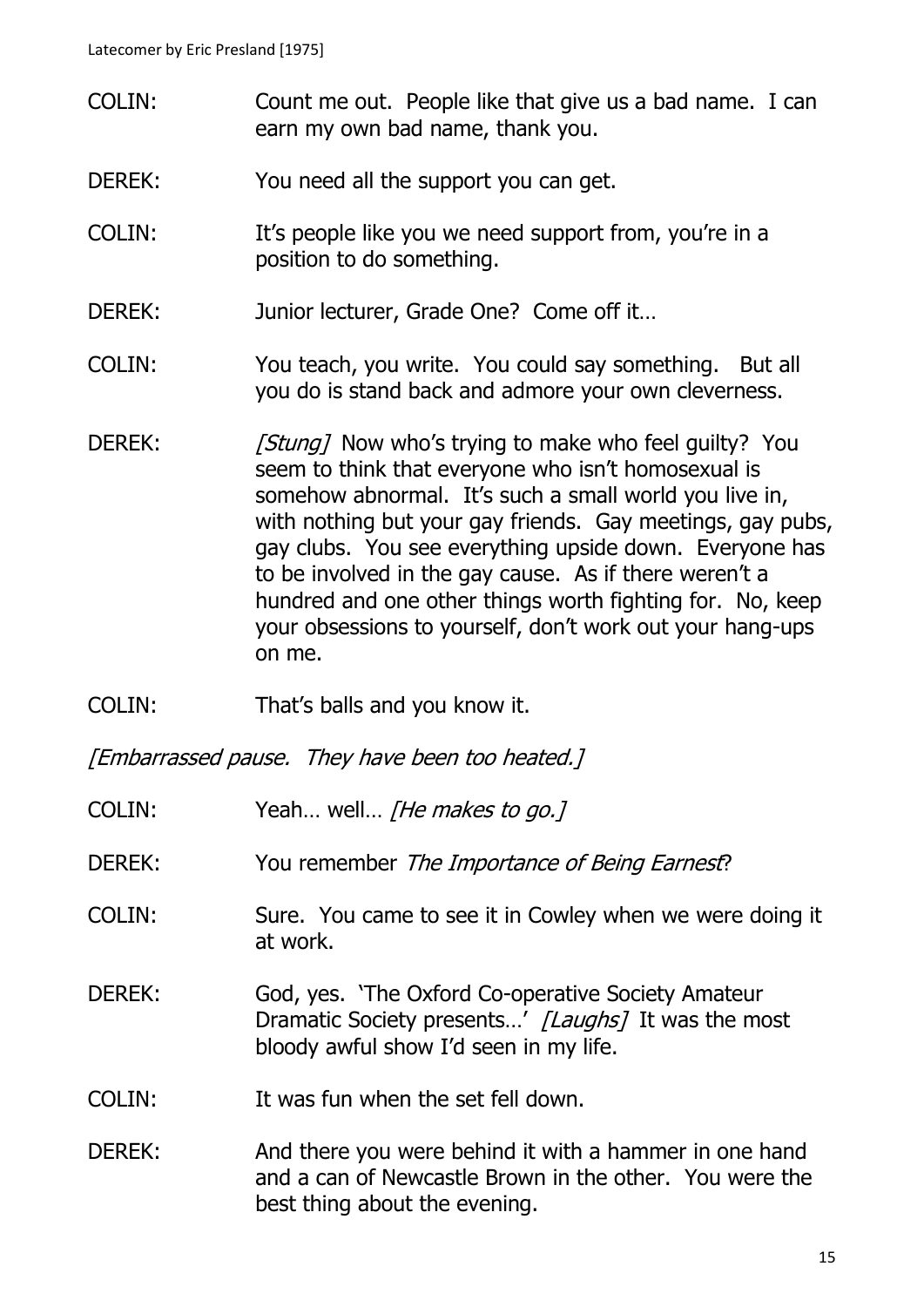- COLIN: Why do you ask?
- DEREK: I was just trying to remember that routine we worked out.
- COLIN: Oh, that. [Assumes Lady Bracknell voice] I have always been of the opinion that a man who desires to get married should screw everything or nothing. Which do you screw?
- DEREK: "I screw nothing." You bastard! This is definitely not my part.
- COLIN: Just say your lines. "And what are your sexual politics?"
- DEREK: "I'm afraid I really have none. I'm an uncommitted bisexual."
- COLIN: "Oh, they count as homosexuals. They sleep with us. Or come in the evening, at any rate."

[They both laugh. Tension gone.]

DEREK: Oh, Colin. You're great. I do love you.

[He tousles COLIN's hair, as they hug. COLIN pulls away.]

- COLIN: Listen, Derek. You only have one life, ever. And I'm not going to have an ounce of fat on mine.
- DEREK: [Still bantering] Ah, you will "burn with a hard, gem-line flame." Come back Walter Pater, all is forgiven.
- COLIN: Don't give me all that stuff. The fact is, I know what I want and you don't. And right now what I want is lying upstairs and is very hot and steamy.

[Enter SIMON in a towelling dressing gown.]

SIMON: If someone doesn't go and throw a bucket of cold water over that Swedish meatball, I shall go up the wall. It's quite enough having to cope with one raving sex maniac who hasn't hit port for three months, without having another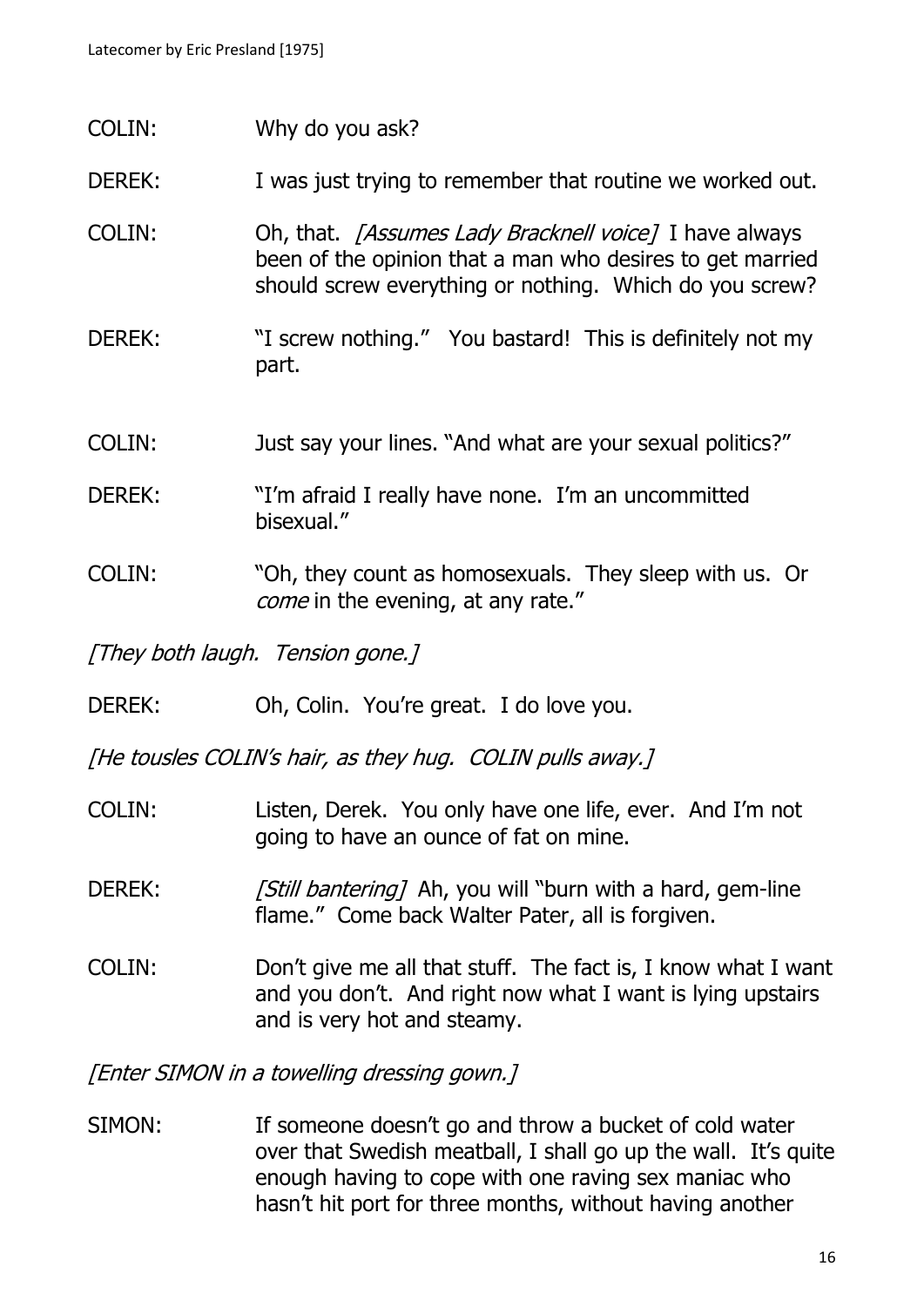one standing in the doorway making helpful suggestions. I thought I'd left the gym instructor behind at school.  $T\sigma$ COLIN] I didn't know you were into leather, Colin. **[General]** He used to treat us like performing dogs.

- COLIN: Who did?
- SIMON: The gymn instructor. Gave us lumps of sugar as we vaulted over the horse.
- DEREK: [Interested] Are you really into leather, Colin?
- COLIN: No. Not really.
- SIMON: Well, all I can say is that's a very interesting piece of apparatus which Axel is wearing, and he says he found it in your cupboard.
- DEREK: Maybe his dad left it behind when he went abroad.

COLIN: Shit!

[He exits furiously. Sound of steps going upstairs, door slamming, then argument. SIMON and DEREK burst out laughing.]

- DEREK: Well, well, well. Colin into leather. You live and learn. I wonder why he's ashamed of it.
- SIMON: He's just ashamed being found out. Honestly, though, you should have seen him. Just standing there, with this thing with all these straps on, waving around like some sort of manic elephant's trunk, saying, *[Swedish accent, imitating*]  $AXELJ"Up - down - why don't you move this way, Simon?"$ It was like he was posing a wedding photograph. Or maybe directing traffic. When he started to get excited I thought he'd have my eye out. I mean, the size of it! I couldn't get over it. I had to squeeze round the end. I never knew he was such a size queen.
- DEREK: And to think of the times he's gone on at me about "relating to the whole person" when I was rowing with Jane. What a hypocrite!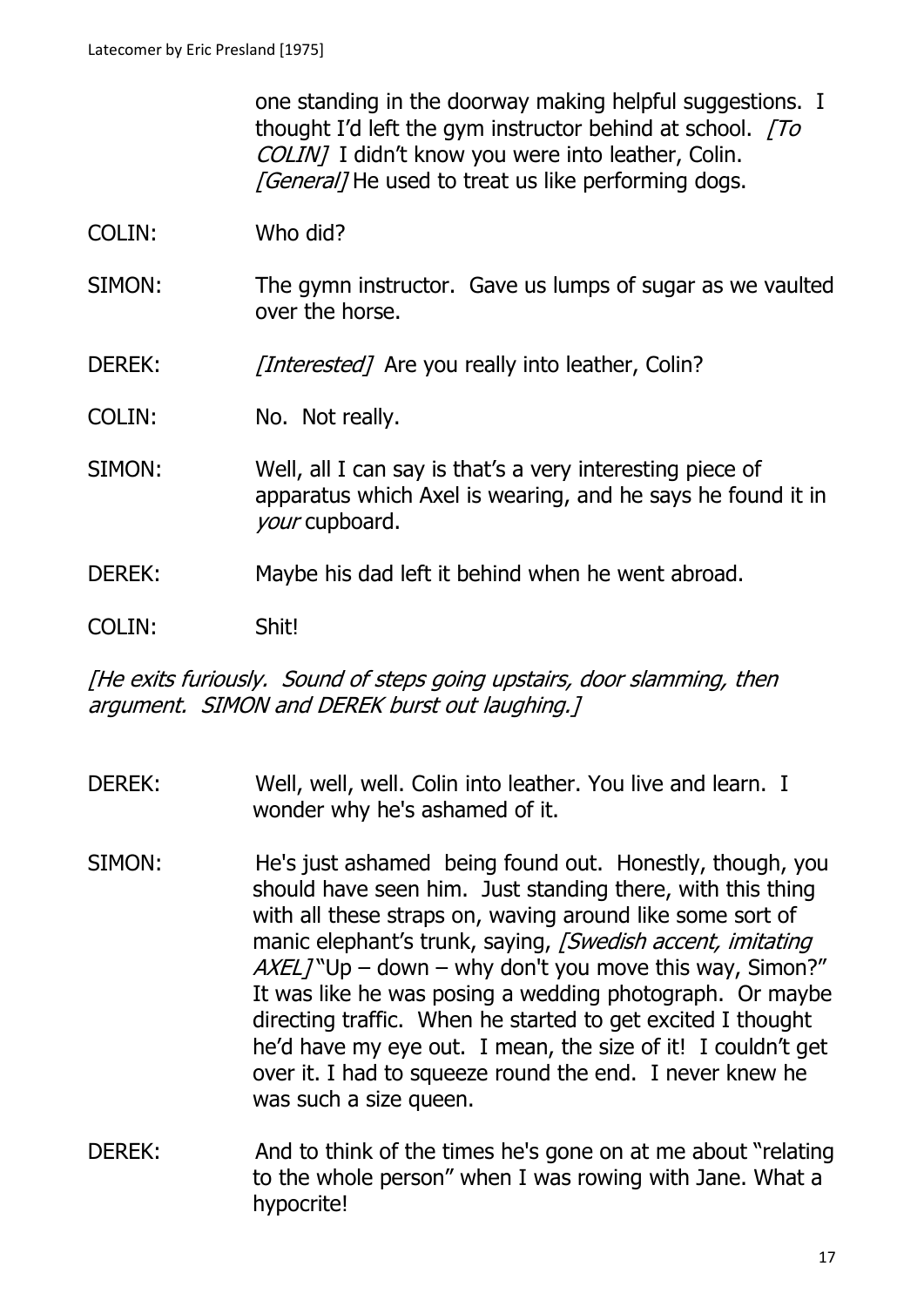- SIMON: Oh yes, they're all the same. They talk about solldarit but you won't find them in the pubs talking to the frustrated old men reduced to watching from the sidelines over their overpriced halves of lager. I'm surprised you hadn't cottoned on to Colin before.
- DEREK: I didn't know you felt like that. I thought that for you, the sun shone out of Colin's arse.
- SIMON: I' ve learnt better these last few days.
- DEREK: Don't you trust him?
- SIMON: Let's just say, if he gave me a pound note, I'd ask him to write his name on the back of it.
- DEREK: At the time he believes what he says. He's not being deliberately dishonest.
- SIMON: Neither are most people. No, his honesty's never been questioned - it's never even been mentioned. Well, good luck to him while the fleet's in. [Mock Horror] You should have seen it, though... *[He makes a size gesture]*
- DEREK: [Distancing] Really?
- SIMON: It's all right for you and Colin, you're older than I. I'm just the new boy.

DEREK: Like hell.

SIMON: I mean, as a practising homosexual. One day I may get it right too.

[Pause. He looks at DEREK hopefulLy. No response.]

- SIMON: I must say that my encounter with Nancy with the laughing dildo has qUite put me off my share of the Horlicks.
- DEREK: Horlicks?
- SIMON: Stops night starvation.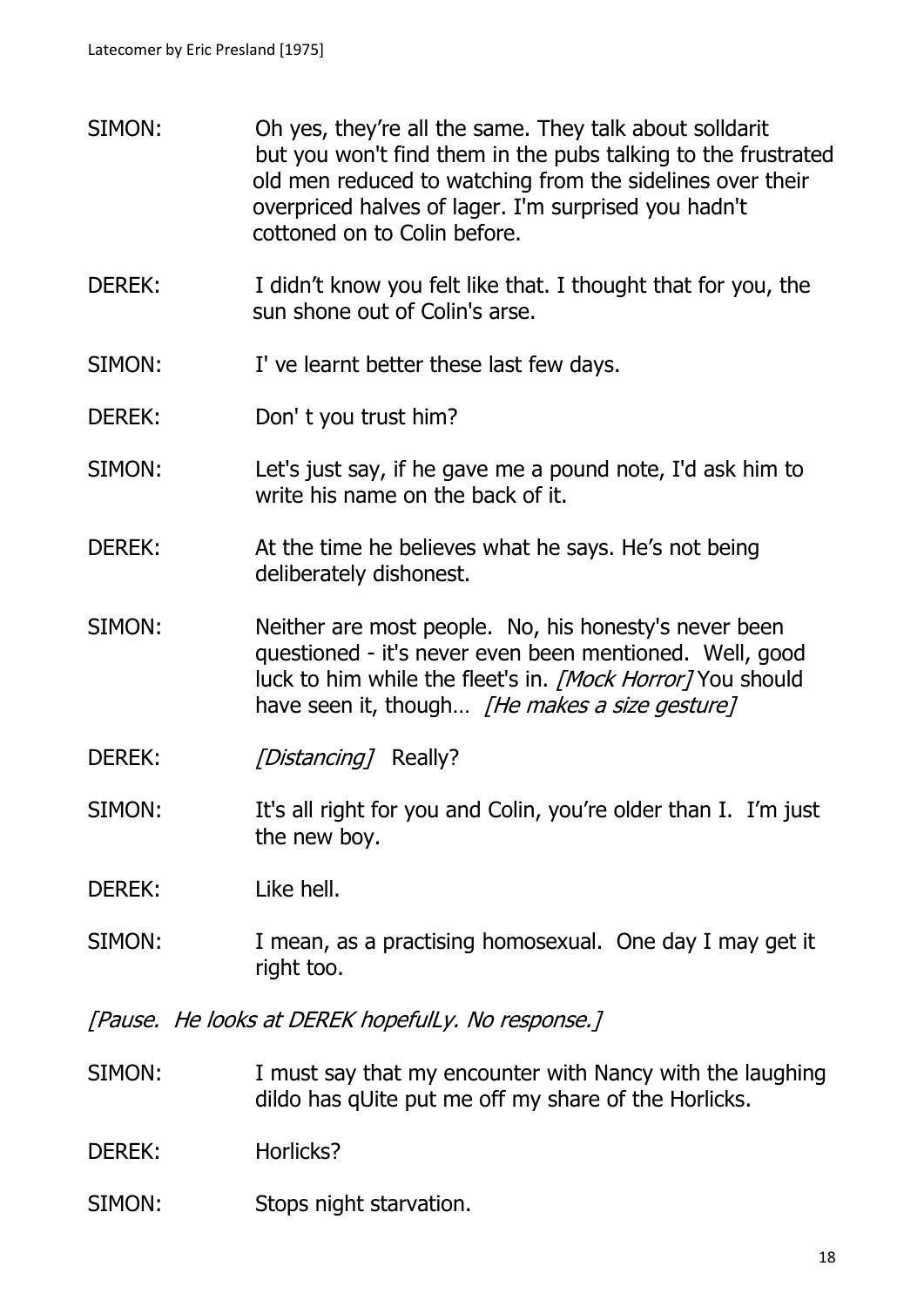DEREK: I wish you'd get a new joke book. Max Miller's been dead nearly twenty years, you know.

[A laugh from upstairs, and the sound of two bodies falling on the bed.]

DEREK: I think, they've made it up.

[He gets his books out of his bag, and turns pointedly to them. Pause.]

- SIMON: [Chattily] What's the news from the wicked city, then? How are the dreaming spire? Still dreaming, I trust? And the screaming choirs? Still screaming?
- DEREK: You've only been away three days.
- SIMON: Still, things happen very fast during termtime.
- DEREK: Oh, the usual. "Camp candle-carrying choirboy cruises proctor at professor's requiem"; "ex-Lord Chancellor solicits undergraduate at homosexual nudist colony." Same old headlines. [Pause] What's it like round here? I couldn't see in the dark.
- SIMON: Oh, OK. Very flat, Norfolk.
- DEREK: We're in Suffolk.
- SIMON: It's still very flat. You can see for miles if there's anything you want to see. Can't say that I do. [Suddenly annoyed] Would you mind looking at me when I'm talking to you? It's one of your most annoying habits.
- DEREK: That, my lad, is no way for an undergraduate to talk to a lecturer.
- SIMON: Precocious undergraduate junior lecturer.
- DEREK: [Looking up] Sorry. You were saying?
- SIMON: I can't remember. You've confused me.

[DEREK returns to his book. Pause.]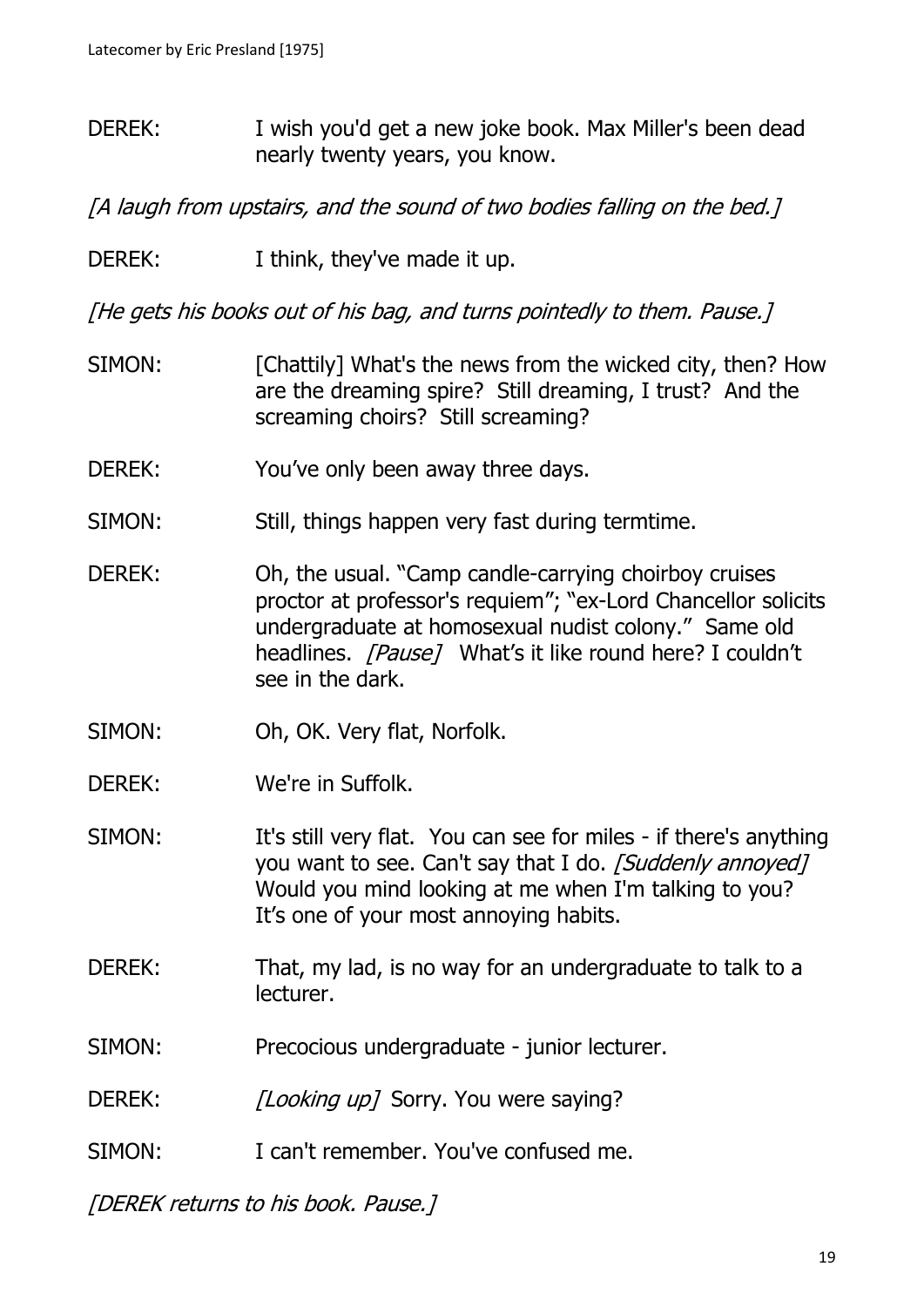- SIMON: It seems I'm to sleep with Gerry tonight. I'm sorry...
- DEREK: That's not a very Swedish name, is it?
- SIMON: English mother. Colin's been arranging things again. I think he's trying to kiss and make up. Every time I've been out with him here, he picks up two and insists that I have one.
- DEREK: Oh, come on, that's not making things up. It's clearing the way for the one he fancies, isn't it?, It's pure selfishness.
- SIMON: [Crestfallen] Oh. I thought he was trying to be friendly.
- DEREK: Too likely. Look, hadn't you better go? The leftovers will start to get restless.
- SIMON: Leftover? That's no way to talk about a Petty Officer. Petty in every way, I might add. Still, I suppose it'll broaden my mind, if nothing else.

[Sound of a pair of shoes hitting the floor. More laughter.]

- DEREK: They're not wasting much time. And it you'll take my advice, neither will you, or else Gerry will go off the boil.
- SIMON: I think he was tepid at the best of times. *[Looking up]* Axel's very nice. A credit to the navy. I can't say I blame Colin.
- DEREK: And where Colin leads...
- SIMON: I know, I know. I must follow. [Whispered] He isn't even circumcised, you know.

[Pause]

- SIMON: Why were you so funny in the car tonight? Axel was trying ever so hard to be friendly, and you virtually cut him dead.
- DEREK: Oh, For Christ's sake, go and get on with it. You allowed yourse1f to get into this situation, I'm not going to get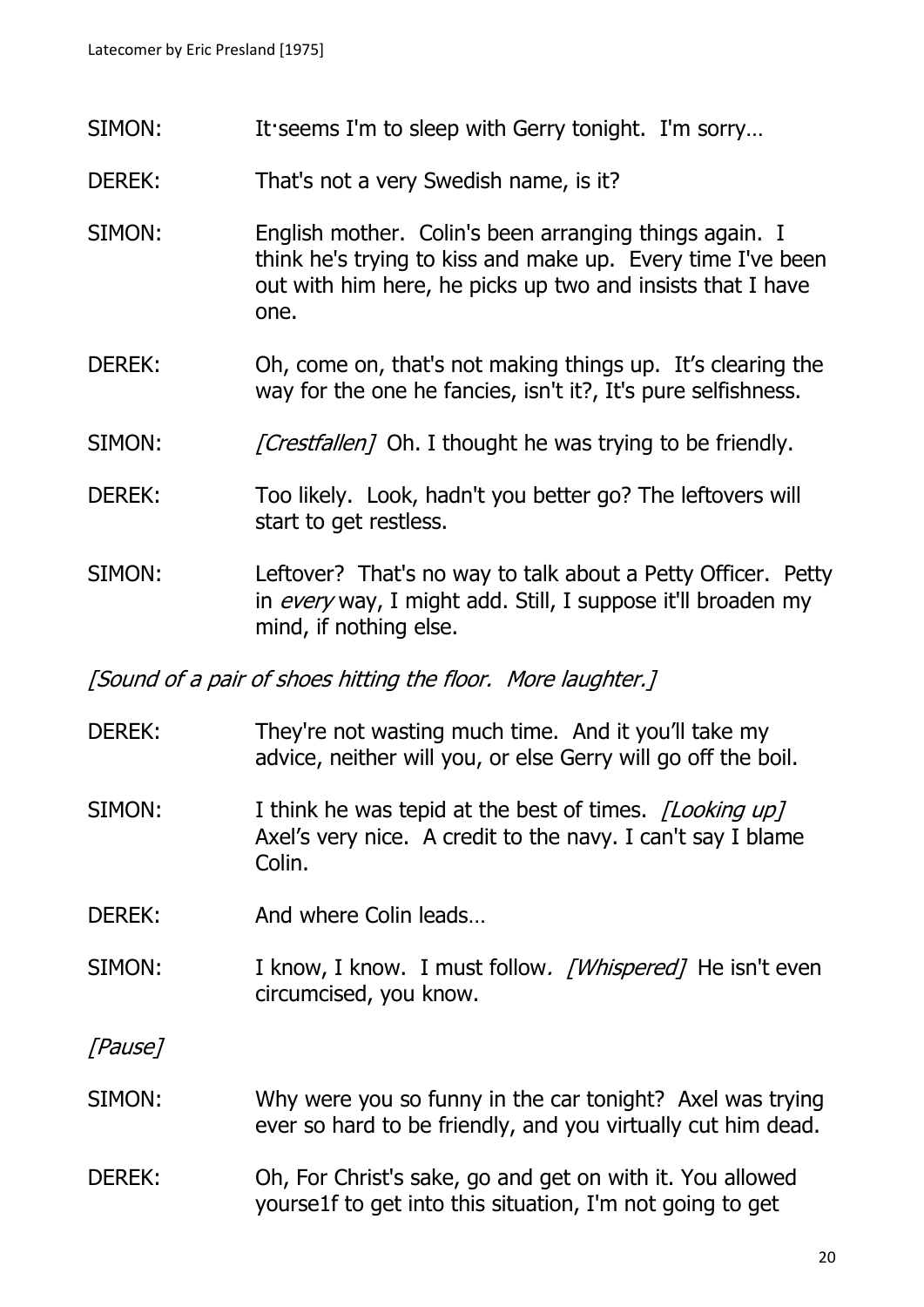you out of it. I'm tired, and Ive got to teach this thing to twelve spotty freshers on Tuesday who think that, Browning is something to do with gravy. "Go practise if you please. Leave a child alone."

- SIMON: Child!
- DEREK: It's a quote from the 'Ring and the Book'. Book Three. That'd as far as I've got.
- SIMON: I suppose I really ought to get more experience. There's nothing more depressing than an aging ingenue, is there?
- DEREK: I wouldn't know.
- SIMON: Sometimes I feel like Bette Davis in whatever happened to Baby Jane?
- DEREK: Don't worry, if the worst comes to the worst, people will always love you for your mind.
- SIMON: Oh, I know, I know. I get it all the time. "Simon, you're one of the few people I oan talk to." "It's so nice to find someone who isn't just interested in sex." "I th1nk of you as my friend, Simon." From Colin, for example. I am Colin's friend. Big deal. He pops in on a flying visit between beds, moaning because he's got the clap, or he can't keep up with it all and he's double-booked for Thursday. Oh, the priveleges of being Colin's friend!
- DEREK: It all sounds very familiar. [Gently] You have got it bad, haven't you?
- SIMON: It's all over now.
- DEREK: Sounds like it.
- SIMON: It just takes time to get used to; it was OK being friends while I wanted to be lovers. Now I can't do that, I ''m not so sure I even want to be friends. Not after - Derek...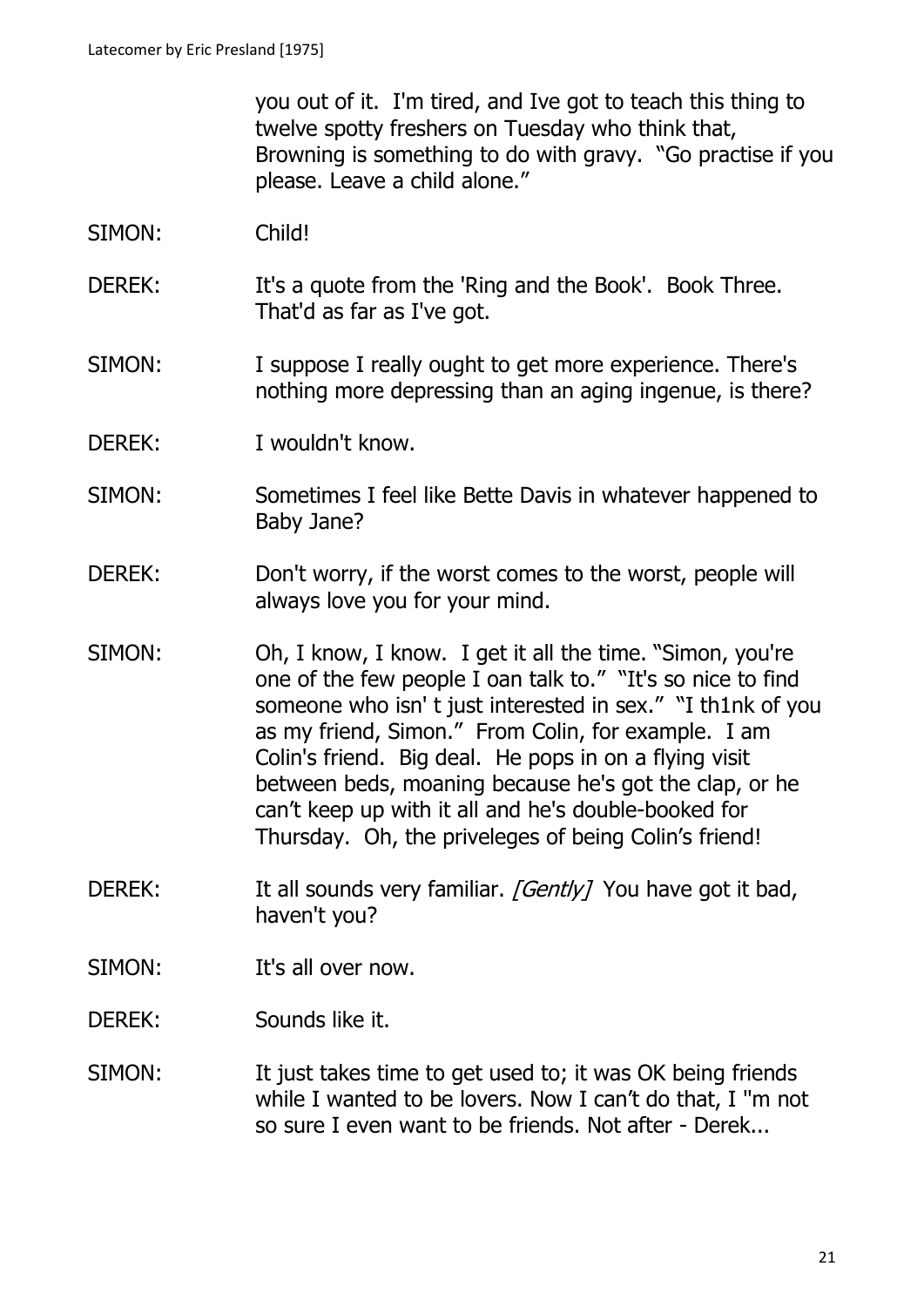- DEREK: In that case, why don't you just plunge into a life of debauch? Like Lord Byron? Very romantic and could be quite fun.
- SIMON: Who, me? The original nature's wallflower? I don't know why it is, but I always end up at discos, standing at the bar pontificating about the Liebestod with some opera queen, while the bodies on the dancefloor sway temptingly in the corner of my vision. I see people sitting on their own in corners, and I go and talk to them because I think they must be shy, only to find that the reason they're on their own is (a) because they're with someone that they're waiting for, (b) that they're so boring they could turn you to stone like the Gorgon at twenty paces. Or (c) that they've got breath like a charnel house. It's always my luck. And everyone says, "Oh Simon, he's such a nice steady boy. So friendly. He's not like all the rest." So they stop and have a chat, when there's no-one else they can bitch with, or fancy. And you really can't say, "Excuse me, I want to stand on my own so that dish with the blond moustache can pick me up" - I mean, it's hardly polite, is it? But I just wish for once that somebody, youngish and prettyish nothing special, mind - would talk to me, not out friendship, or boredom, or because he 'liked my mind', but purely and

simply because he wanted this rather skinny and angular body of mine.

Pardon the unaccustomed bout of gravity; it must be the country air.

- DEREK: But Simon, you like being a loser. You're a masochist.
- SIMON: No l'm not. It just always happens to me. I'm the only person I know who can fight a duel and come third. I just can't do it. Some people - well, Colin for instance  $$ can just exchange casual glances, and five minutes later he's off hand in hand for a quick romp through the sex manuals.

[Bed creaking upstairs, a little cry of pain, then more laughs.]

DEREK: I think Colin's winning on points.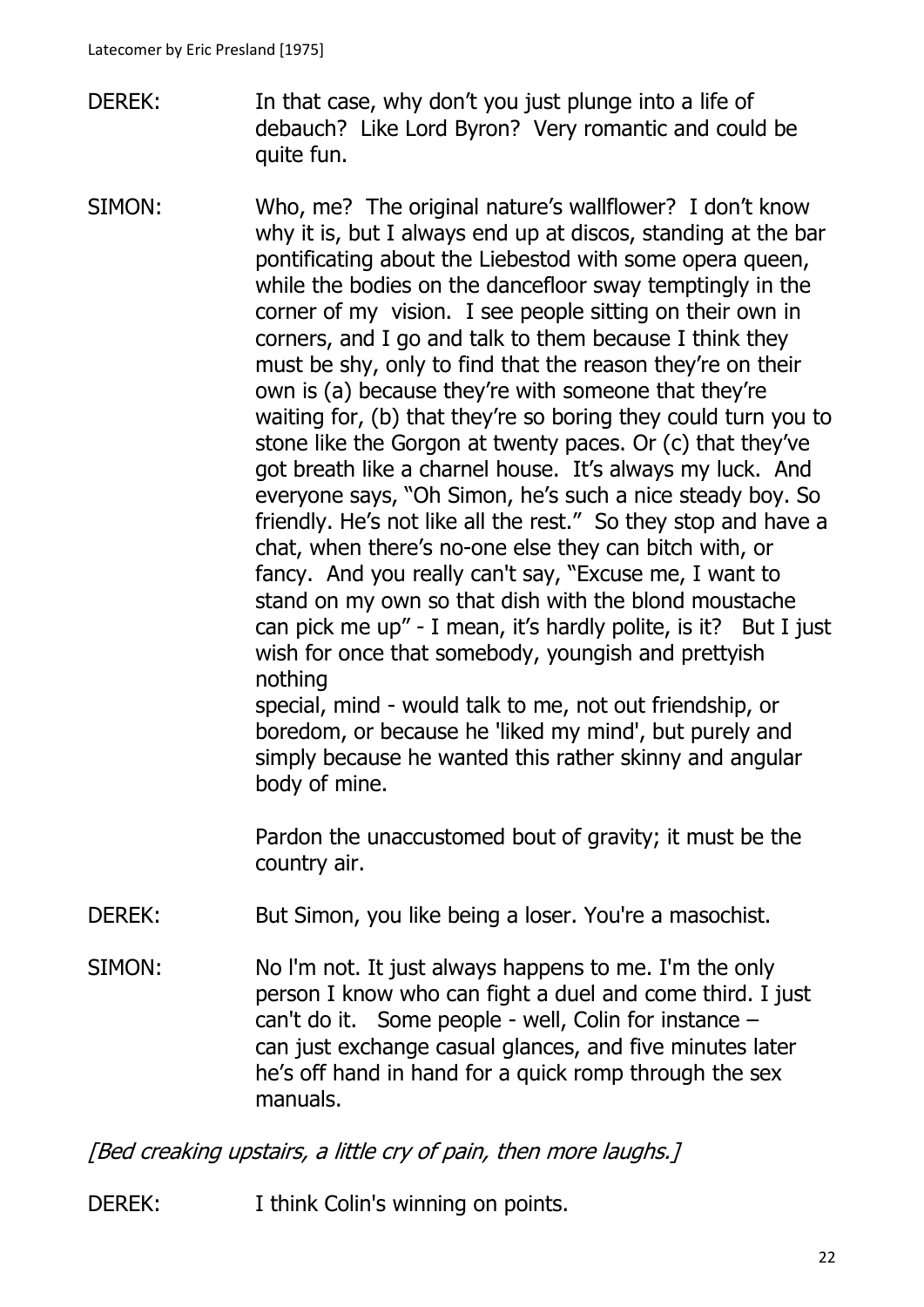- SIMON: See what I mean? But me? I can get to the stage of having someone actually sitting there in my room, in front of me, having coffee three feet away, and we talk and talk, and then we talk some more, and we both know what's meant to happen, but I can't make it happen. The bed's only six feet away, but for all that I do about it, it might as well be on the other side of the Grand Canyon. I just sit there babbling away - I've been known to be still at it at four in the morning, still postponing the crucial moment. Once I just fell asleep in an armchair in mid-sentence. Woke up a couple of hours later, freezing cold with a stiff neck. He'd gone, of course. I don't understand any of it.
- DEREK: What you need is a boost of confidence. You're just scared of being rejected when you make the first decisive move. That's why you stay at the bar, because it's safer. That's why you fell for Colin, because you want to be like him. Sex doesn't happen by spontaneous combustion, you know. What you really need is someone to fall desperately in love with you for a change, get that wilting little ego baok into shape.
- SIMON: [Derisively] The love of a good woman maybe? No thanks. I had that once, when I was sixteen. A friend of mama's. An ageing theatrical harridan of the provincial school who thought Grand Guignol was a kind of liqueur. Thick as the proverbial brace of planks. It was the silicon injections. They'd gone to her brain instead of her tits  $-$

DEREK: Simon! –

- SIMON: I know, I shouldn't. But they were obstinately unalluring.
- DEREK: That has nothing to do with silicon. Are you saying that this poor woman made you the affected little fairy you are today?
- SIMON: No. I was always an affected little fairy, I think. At least, inside the fat grubby schoolboy I used to be, there was an affected little fairy struggling to swish out. I don't know why I'm telling you all this. Probably because [hesitating] I'm getting rather fond of you. *[Looks for a reaction]*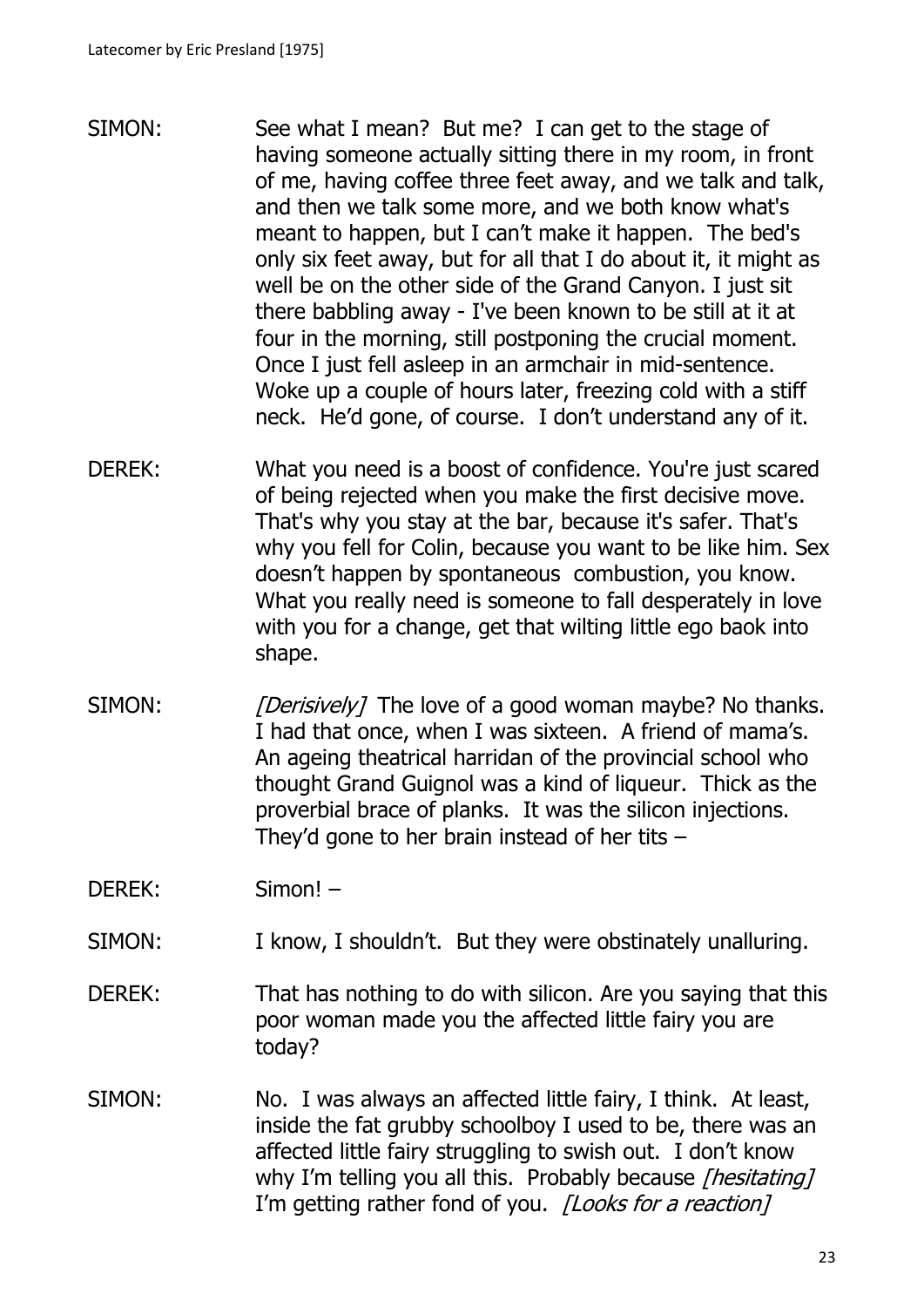- DEREK: [Ignoring this] People always tell me things. I'm Pisces "intuitive, emotional, secretive, easily influenced by company, good listeners". We hold a very flattering mirror up to people. In fact, we don't exist in our own right at all. Pour water on us and we vanish in a puff of green smoke, like the Wicked Witch of the West.
- SIMON: *[Disappointed]* Oh.
- DEREK: And you're trying to avoid going back upstairs. Oh, buzz off, there's a good chap.

[Pause]

- SIMON: How does he do it?
- DEREK: [*Exasperated*] Who do what?
- SIMON: Colin. always gets what he wants. And he's not even pretty.
- DEREK: He knows what he wants, he shows people he wants it, without apology.
- SIMON:  $[Pointedly]$  I show people what 1 want.
- DEREK: You ask for it. You don't take it as of right. It's an aura of certainty.
- SIMON: I suppose it depends on whether you were taught sex or manners first. I learnt manners too early and sex too late. I find it all faintly distasteful. It's too pushy. He"s always the one who takes his shirt off first at a hot disco. He pushes in front of people in queues and muscles in on conversation.. He's one of nature's Australians.
- DEREK: Keep go1ng, you may convince yourself. [Pause] Actually, you're wrong, you know. He is rather pretty. Not in any obvious way but - definitely attractive. If you like that sort of thing. And now I really must get on.
- SIMON: I'm sorry. [He turns to go] Er you won't tell Colin any of this, will you?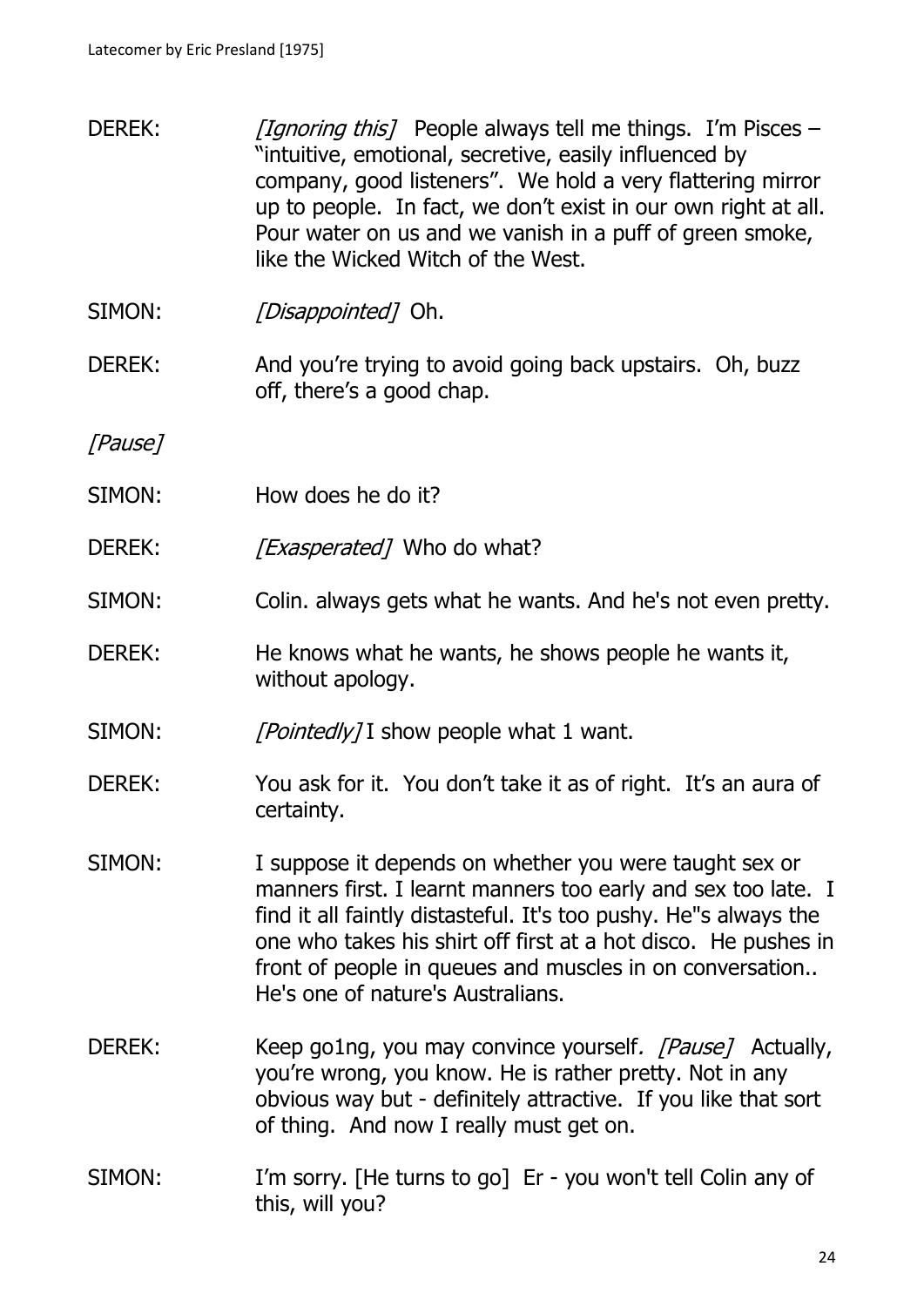- DEREK: Why should I?
- SIMON: You're very close. You tell him most things.
- DEREK: Not everything. I didn't know about the leather, now did I?
- SIMON: He has a rather different impression of me, you see. I've told him – well, never mind what I've told him. I'd just hate him to think I was so – innocent.
- DEKEKL I Understand. I won't say anything. You can trust me.
- SIMON: Do you promise?
- DEREK: Cross my heart and hope to die. Hope to be eaten by a crocodile.
- SIMON: I'm serious.
- DEREK: Doesn't suit you.
- SIMON: Don't be so bloody patronising.
- DEREK: Look, what makes you think your affairs are so interesting to everybody? In a few years' time, they won't even interest you. I'm only twenty-eight, but already most of the surprise element has worn off in my life. Pretty well anything I ever say to anybody I've said before. It's all déjà vu. That's what comes of hangng around a university for any length of time. First year students always sound like first year students, finalists like finalists, and dons, God help us, like dons. Sooner or later you run out of origlnal insights into the world, so you start repeating the old ones, though only the ones that sound good, and even those with decreasing conviction. The only fun left is in observing the smallest changes in a few very basic babaviour patterns. You'll have to aceep' that everything that seems so new and exciting and horrible and impossible and unique now, has been saId and done and felt a thousand times before, and is happening all over the world at this very moment in a hundred and one different places to millions of different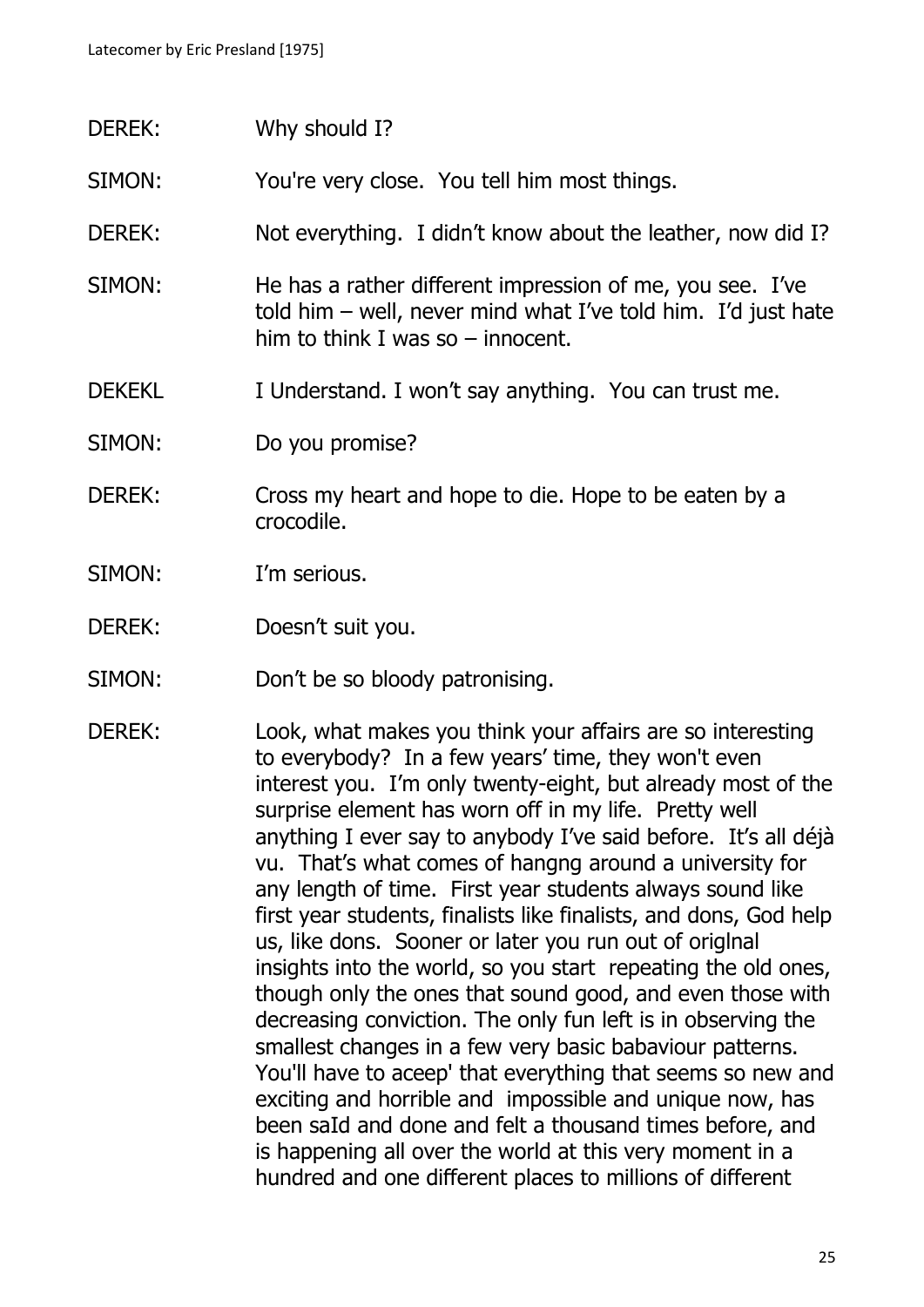people. There's no reason I should tell anybody about you, Simon. There's no reason they would be interested.

[Pause.]

SIMON: Golly. That's depressing.

# [DEREK tries to read again.]

- SIMON: Derek... [More sharply.] Derek! [DEREK looks up, SIMON looks down again.] I'm sorry... about this evening, and Colin's arrangements and everything.
- DEREK: Thanks. That's good to know.
- SIMON: I couldn't help it, honestly. He gave me no choice. I'd much rather be with you.
- DEREK: How touching.
- SIMON: I just wanted to say, I know why you're here, and we can work something out, I'm sure.
- DEREK: What are you talking about?
- SIMON: I thought you'd come because...
- DEREK: I didn't know anyone was down here.
- SIMON: Oh, stop it. Accidental meeting, my arse! Little Mister Innocent just happens to walk into the only gay pub within fifteen miles of where we're staying, just happens to be passing through, just happens to find us there. Come off it. I'm not that naïve.
- DEREK: No-one told me you were away.

SIMON: What are you playing at? There's no point in pretending. As you would say in your role of Marge Proops, you've absolutely nothing to gain from it.

#### DEREK: To gain from what?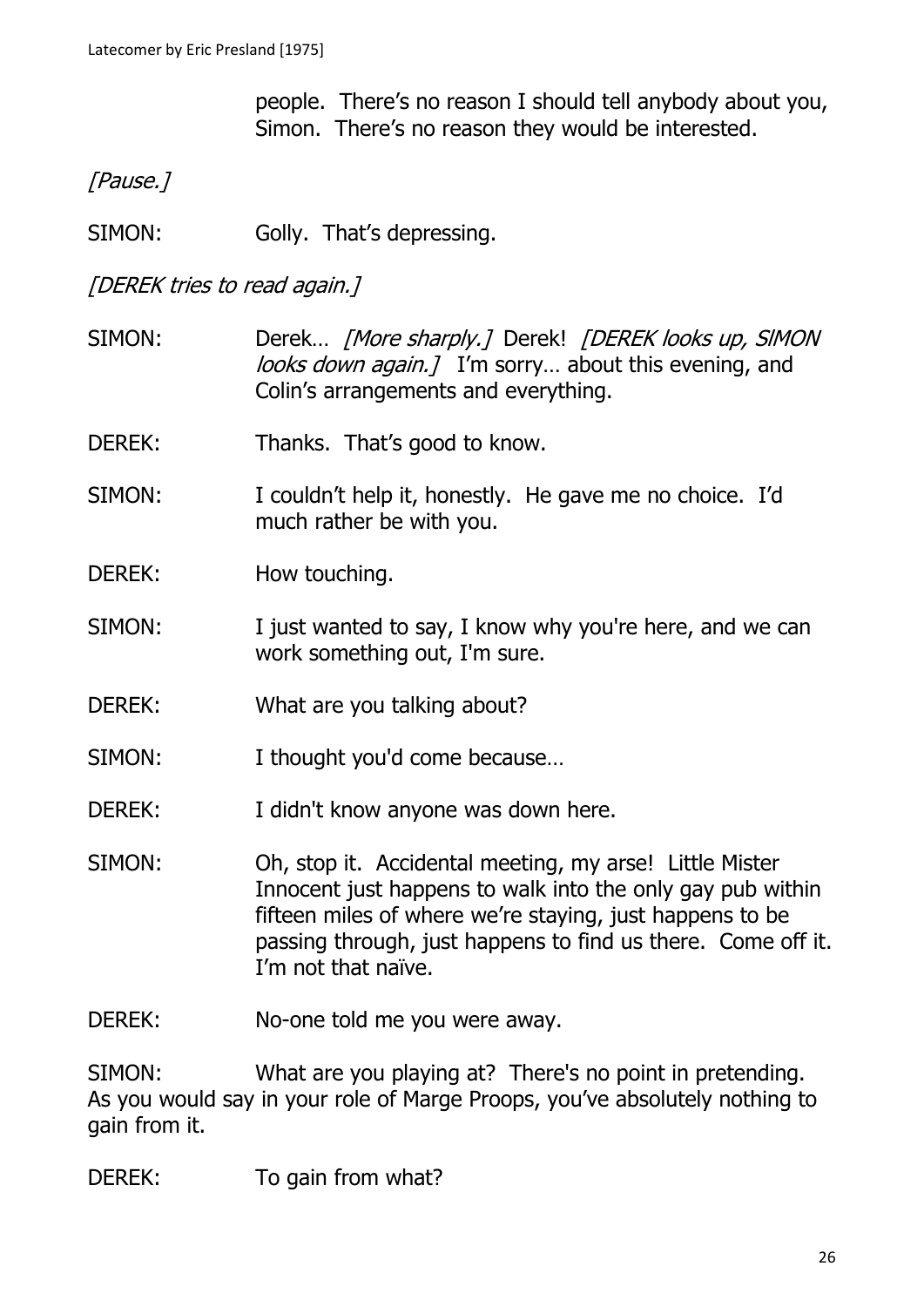- SIMON: [Suddenly very emphatic] The scene is set in a typical student party as brought to you by The News of the World. Note the authentic pool of Party Four Double Diamond through which the guests wade in the kitchen, and the tasteful garnish of vomit round the toilet seat. From the living room we hear the eloquently mind-blowing strains of 10cc, and glimpse the stoned bodies going through the motions which they imagine are suggestive of abandon. Time – 1 am. Date – Saturday  $27<sup>th</sup>$  May 1975. Exactly one week ago, to be precise.
- DEREK: Okay.
- SIMON: [Continuing relentlessly] But who is this hunched and supercilious figure sitting on the stairs so assiduously getting drunk on the wine he brought himself, which he has beeen careful to hide all evening? Can it be our own beloved junior dean, whom everyone calls by his Christian name, and nobody knows anyth1ng about?

DEREK: I said, Okay.

- SIMON: [Remorseless] And who is this who chats to him because he feels so sorry tor this lonely figure? Who but big-hearted gullible Simon, as usual?·
- DEREK: I was not lonely. I'd been talking to Colin all evening.
- SIMON: Until Colin went off with that boy from the Poly. Remember?
- DEREK: Of course I remember, but that was just the...
- SIMON: And I suppose you remember me virtually carrying you back to my room, and dosing you with enough black coffee to give you caffeine poisoning?

#### DEREK: So?

- SIMON: But for heaven's sake, you stayed the night. You made love to me.
- DEREK: You made love to me. And I was drunk.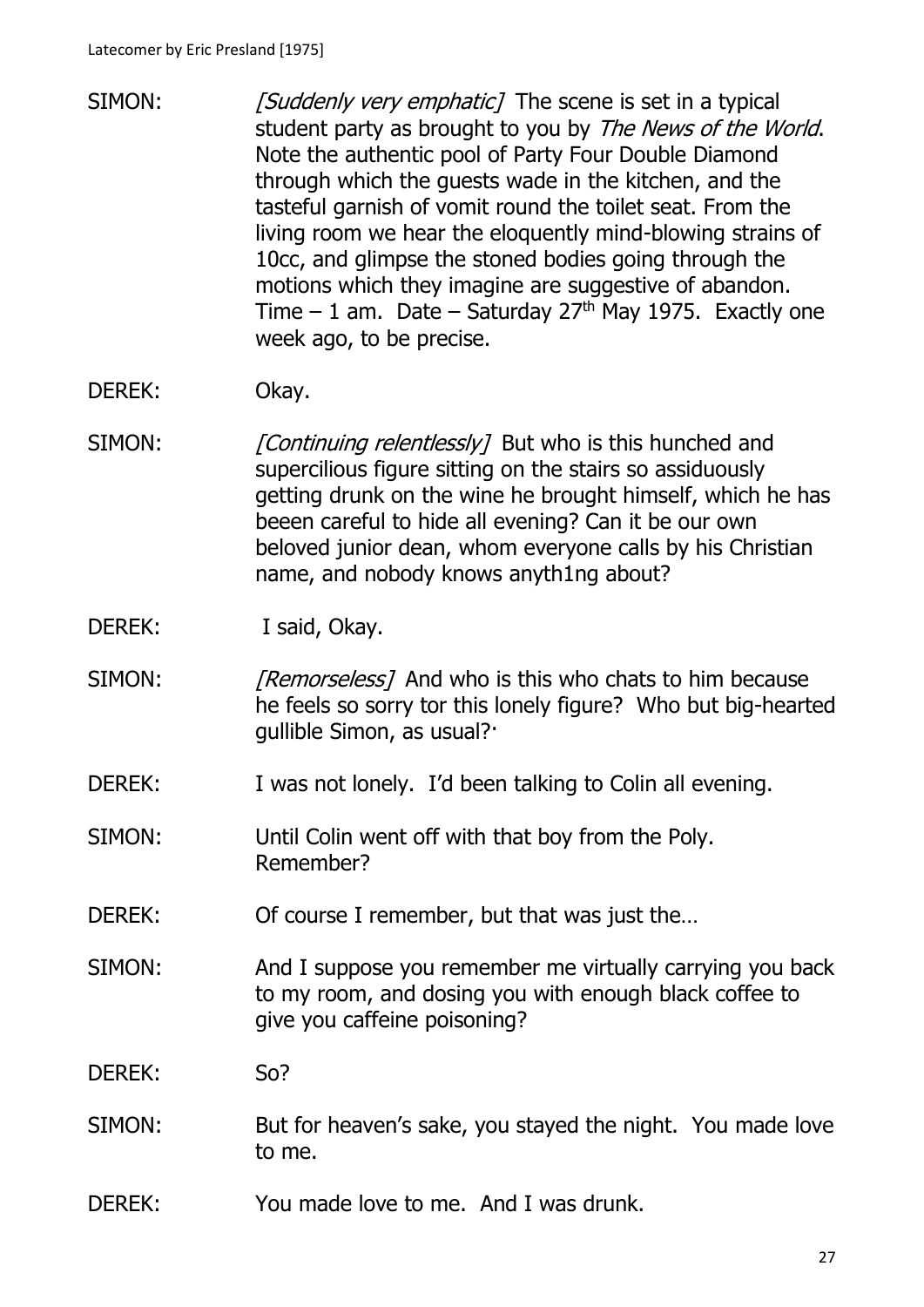SIMON: I thought that at least I'd ... I mean, I told you everyth1ng… and then you turned up here, I tbought that we'd…that we were… Derek, look at me, please -

DEREK: We weren't. We aren't.

[SIMON bursts into tears. DEREK grabs and holds him.]

- DEREK: Oh Simon, I'm sorry. But it's really not on. OK, it was all very nice. But I really am straight, you know. That scene's just not me. You'll have to get used to it. There's no point carrying a torch for someone who isn't available. You've got nothing to gain from it.  $I'm - well - 95\%$  straight, shall we say?
- SIMON: There it goes again, those damned percentages. The quantity theory of bisexuality. Little sex tanks inside you, so many gallons for your own sex, so many gallons for the other, and don't masterbate or you'll use it all up. [Turns] on DEREK] Well, let me assure you, last Saturday you were 100% homosexual, a fully paid-up card-carrying faggot, and don't go fooling yourself that it wouldn't happen again under similar circumstances.
- DEREK: [Gently] That's better. Get it out ot your system. Look, I'll tell you something I haven't even told Colin, so you're very priveleged. Know where l' vew been the last couple of days? Staying with Jane - no, it's true. She's teaching in Norwich now. It was a bit awkward at first, but we got on O.K. Anyway, I think rows with her were much more fun than connubial bliss with anyone else. So it looks as if she might be moving back to Oxford if things work out. She'll have to find another job, of course, I can't afford to keep her, but it's definitely on the cards. So that rather rules out anything else, you see. I really am straight after all.
- SIMON: Thanks a million. That's a great help. I hope you'll be very happy – can I be bridesmaid? [Pause, seriously] I always liked Jane. She was the only girl I could talk seriously to about sex. *[Recovering his manner]* She's the only woman I ever found who didn't treat me with ostentatious tolerance. You know so called 'fag hags', of course? I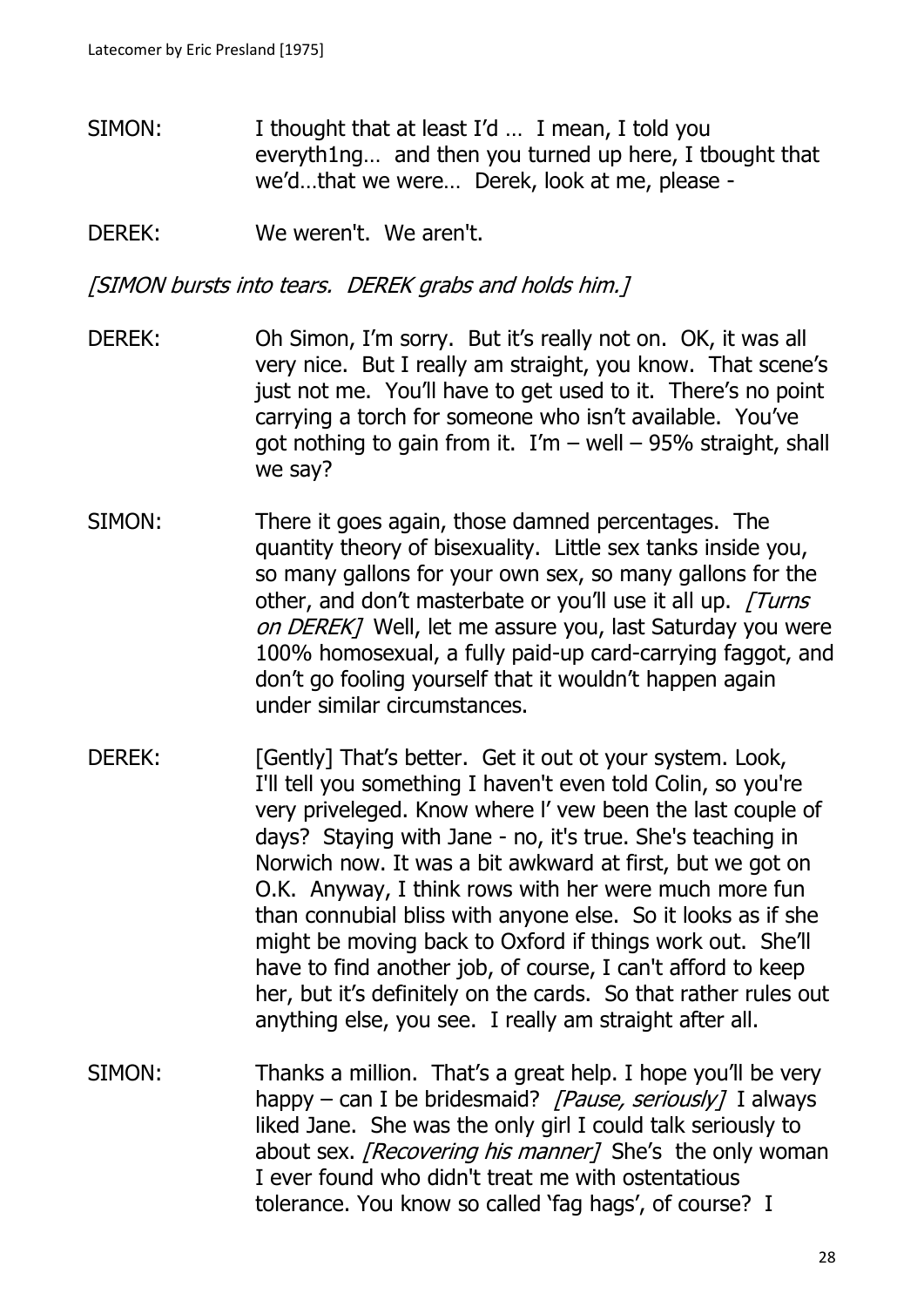always seem to end up as a 'het pet'. But, Jane, well  $-$ Jane was different. We seem to share the same taste in men. *[A grimace]* 

- DEREK: 'She sent her regards.
- SIMON: That's nice.

DEREK: She says she hopes to see you soon.

- SIMON: Perhaps I could go and visit her too… Norwich isn't far…
- DEREK: [Quickly] No, better wait 'till she moves to Oxford. If it comes off. Then you can tell her all your troubles. Perhaps she'll fix you up with someone gorgeous.
- SIMON: Oh my God, not another one. Not after these last few days with Colin.

[They both laugh]

| DEREK: | All gone? All better?                                                                                                                                                                          |
|--------|------------------------------------------------------------------------------------------------------------------------------------------------------------------------------------------------|
| SIMON: | A little better. Definitely not gone. But thanks anyway.                                                                                                                                       |
| DEREK: | In that case, dry your eyes, powder your nose, and get off<br>upstairs. Bed thy pickup and walk.                                                                                               |
| SIMON: | <i>[Pulling himself together]</i> You're right, of course. With any<br>luck he'll have gone to sleep by now. After all these dramas<br>I don't think I'm fit for a tintack, let alone a screw. |
| DEREK: | In any case, give me a big sloppy goodnight kiss, and I'll                                                                                                                                     |

[They kiss. Enter AXEL in a pair of briefs, tall and magnificently healthy. He speaks with a heavy Swedish accent, which I haven't produced here. He has a very hearty manner, laughing loudly at his own jokes. He looks at them for a second with wry amusement before coming in.]

see you in the morning.

AXEL: And what is that? [They spring apart] What is wrong with Gerry? You don't like him, Simon? Or maybe you want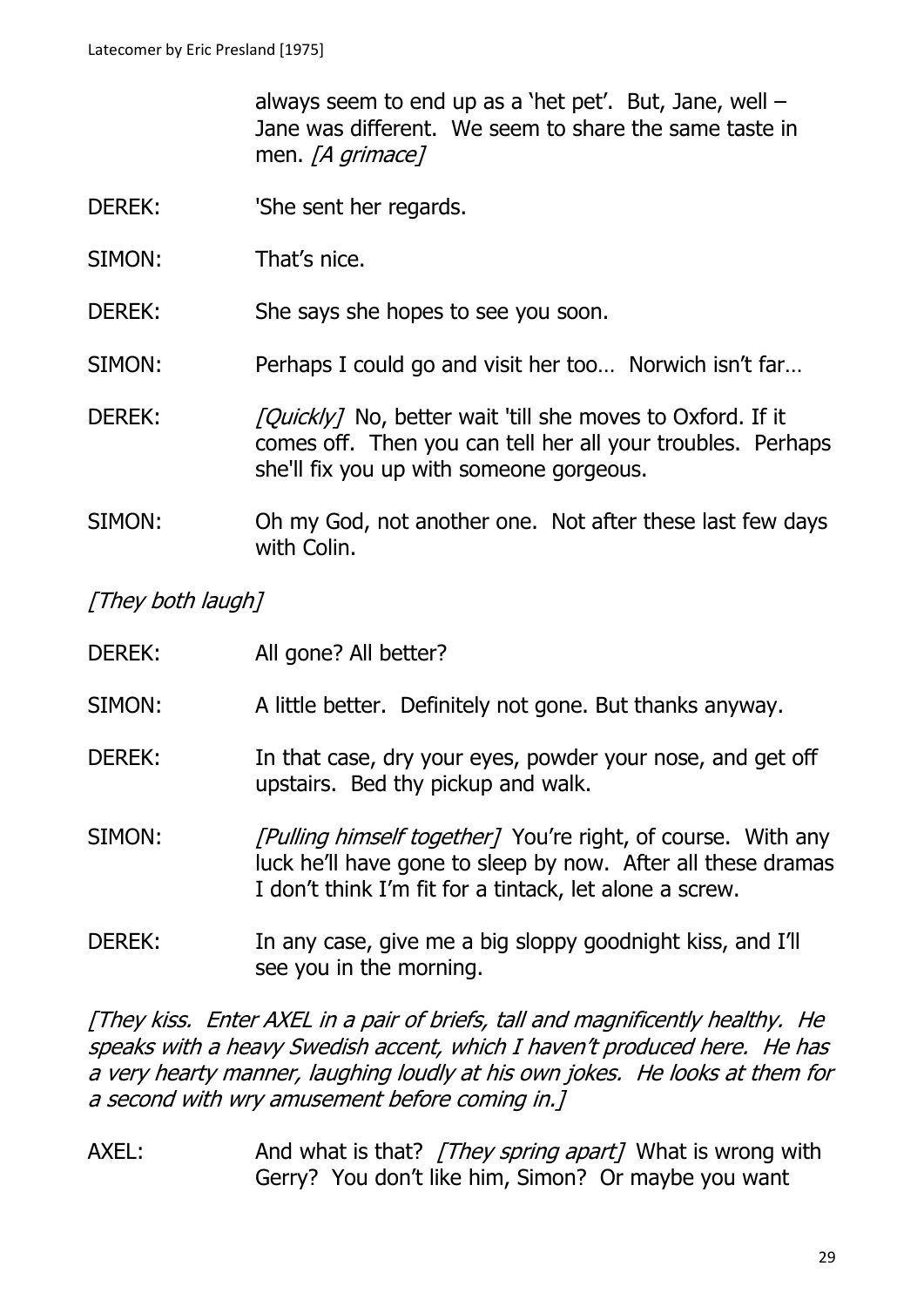more? For some men, sex is like Chinese food. Half an hour later you are hungry again.

- SIMON: Oh dear, the fleet's in again. Axel and his amazing nuclear knickers.
- DEREK: Nuclear knickers.
- SIMON: High risk of fall-out, my dear
- AXEL: You want a party, Simon? We all join together, one big happy family, yes? You like that?
- SIMON: Any experience which remotely reminds me of the parental bosom is likely to be as aphrodisiac as a pensioners' matinee of *The Sound of Music*. What brings you down here? Man overboard?
- AXEL: We have no grease left.
- SIMON: What, no 'Axel Grease'?
- DEREK: [Groans] Oh, God!
- AXEL: It is a disaster. Colin is hurting. We must not have that. Do you have anything? Vaseline? Baby lotion? Simon?
- SIMON: Sorry. My nappy rash is not what it used to be.
- DEREK: What happened to the butter? Colin took it with him.
- AXEL: He trod in it. [They all laugh.] It is all on the carpet. No good. Derek?
- DEREK: Not something I carry, I'm afraid.
- AXEL: Oh, I thought –
- DEREK: You thought wrong. Are you sure you haven't got anything, Simon?
- SIMON: All I've got is Head and Shoulders.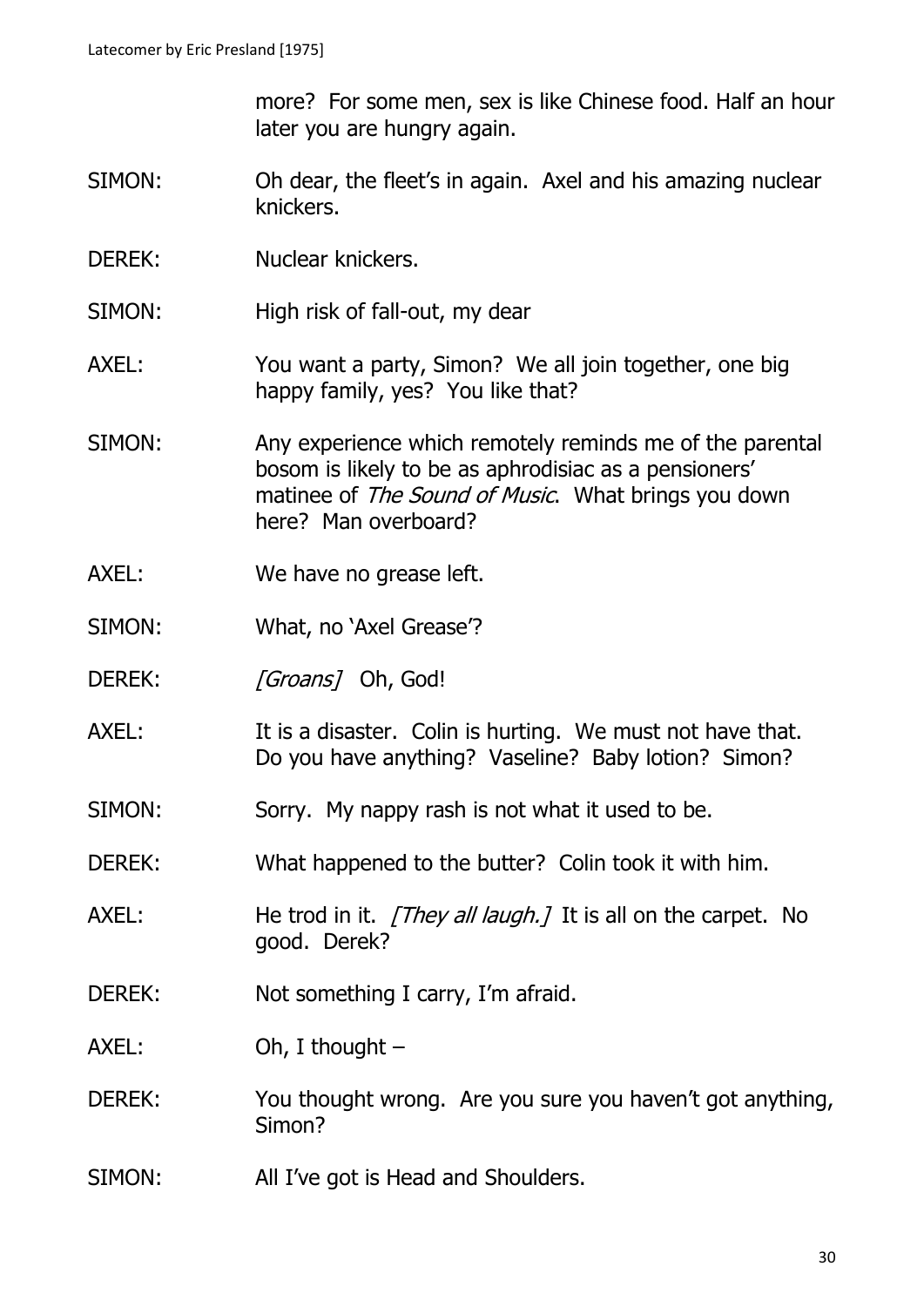- DEREK: It would give you inner cleanliness, I suppose.
- SIMON: It would certainly give you a new experience. Like stinging nettles up your bottom, I imagine.
- DEREK: [Mocking] But Simon, you know how important it is to avoid hurting Colin.
- AXEL: Are you sure you have nothing left, Derek?
- DEREK: I don't use it. I don't need it. Perhaps there's some cooking oil in the kitchen, Axel – why don't you go and look?
- AXEL: You look. I do not know where.
- DEREK: Neither do I. I'm a stranger here too.
- AXEL: A stranger?
- DEREK: Could you have a look, Simon. You know your way around.

SIMON: I suppose so. The things I do for European Unity. [SIMON exits. AXEL beams at DEREK, who turns back to his books.]

AXEL: You stay here long, Derek? [Pause] Me, I go back to my ship tomorrow. Tomorrow? Today! Do you have the time? [Pause] It is very nice here. Very quiet. Do you like it? [Pause] Why behave like this for me, Derek? Why don't you say Hello tonight? Why are you not more friendly?

[No response. AXEL shrugs, whistles a disco tune from earlier in the evening. He sees DEREK's rucksack over in the corner, looks curious, glances at DEREK, then tiptoes over to it, and very quietly lifts the flap. He carefully feels inside the bag, and smiles broadly as his hand touches something. He slowly pulls it out. It is a scarcely-used tube of KY. He continues whistling or humming and anointing his finger, creeps round the back of DEREK. When behind him he quickly makes the sign of the cross on DEREK's forehead.]

AXEL: "I faderns och sonens och den heliga andens namn..."

[DEREK cuts him off by lungeing furiously and grabbing the tube from him, AXEL putting up token resistance and laughing loudly.]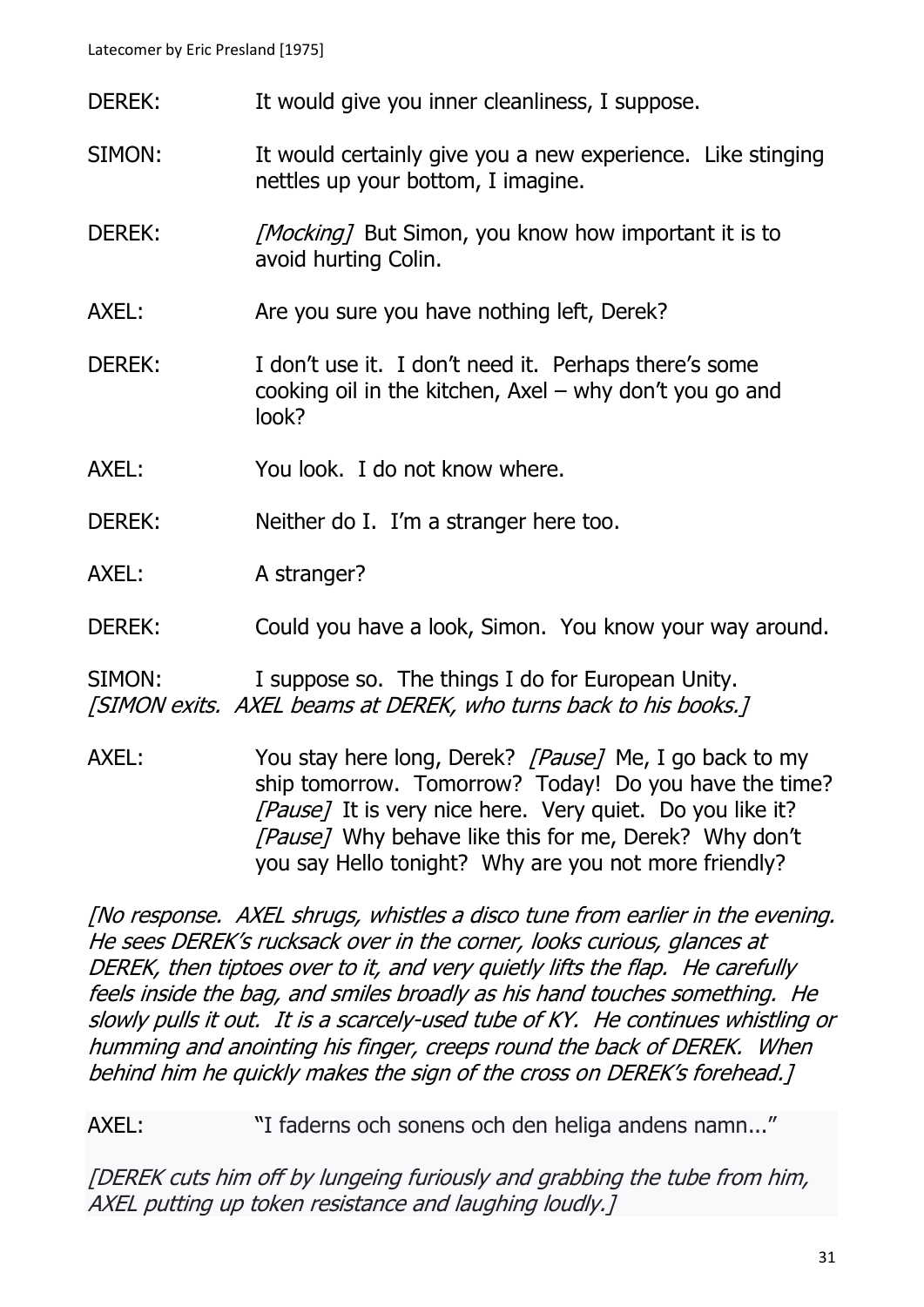## DEREK: Bastard! You great cock-sucking -

[Re-enter SIMON with bottle of olive oil, which cuts DEREK off. DEREK quickly hides the tube of KY in his lap under the table.]

SIMON: [Oblivious] It seems such a terrible waste with the precious fluid the price it is these days. Just think how many delicious omelettes you could make from it too. Well, go easy on it, Axel, my dear, that's positively the last oleaginous compound left in the house. No – more – left. Verstehen?

AXEL: Thank you, Simon. You are a gentleman, an English gentlemen. I have not met so many gentlemen…

[This is pointed at DEREK. He puts his arm round SIMON's shoulder, but he slips away.]

- SIMON: Ooops! Golly, look at the time. Half past one already. I must go and repair the ravages. Having done my good deed, I'm going to be a good little wolfcub, leave the camp fire, and climb the wooden hill to Bedfordshire. [To AXEL] Goodnight, Bagheera. [To DEREK, pointed but goodnatured.1 Goodnight, Kaa,
- [He exits. DEREK smiles in spite of himself. Tension drops.]
- AXEL: What is Bagheera? What is Kaa?
- DEREK: They're animal names. Bagheera is a panther?
- AXEL: Panther?
- DEREK: A big black cat.
- AXEL: Ha! Yes! I like that. That is sexy. And what us Kaa?

DEREK: [Reluctant] A snake.

- AXEL: [Roaring with laughter] You? A snake? That is good. Very good. You are in his bad odours, ja?
- DEREK: Not really... Well, a little bit, ja. But we made it up.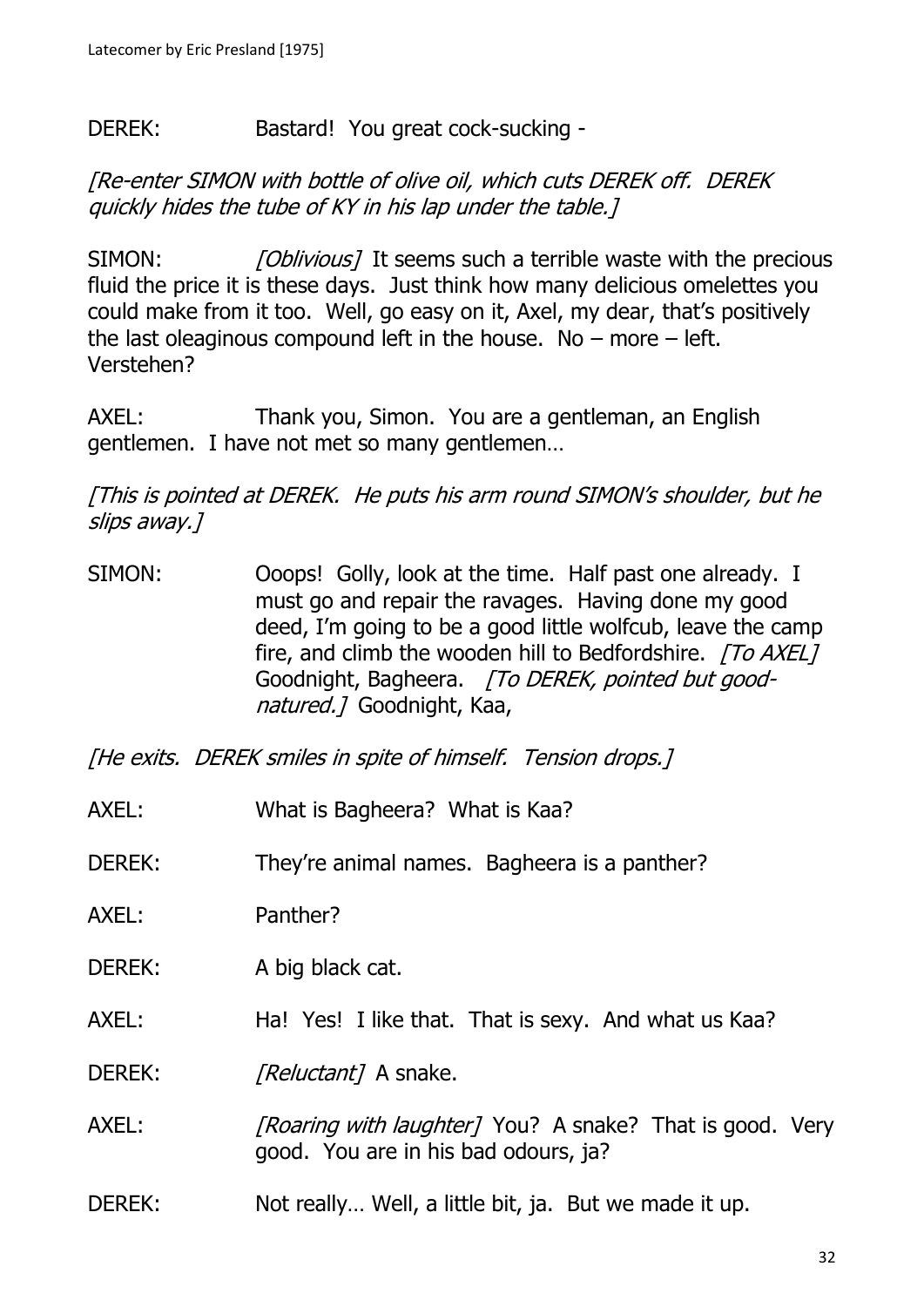- AXEL: Why?
- DEREK: Nothing important. Not very interesting. Doesn't concern you. [Pause] The animals are from The Jungle Book. About British India. It's very sad, about growing up, loss of innocence. Then Baden Powell adopted the characters –
- AXEL: You do not like me, Derek?
- DEREK: Look, hadn't you be better getting back to Colin? He'll be wondering what happened. He's worked hard on this, he'll be terribly disappointed.
- AXEL: Ach, that! [Shrugs. Approaches closer.] Why don't you like me any more, Derek?
- DEREK: I do like you, Axek, Honestly. Quite a lot.
- AXEL: You liked me last night.
- DEREK: You mustn't talk like that. The others –
- AXEL: You can stop hiding, Derek. You can take the lubricant out of your lap. There's no-one else here. The room isn't bugged. Just the two of us.
- DEREK: Look, Axel, for God's sake, this really isn't the time –

[AXEL's voice gradually assumes a gentle hypnotic quality. DEREK drops his gaze, his objections weaker.]

AXEL: Just the two of us, Derek. Ha! You try to fool the others, ja? But you cannot fool me. I know.

DEREK: Axel, please... The others...

AXEL: I like you, Derek. I like you very much. You do not like yourself so much, I think.

[AXEL stalks round behind DEREK during this speech, and slowly massages his shoulders, gradually working his hands down DEREK's body. The seduction is playful.]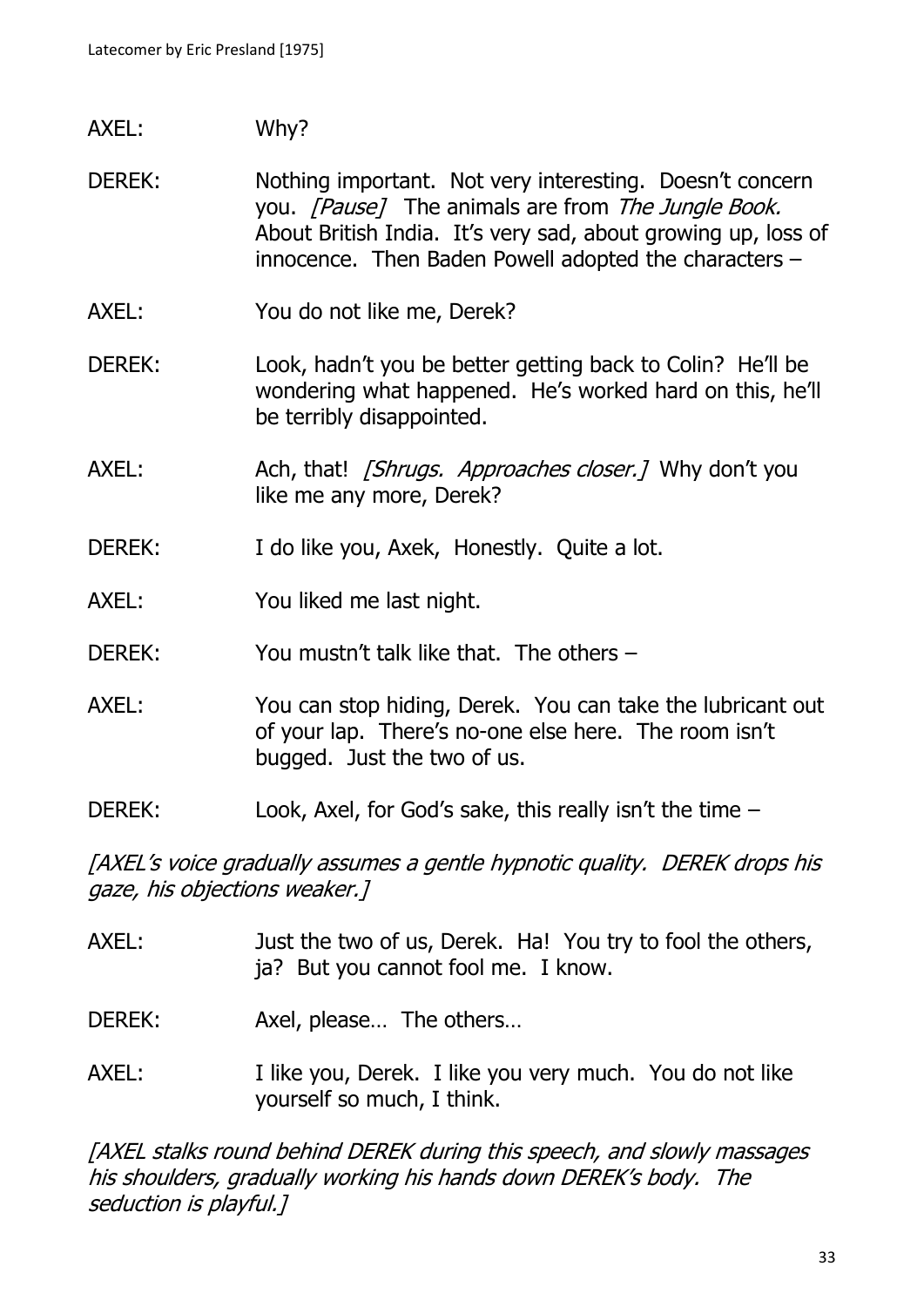- AXEL: You make me laugh, Derek. You make me laugh with your little lies. They are so simple. I know you, Derek. I see you with your little lies. And I still like you. I liked you last night. You liked me too, I think. You liked me a lot. I think you still like me. I "turn you on", ja? Ach, last night! Very good night.
- DEREK: OK, Axel, what do you want me to do? Put up a plaque? But keep it quiet please. I couldn't stand the others knowing.
- AXEL: Knowing what? You sleep with me. So what? You think Colin cares? He does not. *[Loud]* Hey, Colin! I fuck Derek last night. Twice.
- DEREK: For Christ sake, you'll wake everybody.
- AXEL: [Stepping back as DEREK tries to grab him] It was a very good night, Colin. Derek like it very much. *[DEREK tries to* get closer] I get tired, but Derek says, "No, more, please Axel. Fill me, fill me again, please, Axel. Please, Axel, please Axel."
- DEREK: Fuck you!

[DEREK leaps at AXEL. AXEL grabs his arms, laughing.]

AXEL: Uh-huh. Careless.

[DEREK struggles. AXEL pushes him, bending him over the table.]

- AXEL: You see? Colin does not come. He does not hear. Or maybe he hears, but he does not care.
- DEREK: [Weakly] Please, Axel. That's enough, huh?

AXEL: Oh, my poor little Derek. So frightened. You should be happy. I want to make you happy. We make love again, ja? You like that? Here? Now?

DEREK: Look, be reasonable. If anyone comes down now…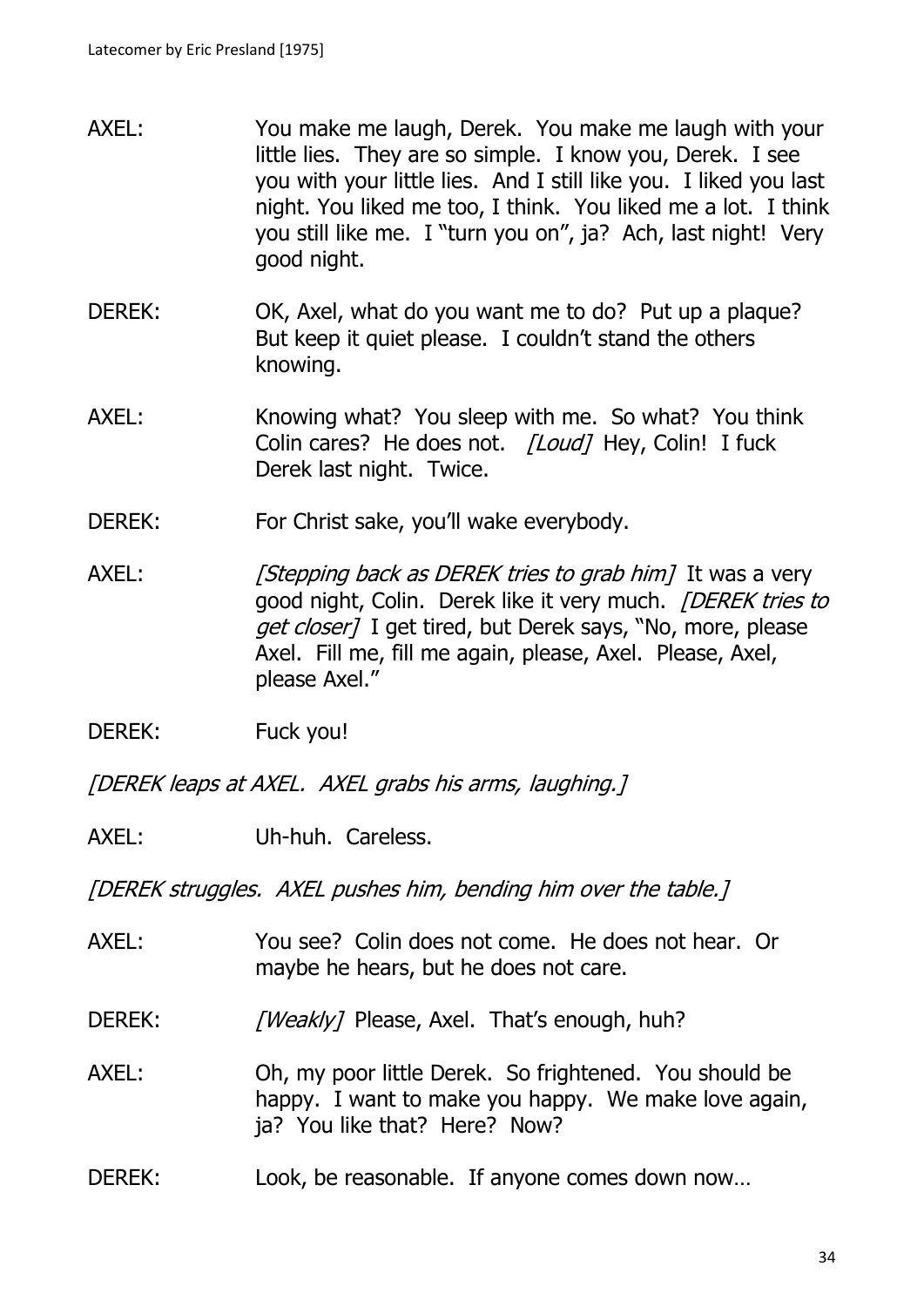[AXEL kisses him hard. DEREK struggles for a second, then pulls AXEL to him. The kiss fervently. AXEL breaks off.]

AXEL: That's better.

[A long embrace. Enter COLIN.]

COLIN: What's all this noise? Oh. [Pause, then lightly] You two getting to know each other?

# **QUICK BLACKOUT**

# **END OF ACT ONE**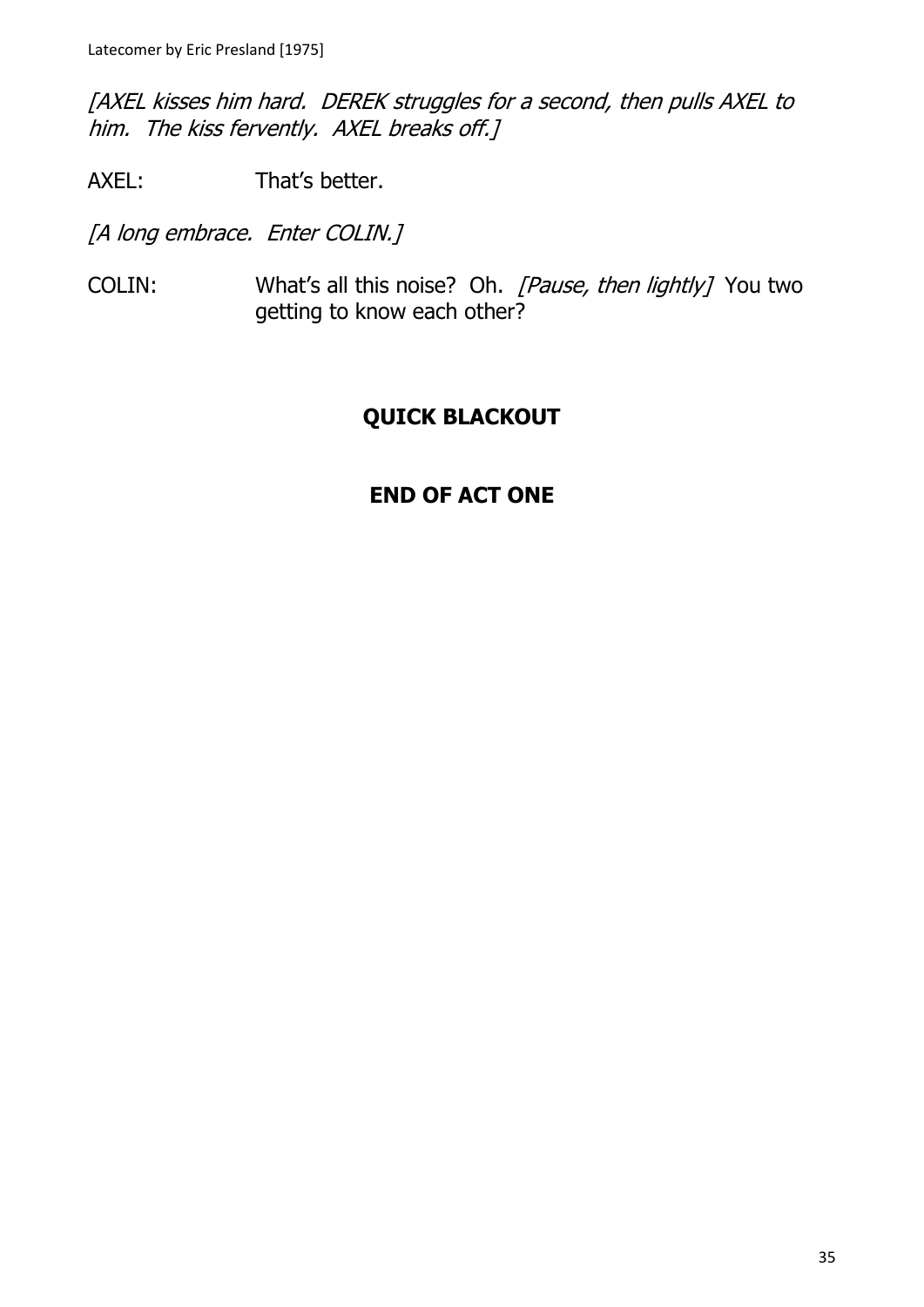### Act Two

[Tableau. Exactly the same positions as the end of Act One.]

COLIN: You two getting to know each other.

[COLIN attempts to get up, but AXEL insists on finishing the kiss in a leisurely manner.]

- COLIN: Well, don't let me interrupt anything.
- AXEL: Ja, we get to know each other good.
- COLIN: Well. Know each other well.
- AXEL: Very good.

[He kisses again. COLIN takes out his fury by clearing the plates into the kitchen.]

- COLIN: I was going to ask if you'd found anything, but there doesn't seem any point now.
- AXEL: Don't be so so... We still have fun, you'll see.
- DEREK: I wish you'd keep your Great Dane under control.
- AXEL: [Hurt] Swede, not Dane.
- DEREK: He's absolutely indiscriminate. He started making passes at me, and when I wasn't having any of it, he attacked me.
- COLIN: [Drily] And you were defending yourself?
- AXEL: What is the matter, Colin? Derek is my friend.
- COLIN: Obviously. *[Pause, then abruptly]* I'm sorry I came down. I just thought I'd invited you back to spend the night with me, My mistake, I suppose. I just wish you didn't have to go shouting the odds all over the house. Simon's squealing like a stuck pig is bad enough. The least you can do is let mne get some sleep.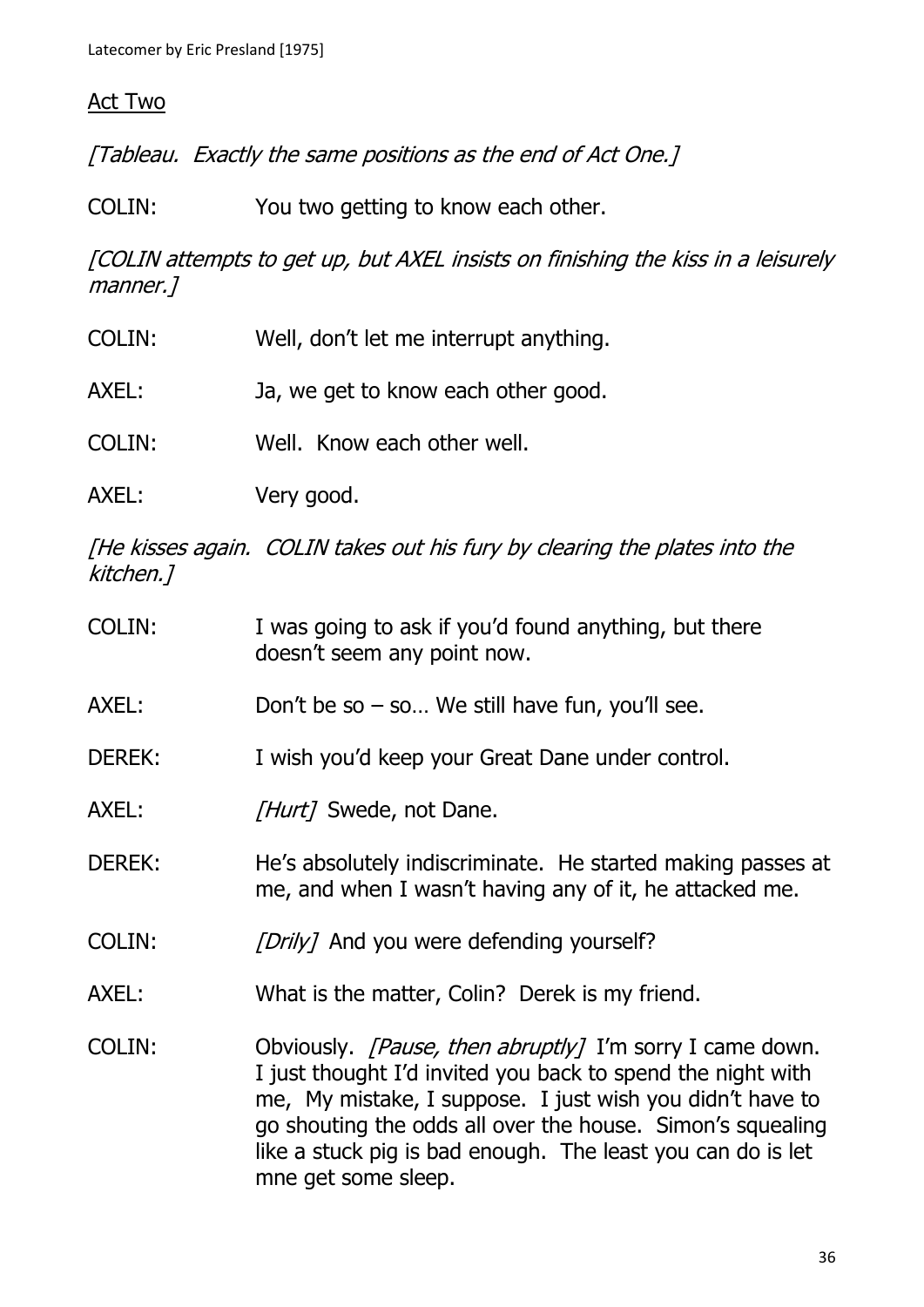AXEL: Hey, I have a great idea. We three together, ja? Is very sexy idea. I get the oil, we have Lucky Pierre, eh? It's very simple. Then everybody happy. [Yawns] Then maybe I get some sleep too…

[COLIN and DEREK speak simultaneously:]

COLIN: Come off it, Axel, I wouldn't have Derek after –

DEREK: Axel, you've got it all wrong, I didn't mean –

[DEREK and COLIN stare at each other]

- DEREK: [Sensing advantage] What's this? Someone making you an offer you *can* refuse? Never thought to see the day...
- COLIN: It's too late to play musical beds. I'm getting tired.
- DEREK: Oh dear, poor Colin's starting to get a hangover. Or could it be that you actually care?
- COLIN: What makes you think I care tuppence for a one-night stand. One more or less, it's all sperm under the bridge.
- AXEL: Colin, that is not nice. I am a person too.
- COLIN: I'm sorry, Axel. I really am.
- DEREK: So you do care! You've gone up in my estimation, Colin.

COLIN: Why am I taking this from you? *[Slow realisation, then* laugh]. Hey, that was a good one. You almost had me there. Get me to lose my rag and hope I won't notice. Well haven't you got a bit of explaining to do too? [Working himself up] I mean, Christ, yes. It's a bit thick, isn't it? I go to all the trouble of setting myself up for the night, and then it's buggered up by some trendy two-bit bisexual who claims he's straight.

DEREK: I am straight. I told you –

COLIN: You? Straight? OK, well, if you're straight, what's all this about then? If Axel attacked you, and you're not interested – can I have my ball back please?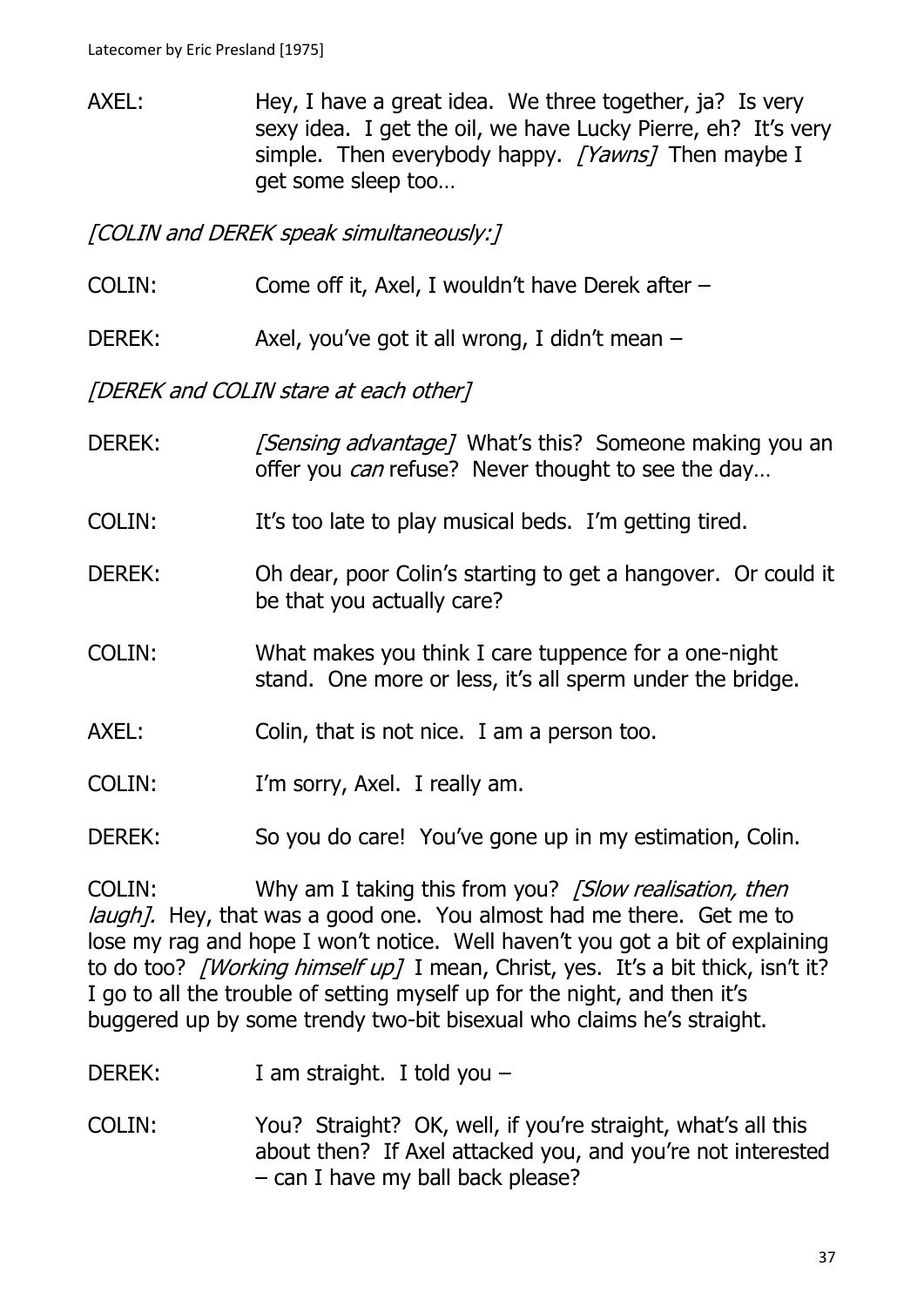| <b>DEREK:</b> | Sure. That's nothing to do with me. It just amuses me to<br>see –                                                                      |
|---------------|----------------------------------------------------------------------------------------------------------------------------------------|
| <b>COLIN:</b> | I'm fed up with "amusing you"                                                                                                          |
| DEREK:        | It's just Axel seems to prefer $-$                                                                                                     |
| AXEL:         | Hey, hey. You don't know what I want. I go where I go.<br>You do not tell me. Either of you.                                           |
| COLIN:        | [To AXEL] I bought you five gins too, you turd.                                                                                        |
| AXEL:         | Turd? What is turd?                                                                                                                    |
| COLIN:        | Can't trust anybody. Not that I should have expected<br>anything else.                                                                 |
| AXEL:         | King Gustav the Turd?                                                                                                                  |
| <b>COLIN:</b> | Shit!                                                                                                                                  |
| AXEL:         | Ah! Schitte! You call people that? That is not friendly.                                                                               |
| <b>COLIN:</b> | I'm not feeling friendly. Five gins! Two pounds twenty-<br>five!                                                                       |
| DEREK:        | Complain to the Price Commission.                                                                                                      |
| AXEL:         | [To COLIN] You did not have to. I did not ask you.                                                                                     |
| COLIN:        | [To DEREK] What do you know about it?                                                                                                  |
| AXEL:         | [To COLIN] You buy me a drink, you do not buy me.                                                                                      |
| COLIN:        | Stick to what you know. Impressing spotty undergraduates<br>with the Ring and the Bloody Book.                                         |
| AXEL:         | <i>[To COLIN]</i> Some people want to pay me. They must pay<br>before sex. It is safer. I say no, you must not pay, we are<br>friends. |
| COLIN:        | [To AXEL] What are you talking about?                                                                                                  |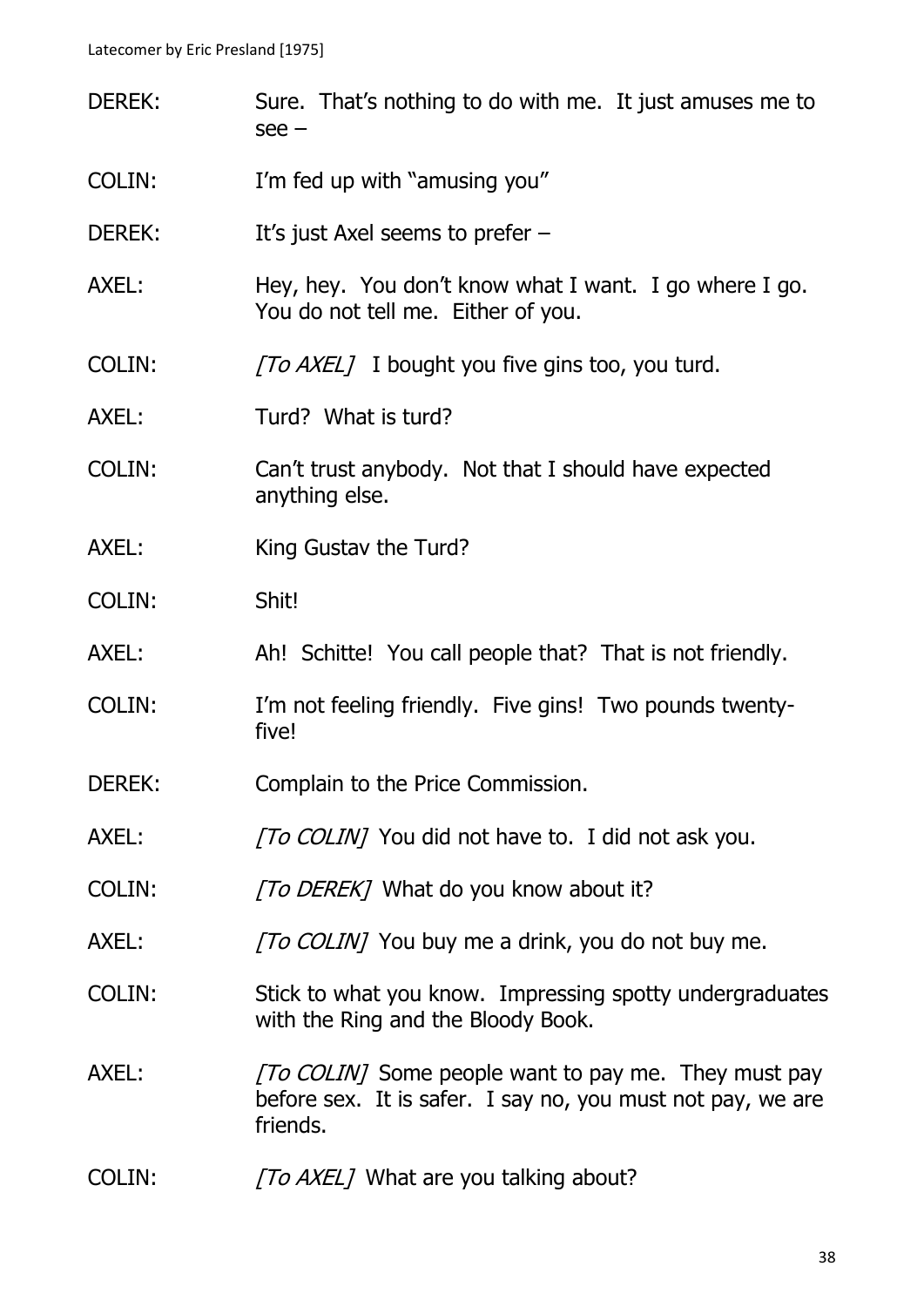AXEL: Do you feel safer if you buy the drinks, Colin?

DEREK: Sure he does. No involvement.

- COLIN: [To DEREK] You can't begin to understand. Yet. It'll come, sure. Oh, I've watched more of your type coming out than I can remember  $-$  yeah, and had them too. Taking your girlfriends down the clubs to protect you. But you still eye up the other blokes in the bar, don't you? It gives you a sense of power to know that some bloke fancies you, but you are the untouchable. For a time. Yeah, and your girls get panicky too because they can't compete.
- AXEL: Women like men to go with other men. In their hearts.
- COLIN: [To AXEL] What do you know about women?
- DEREK:  $\sqrt{TO \text{COLIN}}$  What do you know about women?
- COLIN: I may not know about women but I know about Jane. I know what you've put her through. One for all and all for one? Like the GLF discos, remember? God, the number of times I was left holding her hand while you were off dancing with all and sundry.
- DEREK: Dancing. Only dancing.
- COLIN: Hello, Roger, kiss, kiss. Clive, my dear, haven't seen you I ages, hug, hug. Mario, my darling. Dance? No thanks, I have my heavy underwear on, and if they put one more person on that floor, I swear it will collapse. People have been known to be trapped out there for weeks, you know; search partiesm find them dead of starvation, still jammed upright. Oh Charles, you know I can't, I'm straight, honestly. And just when you get to the sticking point, when something might happen, "I really must get back to my girlfriend." The girlfriend. The shield. Don't preach to m about involvement.
- DEREK: What I was doing was showing a little affection, Even straights can do that, you know. That's where you fuck yourself up, because every look, every gesture has to be sexual.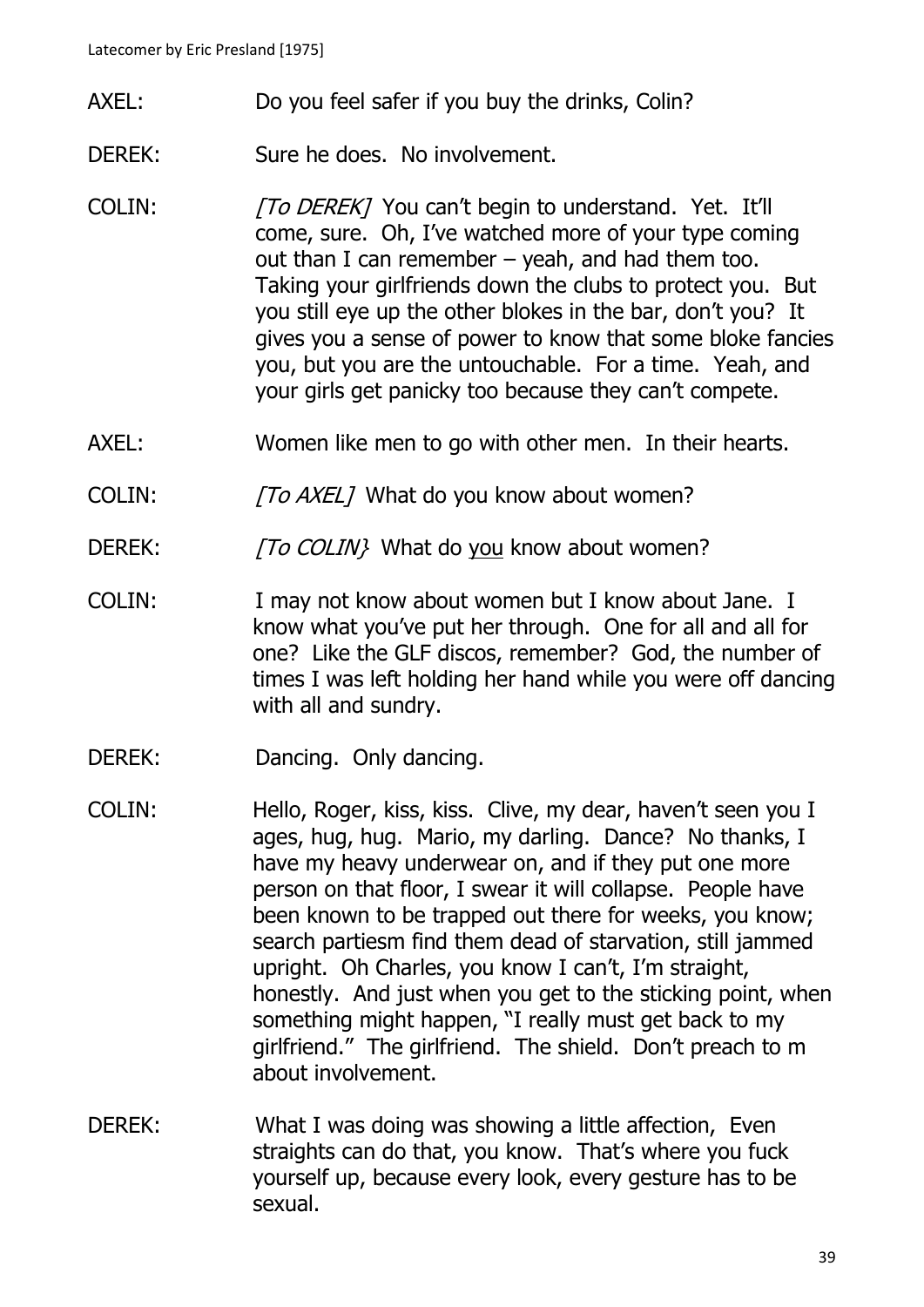- COLIN: It is whether you like it or not. That's where it starts.
- DEREK: You fall for the same bullshit straights fall for. The mythology of sex. Rituals and gestures. Why do all looks, touches, kisses lead to bed, Colin? Why? Because they do to you. Can't you see affection in any other terms? I'm talking about male tenderness…
- COLIN: You make it sound like a steak.
- DEREK: I suppose to you it is.
- AXEL: Oy, oy. Ssh.
- COLIN: And what do you think Jane was doing while you were showing your 'male tenderness'?
- DEREK: I always hoped she'd get something of her own together.
- COLIN: What? At a gay club where all the girls that do go are into each other and look like oil riggers or air hostesses and nothing like real women she knows at all, and she doesn't know where to start talking to anybody, let alone pick them up; if that's what she wants, and she doesn't know if she wants, because that's not what women are meant to want, and nobody's ever taught her how to do it. And is she only trying to keep up with you, or get back at you, or something. Of course she was very good at hiding her feelings – well, she had to be with you around, didn't she?
- DEREK: I didn't want to tie her down. I was under a lot of strain. Exams…
- COLIN: You're always 'under a lot of strain'. I know all about that. At the time you were 'taking a course in creative alcoholism' – wasn't that how you put it? It's no excuse for what you did to that girl, you know. But you wouldn't know.

#### DEREK: Poor Axel. This must seem very strange to you. I must apologise for my friend's bad manners.

AXEL: Derek, you do not have to fight for me. You neither, Colin.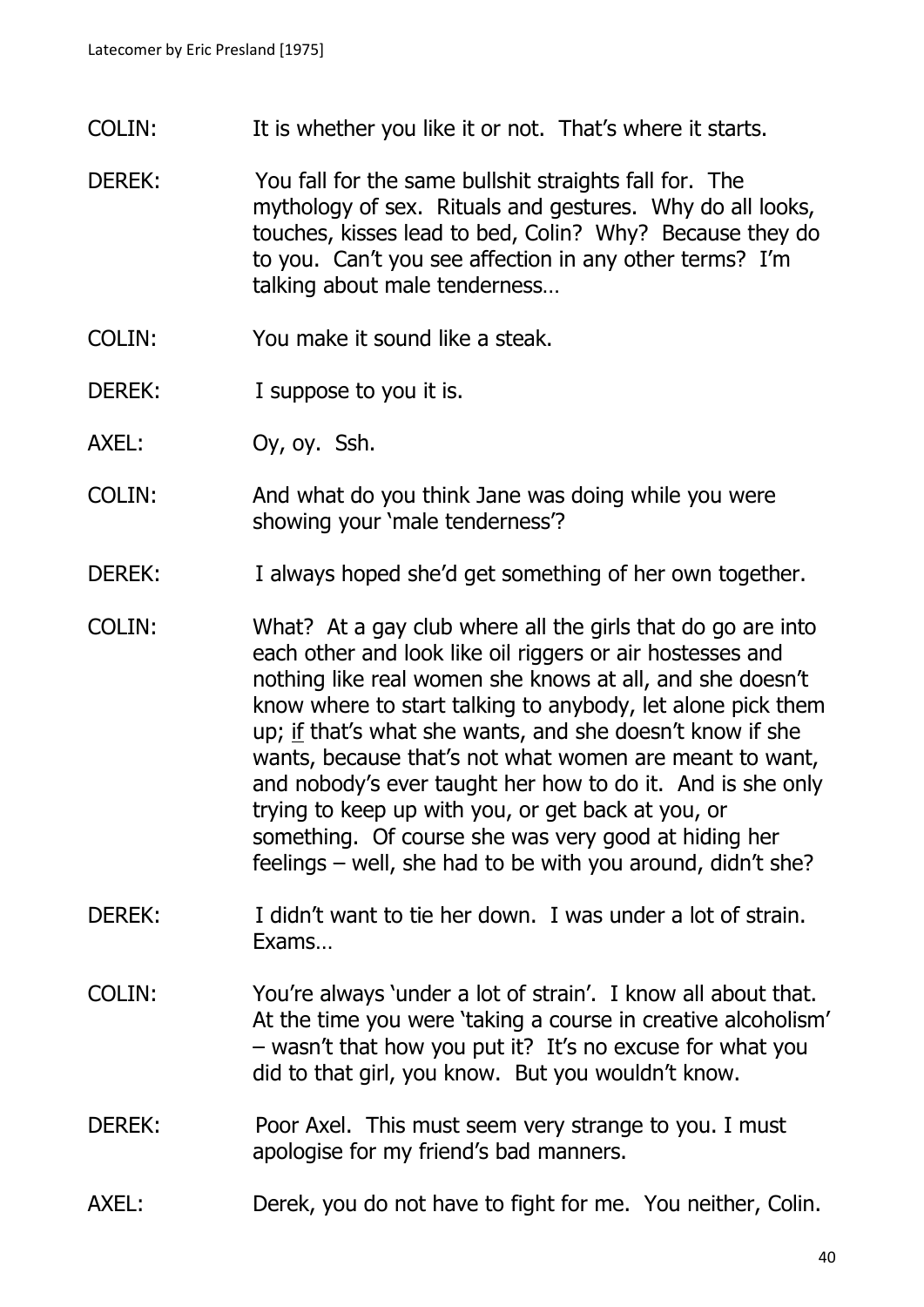COLIN: We're not.

DEREK: It's nothing to do with you. It's all history. Old scores.

- AXEL: I understand. You are very old friends, ja? So you fight. But you do not hurt, please. I would not like that.
- COLIN: Why not? He's hurt enough people in his time, he ought to have a taste of his own medicine. But it is over now, ja?
- COLIN: You weren't there. You didn't see what he did to her. I did. I used to pick up the pieces and put them together again every night, so you [To DEREK] could take them apart again next day. It was me who persuaded her to go along to a women's meeting; me, not you. Though once she was there, you were quite pleased about it, because there was quite a lot of status having a bird who was into women's lib and it reflected well on you. Until one day you couldn't get at her any more, and then you came running to me to find out what you could do about it. As if I'd tell you, even if I knew.

[Pause]

- DEREK: You must hate me very much.
- AXEL: [Putting arm around DEREK's neck] Don't worry, Derek. I like you.

DEREK: Thanks.

- COLIN: No I don't hate you.
- DEREK: What else could I do? Jane was something. All there was. You settle for what you get.
- AXEL: You settle when it is not what you want? I don't understand. I want  $-$  I get.

DEREK: Your trouble, you always want.

AXEL: Yours too.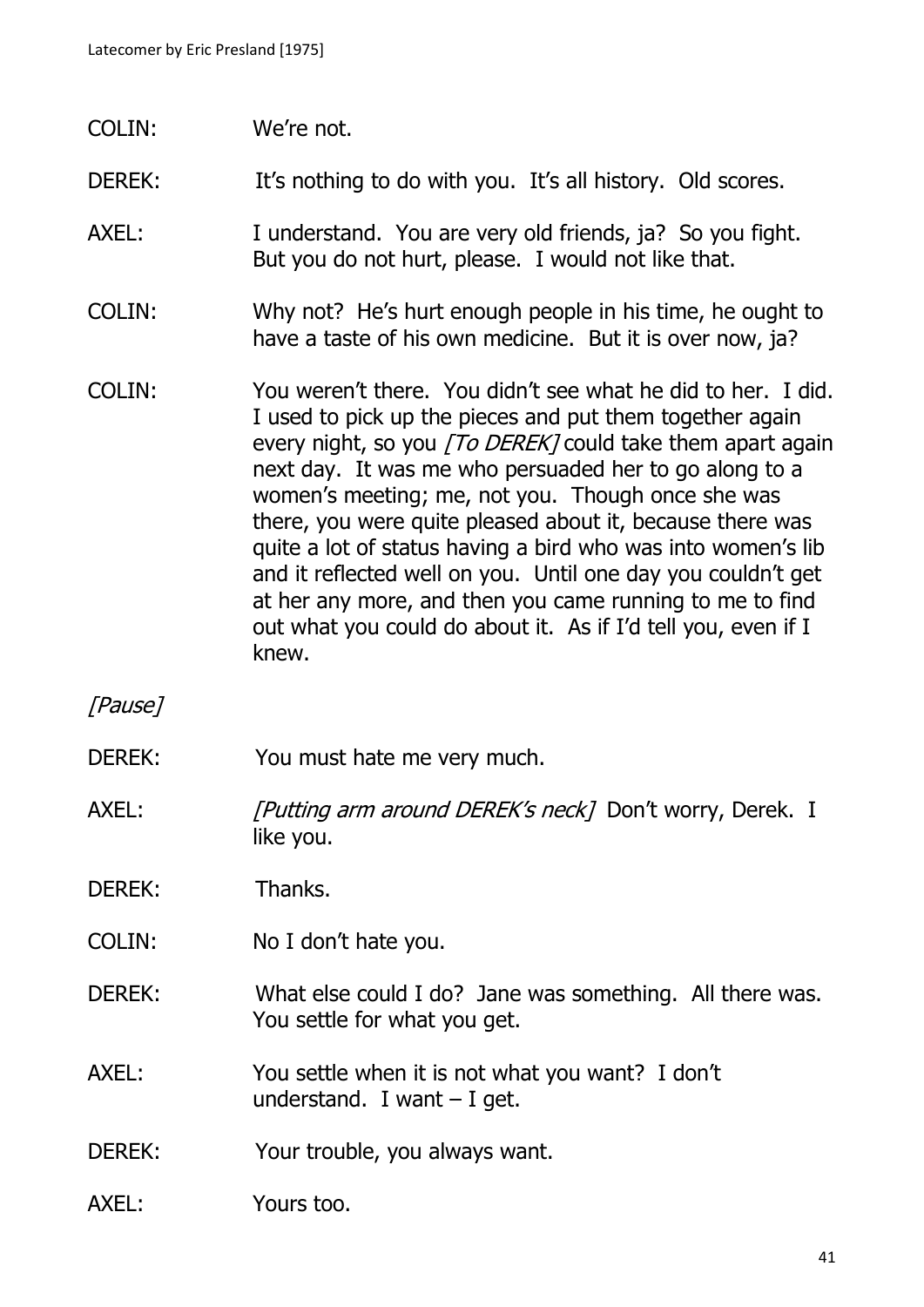- COLIN: You couldn't just have given her up? No, you have to be in control, pulling the strings.
- DEREK: It's not that easy.
- COLIN: It never is. What makes you think you're so special? It would at least have been honest.
- DEREK: It's all right for you, you've never been involved with anyone.
- COLIN: Says who?

- DEREK: No, not really. Your instinct for self-preservation is too strong. But if you are involved, you can't just change gear like that. Somebody's going to be hurt. Disappointed at least. It's a matter of expectations.
- COLIN: And it doesn't matter who it is as long as it isn't you.
- DEREK: No! Yes, dammit, yes! That's only natural. Well, it matters a bit, because you worry about it, but even that's a bit of a luxury. Anyway, do you think I didn't get hurt?
- AXEL:  $[Yawns]$  I am sorry. I try very hard, but I have to go to my ship tomorrow. I must sleep. I sleep alone, is OK. I sleep with Colin is better. I sleep with you both is best.
- COLIN: Hang on a bit, Axel. I want to get to the bottom of this.
- AXEL: I do not understand. This is not my fight. I go.
- COLIN: Please…
- AXEL: I cannot help you. I wait upstairs.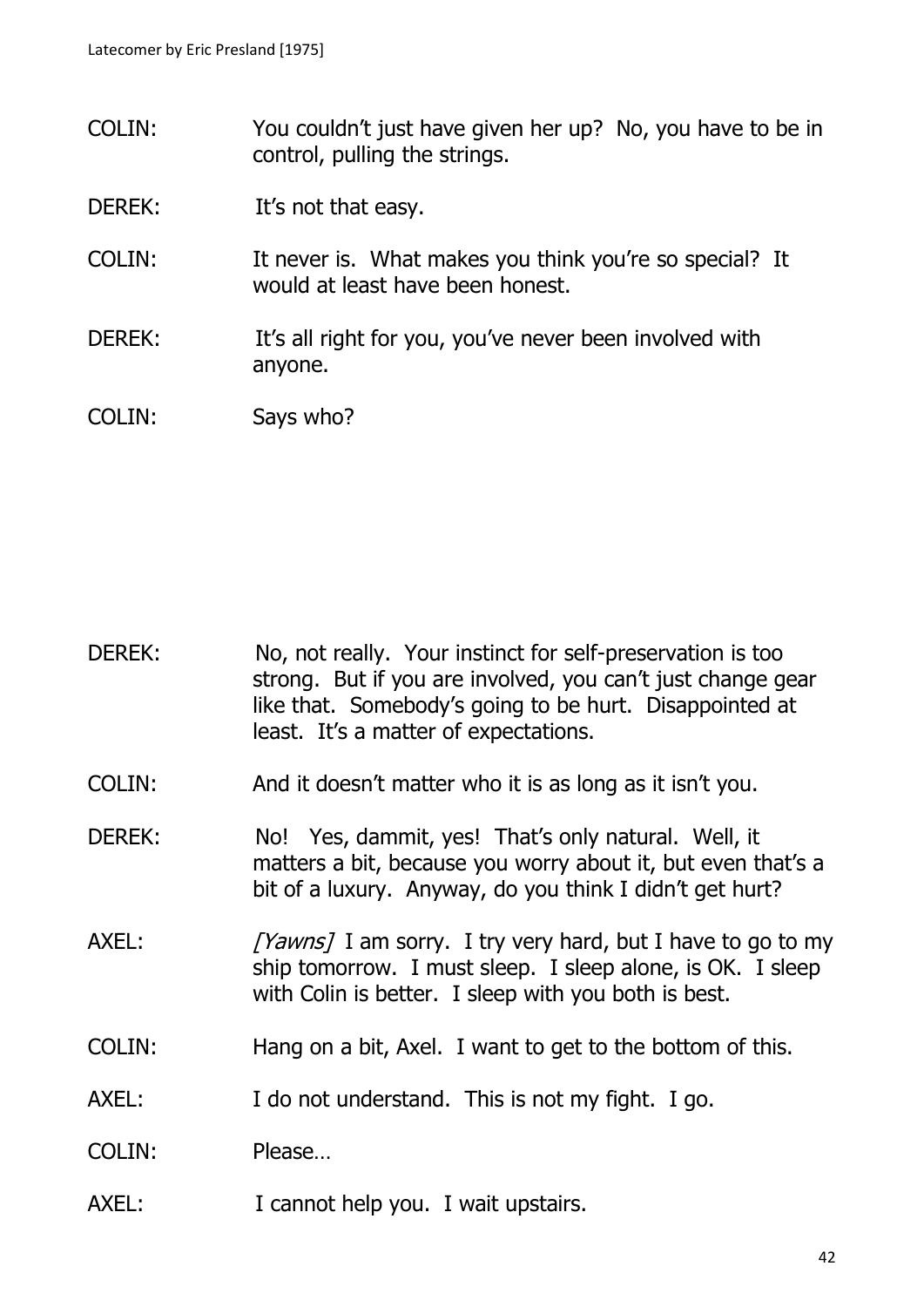COLIN: I'll be right up.

AXEL: For either of you. *[He looks hard at DEREK]* 

- COLIN: Oh, yeah, sure. Sorry, I forgot Derek had just decided he wasn't so straight after all.
- DEREK: I never denied it!
- COLIN: And you never did anything about it either. They never do. God, if I'd had a quid for every straight who'd said, "Of course I'm bisexual really. Aren't we all? But they never change, do they? One sentence. One simple sentence which kicks two thousand years of history up the arse. Admit it, make it safe, wrap it up in words and hang it up in the closet with the rest of the unfinished business.
- DEREK: I could do something about it now.
- COLIN: Yeah, by pinching my trade, great. Oh go on, have him. It might do you a bit of good. There's plenty more where he came from.
- AXEL: [Ironic] Oh thank you. Thank you very much. Is nice, that.
- COLIN: Well…
- AXEL: Is all right. Mine, yours, his  $-$  is all the same.
- DEREK: I don't know...
- COLIN: Have him. It's what you want, isn't it?
- DEREK: I just don't know.
- COLIN: I'm not arguing.
- DEREK: I'm sorry, Colin.
- COLIN: I'll sleep down here.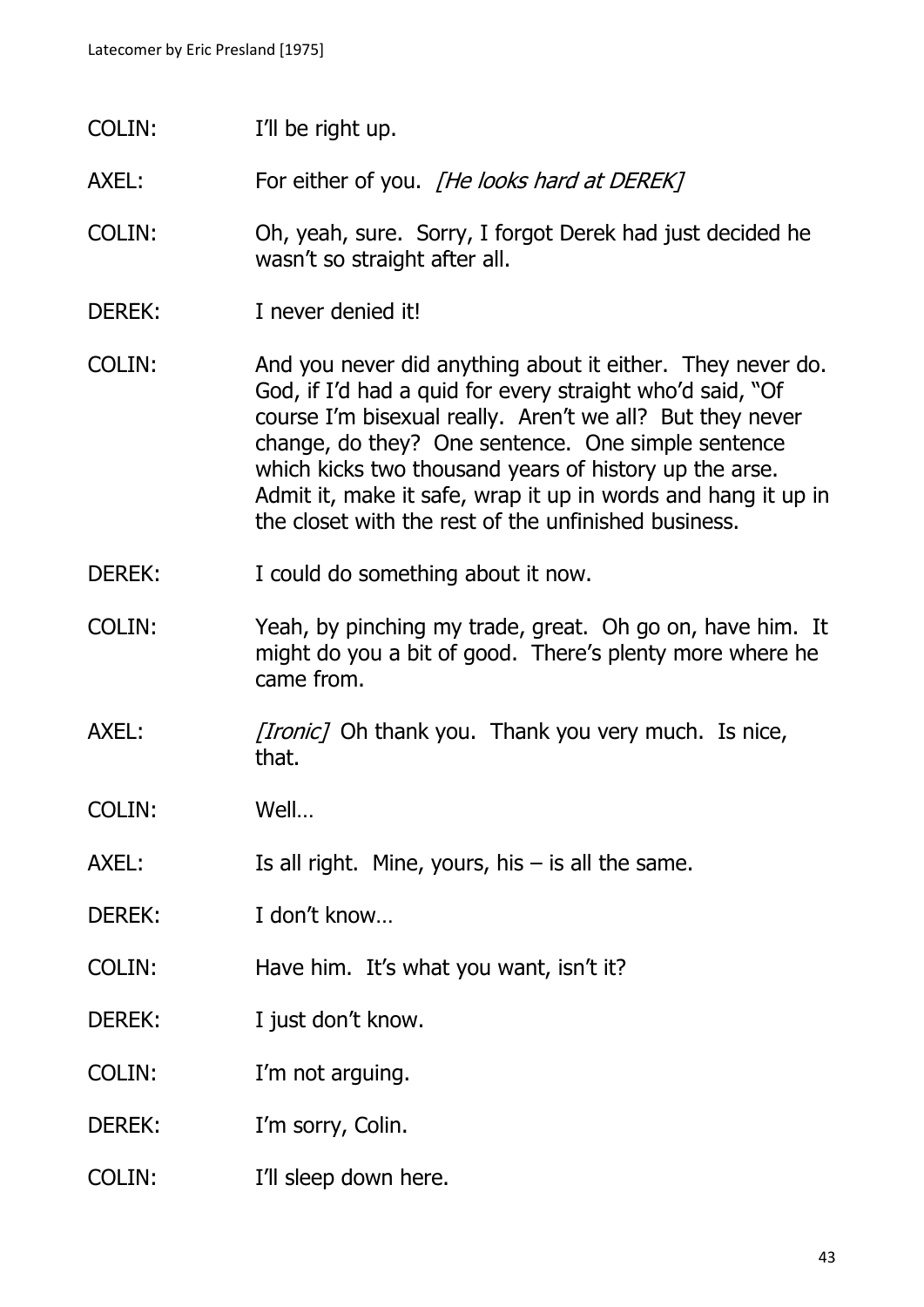- AXEL: You don't mind?
- COLIN: Of course I mind. But I'm not going to play Derek's games. Anyway, I don't want the cleaning woman to find you two sprawled over the floor in the morning. It might get back to my folks. Can I use your sleeping bag, Derek?
- DEREK: Sure.
- COLIN: ThYeanks.
- DEREK: It's only an experiment, you understand? Nothing may happen.

COLIN: [Ironic] Yeah...

- DEREK: Well, see you in the morning.
- COLIN: Yeah.
- [DEREK and AXEL go towards the door.]

| DEREK:        | Look, can't we talk about $-$                                                                                |
|---------------|--------------------------------------------------------------------------------------------------------------|
| COLIN:        | No. All you ever do is talk.                                                                                 |
| DEREK:        | I'm sorry you feel like this about it.                                                                       |
| <b>COLIN:</b> | Oh no, I'm over the bloody moon, I am. Well, how would<br>you feel? Oh, sod off, the pair of you. I'm tired. |
| <b>DEREK:</b> | There must be a better way. I hate to think of you down<br>here, freezing.                                   |
| COLIN:        | I'm sure your heart's bleeding for me.                                                                       |
| DEREK:        | If that's the way it is                                                                                      |
| <b>COLIN:</b> | It is.                                                                                                       |
| DEREK:        | I did try, Axel.                                                                                             |
| COLIN:        | I'm sure you'll manage to forget about me. If you try.                                                       |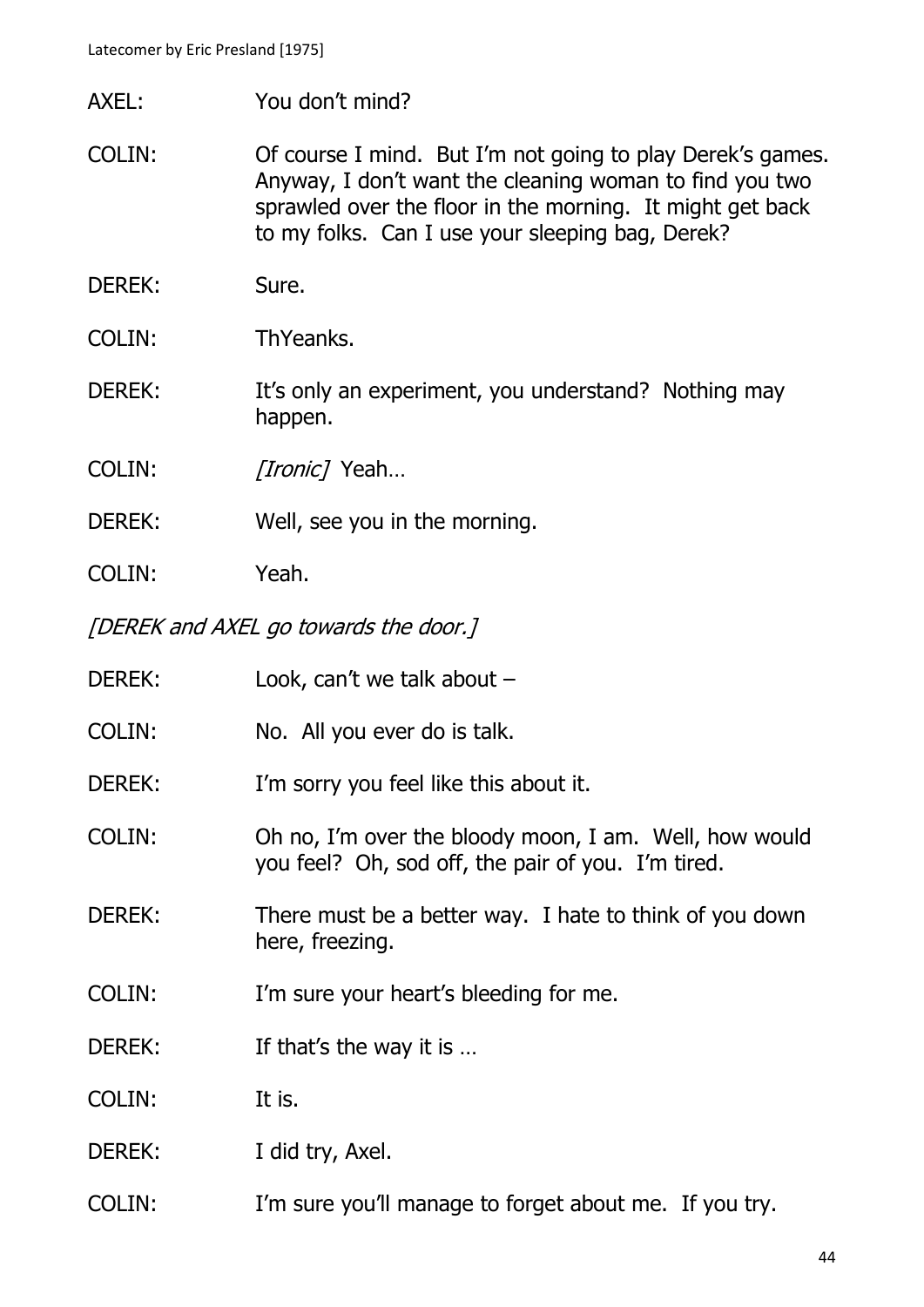- DEREK: Look, Colin, why don't you come in with us?
- COLIN: Come off it.
- DEREK: It's Axel's idea, I know, but I don't mind.
- AXEL: Is good idea, ja?
- COLIN: How generous!
- DEREK: No, seriously.
- COLIN: No thanks.
- DEREK: Why not?
- COLIN: Let's say I don't like sitting in with learner drivers. Might scratch the paintwork. Christ, half an hour ago you were pretending to be the innocent, now you're trying to seduce me –
- DEREK: Hardly seduce...
- COLIN: You'll be wanting to take on the band of the Coldstream Guards next.
- DEREK: It's the best way out of this.
- COLIN: I don't need your charity. Anyway, there isn't room. And I want some sleep.
- DEREK: Why not?
- COLIN: I've told you why not.
- DEREK: Not really, you haven't/
- COLIN: I don't want to. That's reason enough.
- DEREK: What are you scared of, Colin?
- COLIN: Me? Scared? You must be joking.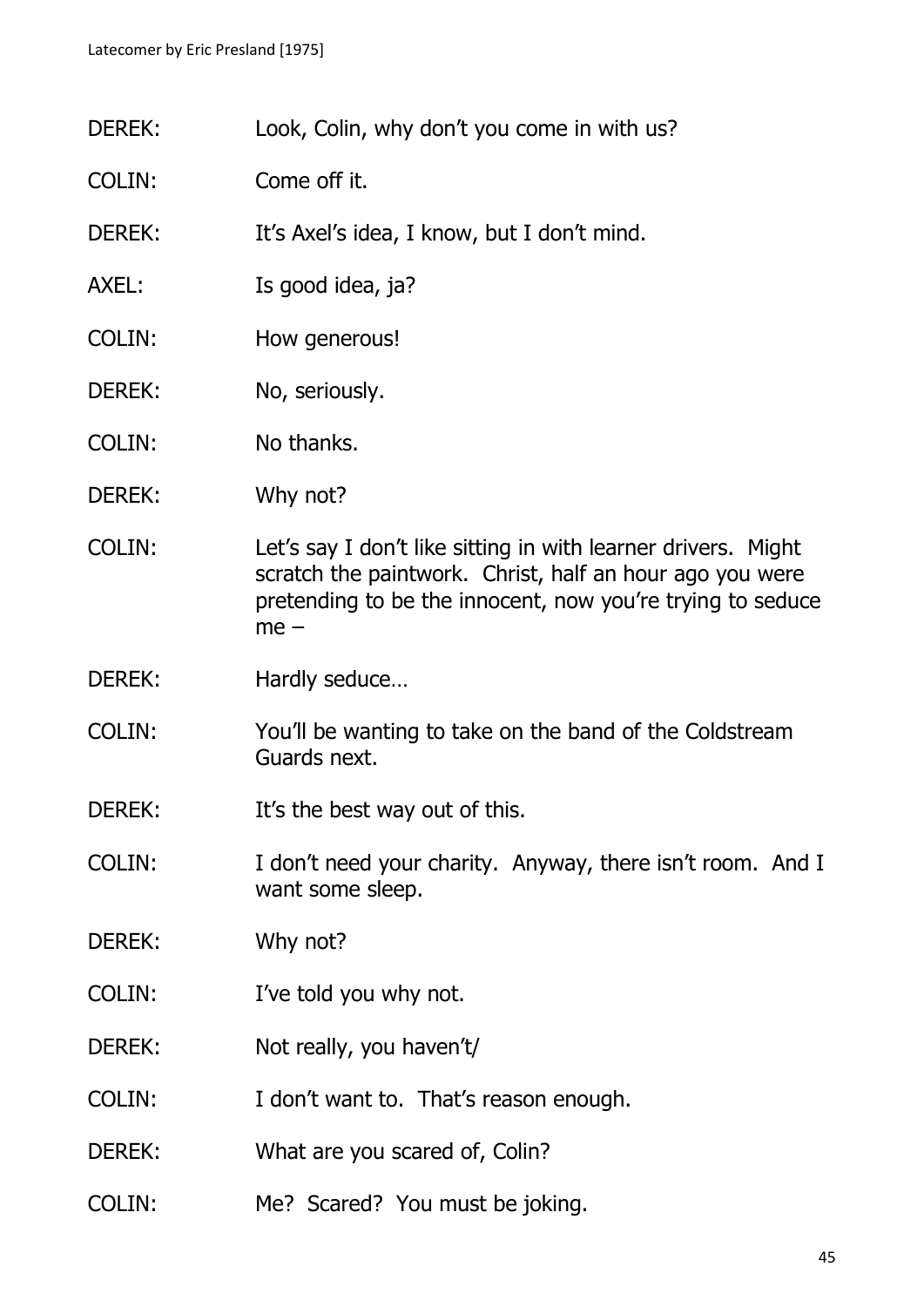- AXEL: You don't want, Colin?
- DEREK: He's scared.
- COLIN: Why should I be scared?
- DEREK: He's hiding something.
- COLIN: [Vehemently] I'm not. I just don't feel like it tonight.
- DEREK: Why not? Headache? Stomach upset? Time of the month? Or perhaps it was some words you ate.
- COLIN: Why should I if I don't want?
- DEREK: Because, Colin, you are the one who is always going on about breaking down stereotypical monogamous patterns; you are the one who is always preaching about full and varied patterns of sexual activity.
- COLIN: Not all the time.
- AXEL: You turn an offer down, you regret it later. You should be grateful. Me, I'm superstitious. You refuse somebody, somebody refuse you later. Every time. Me, I always take. Is rude refusing. The whole world, I take it in my arms. [Laughs] Is liberation, ja?
- COLIN: No it's not. Liberation is relating to whole people. Sex is only part of it. You could have five people a night, and still be just where you are now. Christ, I don't go to bed with people just for the sex –
- AXEL: What is wrong with the sex?
- COLIN: I'm telling you. It's not enough. It's part of a whole lot of things. Friendship or something. But you don't relate to anything except your cock, Axel.
- AXEL: Oh yes. Me and my cock, we are very good friends.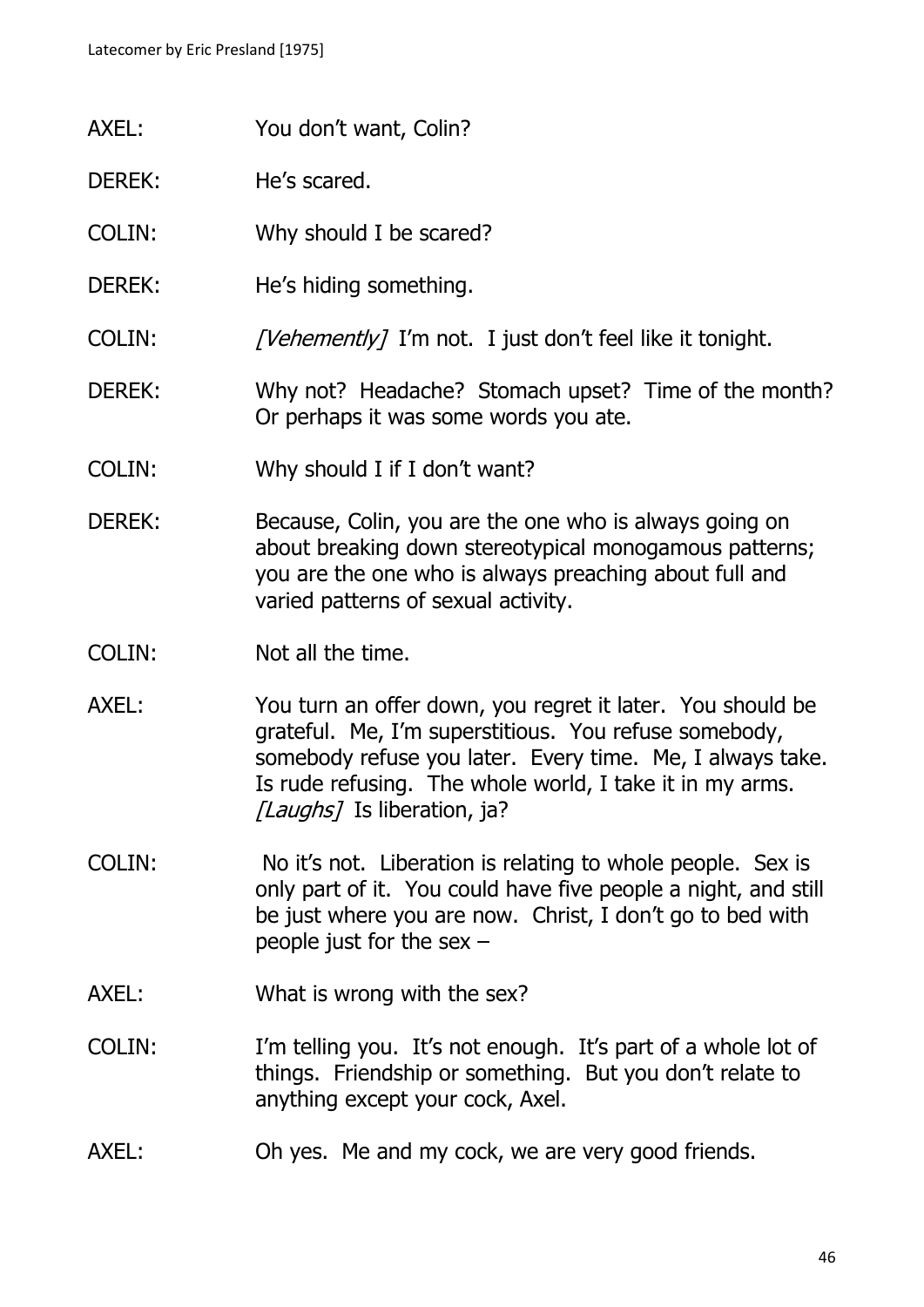- COLIN: Oh yes, you're all man, aren't you? Dragged around by a lump of gristle like  $a - a - b$ loody great water diviner. "I know there's some around here somewhere… Tweak, tweak. And you're off being all man again, showing you're the greatest lover in the world. Always having to prove something. And what happens when you're getting fat and old. Or you lose an arm at sea? How do you cope then? You'll turn into one of those sad old men in the cottages. Some of them started just like you. And end up offering 50p to kids.
- AXEL: Not me. I die young.
- DEREK: And give your body to medical science?
- AXEL: The way I live, when I die medical science give my body back to me. No, Colin. I never end like that. I treat people like I want them to treat me. I give now, they will give then.
- COLIN: How touching. What a nice simple faith! No, you'll end up just the same. You're too stupid to do anything else. You don't control it. There's just this strange stick poking out in front of you which drags the rest of you along with it.
- DEREK: I didn't notice you complaining.
- AXEL: It does not matter. It is fun. I like it. You like it. Where is your problem? What more do you want? You have not the right. You should be grateful. I get no complaints. Oh, you English are all the same, you never have any fun. I go down one of your toilets – cottages? – yes, cottages. All those grey faces..

DEREK: Corporation lighting's hardly flattering.

AXEL: No, I am serious. Don't make jokes, Derek, please. All those scared eyes. They never had any fun.

COLIN: What do you expect with the law as it is?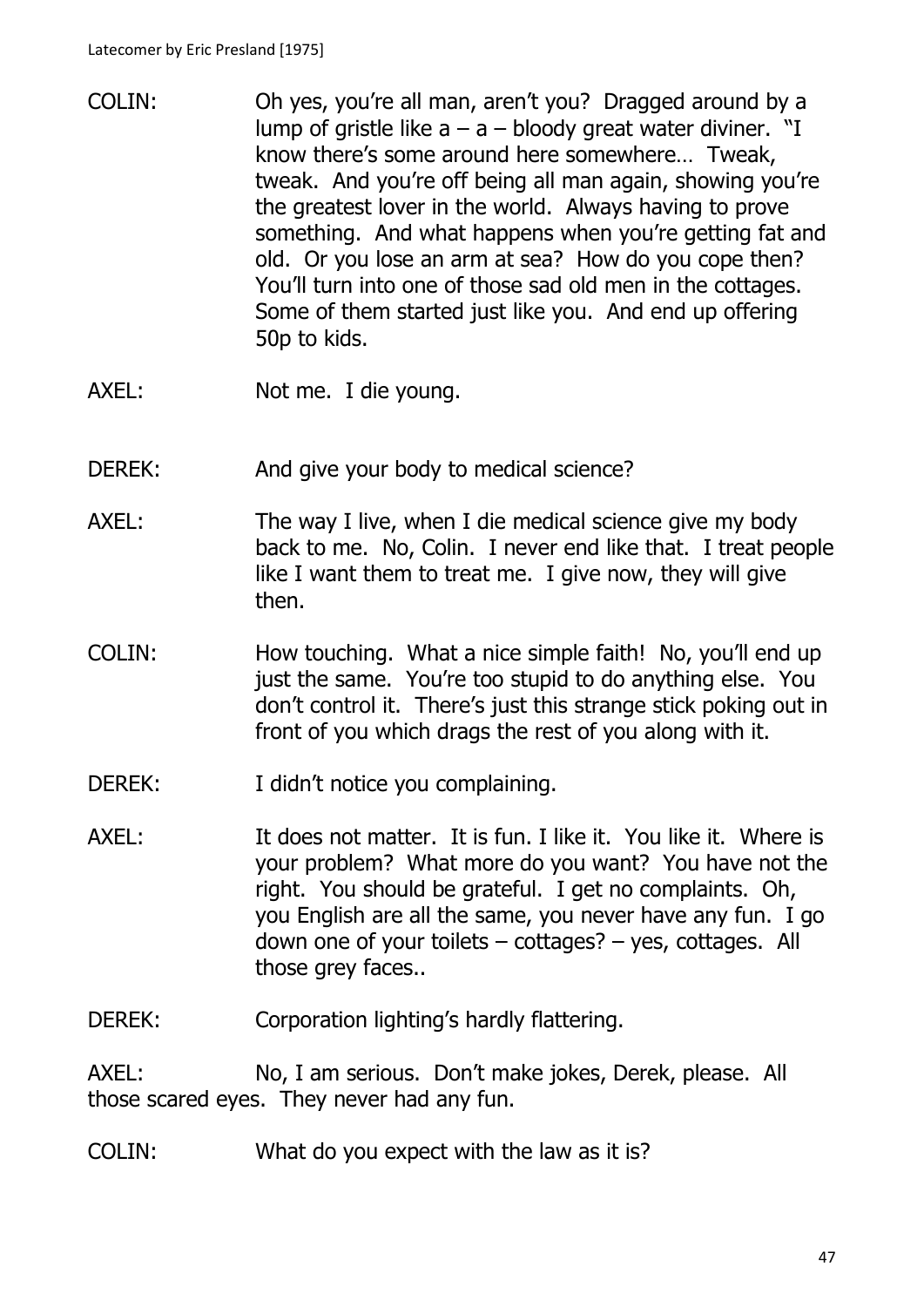- AXEL: It is more than that. Change the law, you will not change the English. I want to shake them, and scream at them, go and enjoy yourself. I want to take them all to the park by the hand, all of them, fat, thin, young, old, roll them down hills in the grass, take off their clothing
- DEREK: [Drily] In England? You must be joking.
- AXEL: Yes, even here. Cold is good for you. Stretches the skin, stimulates the blood.
- DEREK: Oh, this passion for outdoor sport.
- AXEL: I want orgies everywhere. Parks, streets, houses, parks, schools, everywhere. Warm bodies all over all rolling and stroking and touching and kissing and sucking; legs, arms, heads, all together mixed up. No differences. Everyone has fair shares. Pretty, ugly, all have same chance. Cripple, beautiful hunchback, all sweat together under the blanket.
- COLIN: Three is not an orgy. Why don't you go and wake up the local farmers? They'd be tickled to death to be dragged out into a wurzel-field for a quick romp.
- AXEL: There is work here. Just think, Colin, all thousands and thousands of people, lonely people in little boxes every nigh, all sleep cold and alone, no-one to care. And why? Because they say no. No, I don't like him, he's too fat, he's too old, he doesn't have nice face. No, I wouldn't have anything to say to him. No, he wouldn't like me. Always you people say No, because you believe in beauty. Believe in beauty, you have envy, bad feeling about yourself, fighting. Me, I say YES. Yes to you, yes to Derek, yes to life. Have orgies, no envy, no fighting, no bad feeling. Everyone accept each other. It is sin to sleep alone with so much unhappiness, Colin.
- COLIN: It doesn't work and you know it.
- AXEL: How do you know? You never try it for all your talk.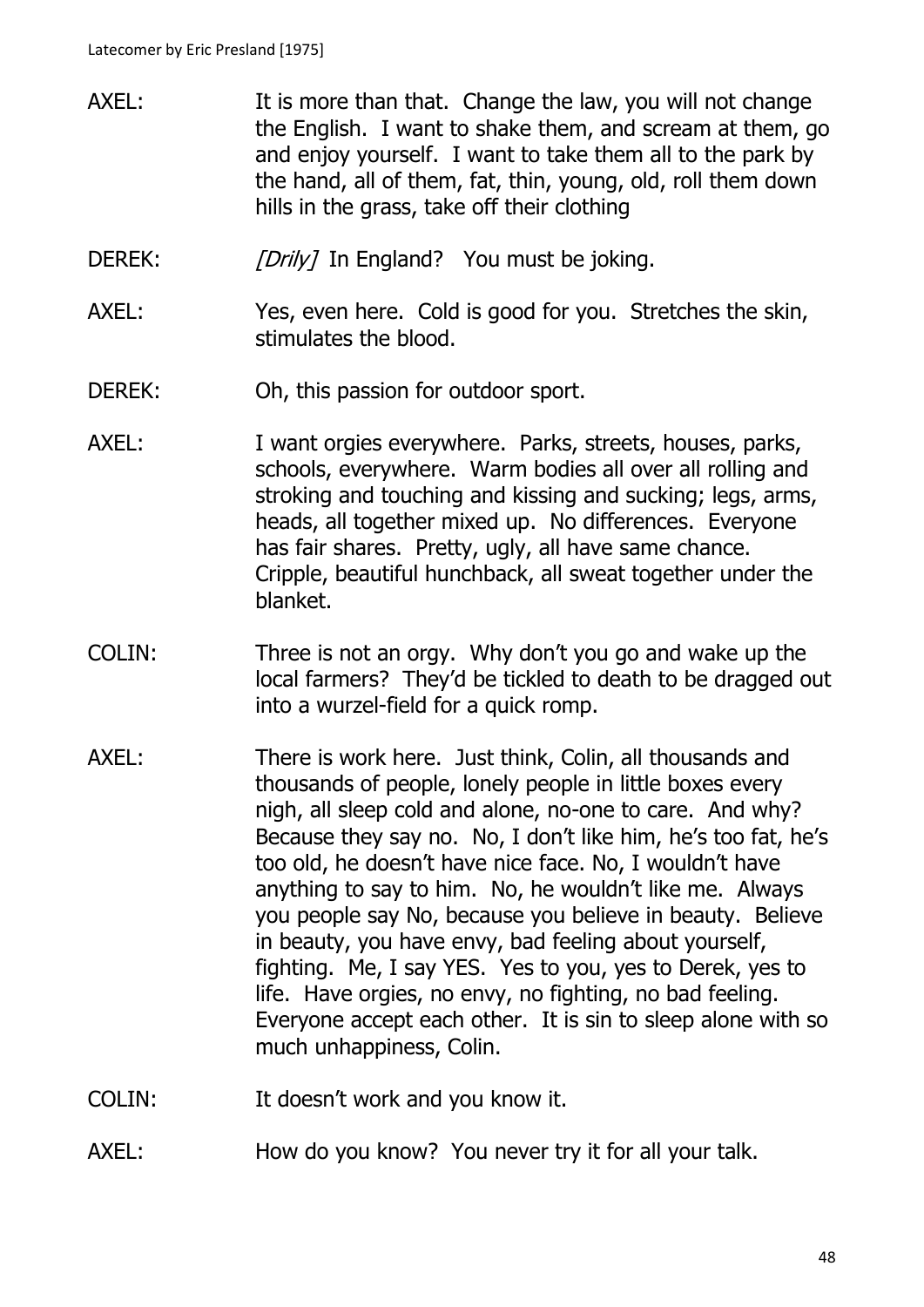- COLIN: Oh, I've tried all right. Screwed people because I felt sorry for them, or thought they needed it, or something. Someone you can't talk to, didn't really fancy very much, but it seemed the only thing to do and it was expected, or something. Know the feeling.
- DEREK: Yes…

COLIN: Well, of course you do. You're straight, aren't you?

- DEREK: Don't.
- COLIN: And afterwards you lie there not touching, listening to the breathing, and it comes from far away, a different world almost. And the night creeps on, and you start getting the dark dawn thoughts, and then a double bed becomes the loneliest place in the world. That's what happens when you don't know someone properly.
- AXEL: You know me? No. We just meet tonight. I don't know you, I don't know Derek. I go back to sea, I fall off my ship, I drown. You care? No. [To DEREK] You care? No. But I care. Here, now, I care.

COLIN: And in the morning? What do we talk about over cornflakes? I bet you wouldn't even recognise me if we met again.

DEREK: That's rich, coming from you. I can just see you discussing Swedenborg over the All Bran. When did you ever stay for breakfast? From what I've heard from your admirers, they're lucky if you star long enough to take your coat off. Hide the sausage, fine. Eat the sausage next morning  $$ forget it. Oh, let's get out of this, Axel.

[Enter SIMON at a run, clutching his neck hysterically.]

SIMON: He bit me! He bit me! Look at that! [Shows his neck for inspection. *I* I'm marked for life. The brand of Cain. My God, I'll be a laughing stock at college.

COLIN: Why?

SIMON: What will they all say? I'll have to go round wearing a choker for the rest of my born days.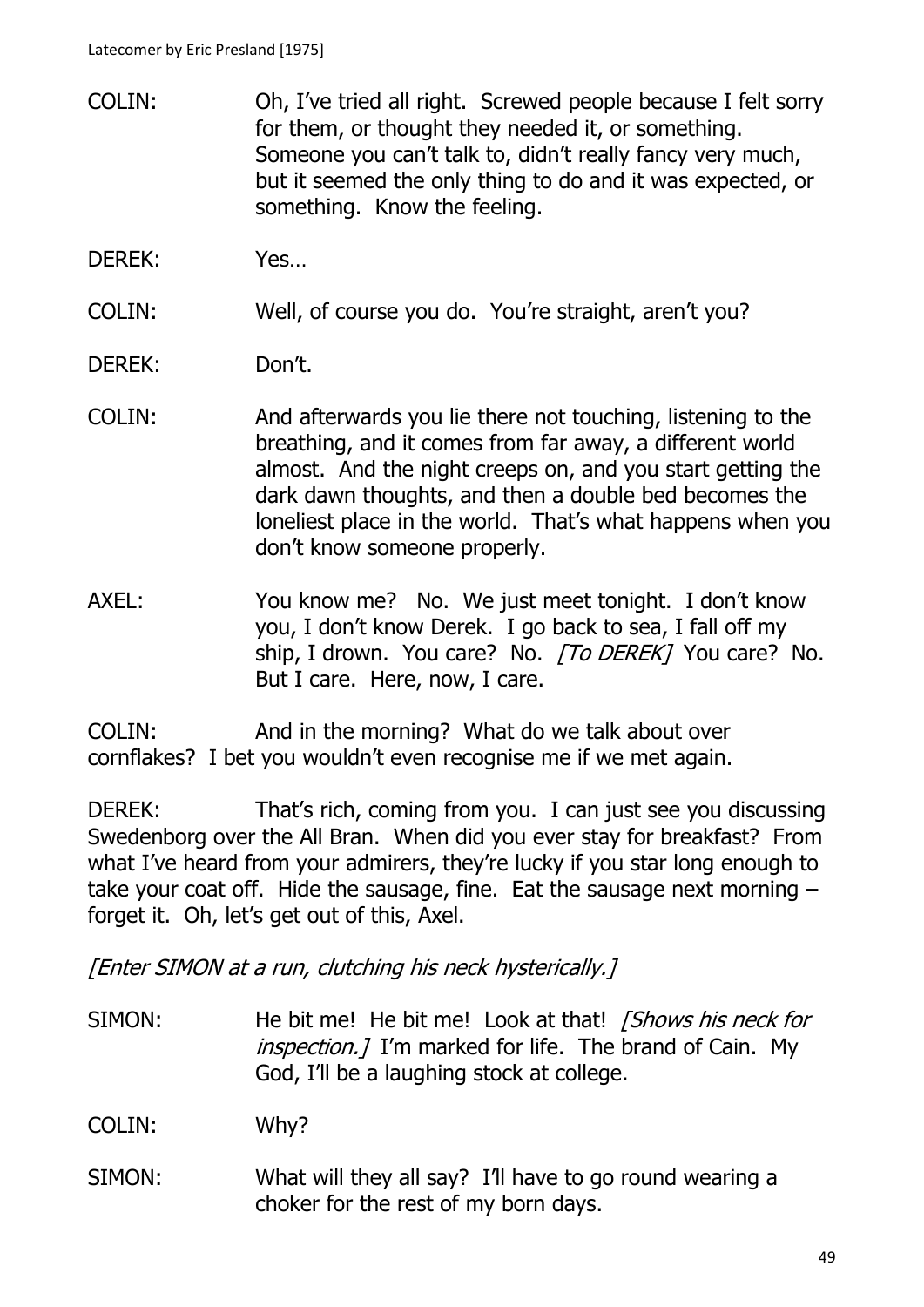- COLIN: It's a status symbol. One below the clap and one above crabs.
- SIMON: [To AXEL] Does it show? Is it bleeding?
- AXEL: No. It suits you.
- SIMON: I thought you two were Swedish, not Transylvanian. [To COLIN] He just wouldn't let go, you know. Like being worried by a terrier, the –

[SIMON registers that AXEL has his arms round DEREK.]

| SIMON:        | But – but – you told me – I thought that – have I missed<br>something?                                                                                                                                                       |
|---------------|------------------------------------------------------------------------------------------------------------------------------------------------------------------------------------------------------------------------------|
| AXEL:         | Derek decided he is gay, I think.                                                                                                                                                                                            |
| <b>DEREK:</b> | Bisexual, I think. A bit, anyway.                                                                                                                                                                                            |
| <b>COLIN:</b> | He's been hiding things from us. His light under a bushel.<br>It took the Swedish navy to uncover this.                                                                                                                      |
| AXEL:         | Please, what is a bushel?                                                                                                                                                                                                    |
| <b>DEREK:</b> | A barrel of grain.                                                                                                                                                                                                           |
| SIMON:        | You $-$ lying $-$ after all we said $-$ after all you said about<br>Jane. What's she going to say about this?                                                                                                                |
| <b>DEREK:</b> | [Covering quickly] Yes, we've been talking about her too.                                                                                                                                                                    |
| SIMON:        | [Recovering – airily] Of course, I knew anyway. I hate to<br>disappoint you, Colin, but the British got there first. The<br>Union Jack is firmly planted on Derek's slopes, and three<br>cheers for the red, white and blue. |
| <b>COLIN:</b> | What do you mean?                                                                                                                                                                                                            |
| SIMON:        | Derek has been promoting the cause of inter-faculty<br>relations.                                                                                                                                                            |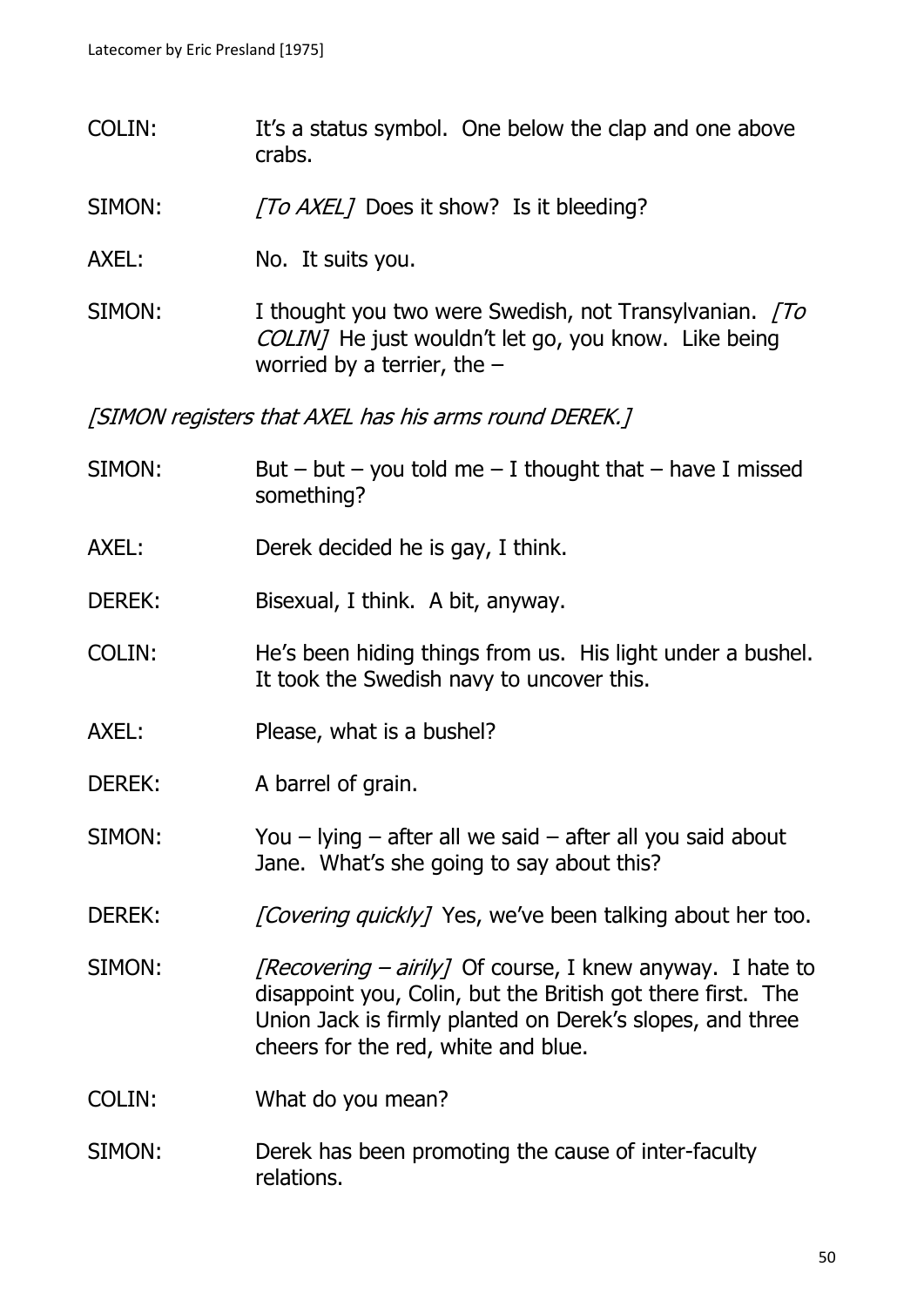- COLIN: [To DEREK] Christ, you don't waste much time, do you? For someone who's straight you don't half put it about.
- DEREK: OK, OK, you've made your point. So maybe I have been a little – less than candid. But only because I didn't want to hurt anybody. I've been naïve, okay, I've refused to face up to things inside me. But now I want to.
- AXEL: Why would you hide a light under a barrel of grain? It is very silly.
- DEREK: I have been suitably abashed, and Colin has been suitably outraged. But now I want to.
- SIMON: And I have been very hurt.
- AXEL: It would go out, I think.
- DEREK: Now, Axel has made what I take to be a very sensible and clever suggestion –
- AXEL: [Pleased] What? Oh tak. Mange tak.
- DEREK: That we should celebrate my 'coming out', as you so eloquently express it, by having a little get-together, the three of us. Since you now appear free, Simon, I suggest we revise that figure to four.
- AXEL: That is good idea, Derek. [Yawns] But quickly, please.
- DEREK: Axel wants a good time. That is what he came here for. He's had precious little of it so far from our so-called liberated friend, and I think it would be hospitable if we gave it to him.
- COLIN: I don't know what you're up to, Derek, but it's something, I'm sure.
- DEREK: What about it, Simon?
- SIMON: Me? A foursome? I wouldn't know where to put myself.
- DEREK: You've got to start somewhere.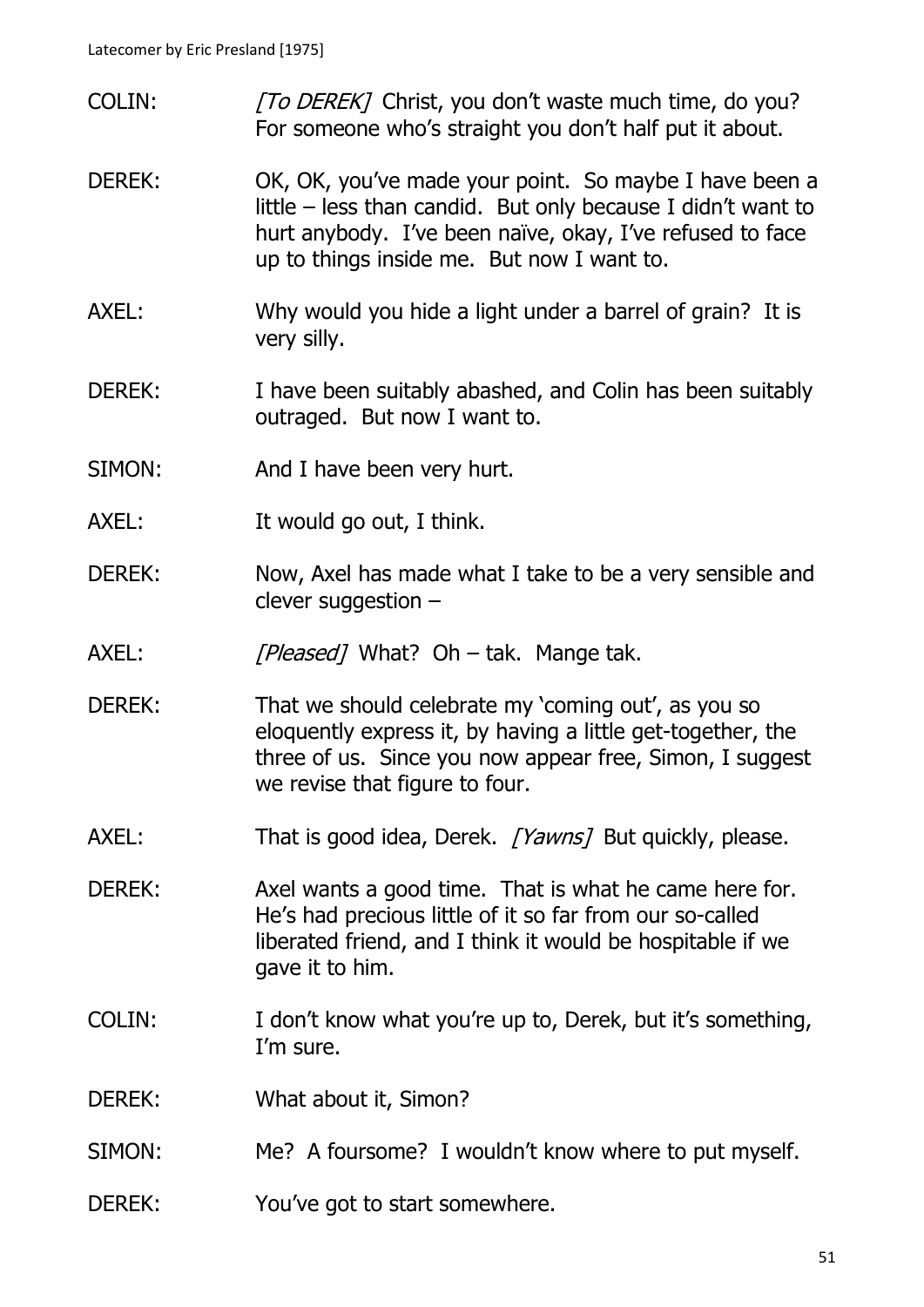- SIMON: What, like you? Why? I'm happy as I am.
- DEREK: But there's so many undercurrents here among us. We have to purge them out of our system.
- SIMON: You make it sound like sennapods. No thanks, I prefer to keep my inhibitions to myself, I can live with them quite nicely, thank you. I don't need you trampling your big boots all over my psyche. You never know what skeletons you may find; skeletons which are quite happily gathering cobwebs in the cupboard.

Take my mother, for example. She's always tried to be 'with-it' and she got into a group therapy scene a few years' back. That's what comes of reading the Sunday Supplements. She'd always had a fear of white beards, for some reason; when I was akid, she used to run across the street if she saw an old bearded man coming towards us. Anyway, this group devoted a whole therapy session to her, and they traced it back to an incident when she was three years old. She was bitten by a pet white mouse, you see, and she'd generalised that into a fear of white beards. You see?

- DEREK: [Curiously] Was she cured?
- SIMON: No. She just acquired an additional terror of white mice. See what I mean? I think it's safer not to know too much about yourself.
- COLIN: You needn't worry about that. You don't know anything at all in the first place.
- $SIMON:$  *[Bitchy]* But you seem intent on exposing me.
- DEREK: You still haven't answered my question.
- SIMON: Forget it, Derek. Colin's not interested, I'm not interested, so why don't you just take your Horlicks up to bed like a good Boy Scout and leave me and Colin to fight over the sleeping bag.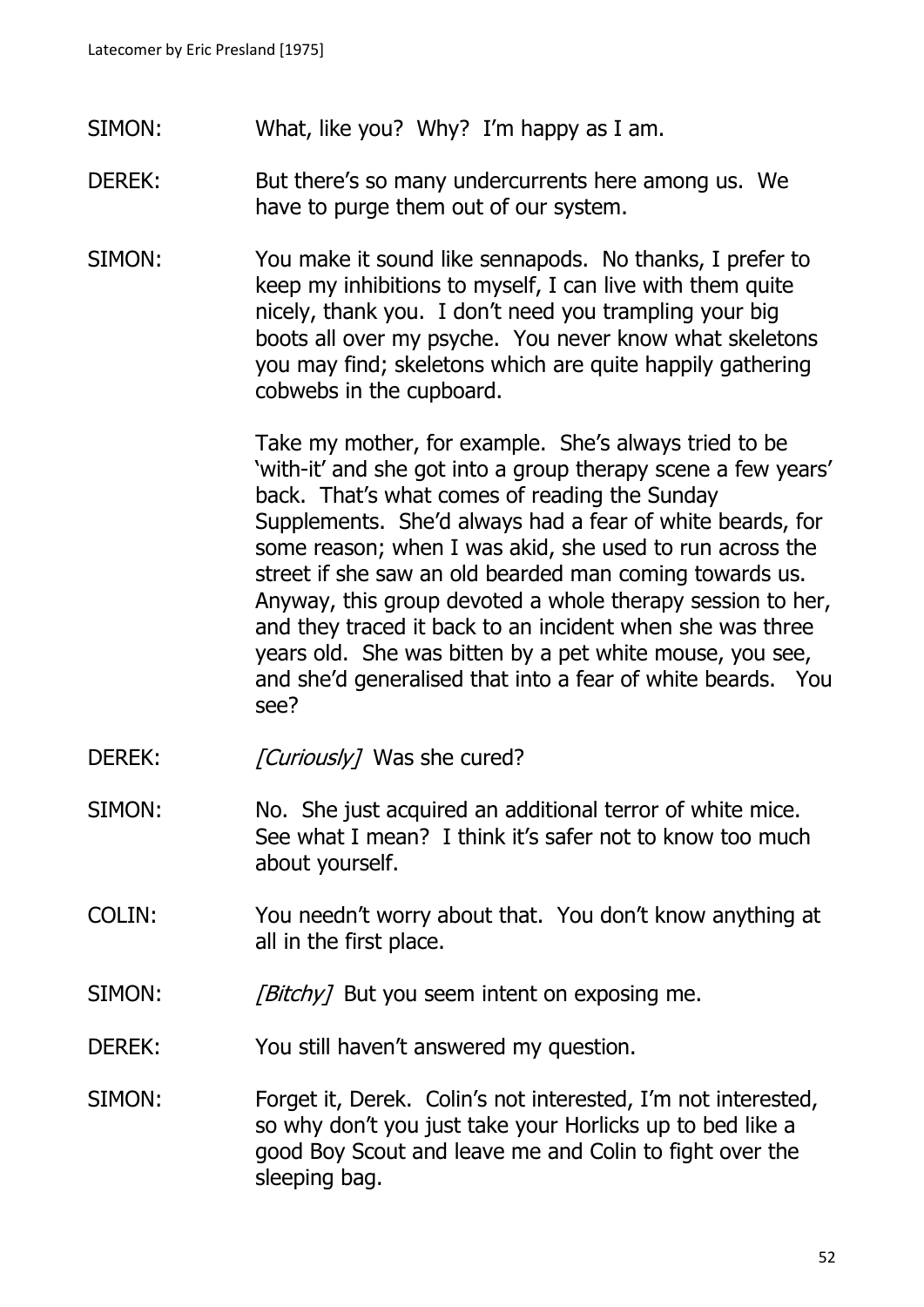- DEREK: And Gerry? What about him?
- SIMON: If you think I'm going to allow myself to be savaged by the Malmo Mauler, you've got another think coming. Whatever he was invited back for, so far as I'm concerned it was not to go fifteen rounds.
- DEREK: But what interests me is why? You I can understand. But Colin? It doesn't make any sense. After all the stuff he's handed out. Think of the scenes he's got going back in Oxford. It just doesn't add up. He's got to be frightened of something. Otherwise, why doesn't he have the courage of his erections.
- SIMON: Why is it so important to you?
- DEREK: Let's just say I'm trying to make up for lost time.
- COLIN: If you think you can wipe out all the crap you've given yourself for the last ten years in one night, then baby, you've got trouble. You don't stop hating yourself just because you can screw well. All your life, the worm's there, tunnelling in your brain. They way you won't be able to talk to anyone – but anyone – without asking whether you might fancy them. Yet you won't be able to make passes at those you fancy if you think they might be straight – no, not even in the most liberated circles. Because a wall comes down inside you. And you never touch anyone in public, or kiss, or anything, without bracing yourself inside for the shit to fly. There's no way you can do it naturally. You breathe oppression, you can't get away from it.
- DEREK: So you hide away from it in your own little world. Gay discos, gay switchboard, gay groups, gay pubs. Occasionally you may make a little foray into the real world, to preach to it, but then you scuttle back to your shell. If you live in a het. World, you've got to go out and meet it. If you chat straights up, you force them to recognise that they can be sex objects too. For a man that can be quite a revelation. Do you think I'd be here now if I hadn't found out that people like Simon fancied me?
- SIMON: [Cutting] Glad I've been useful to you.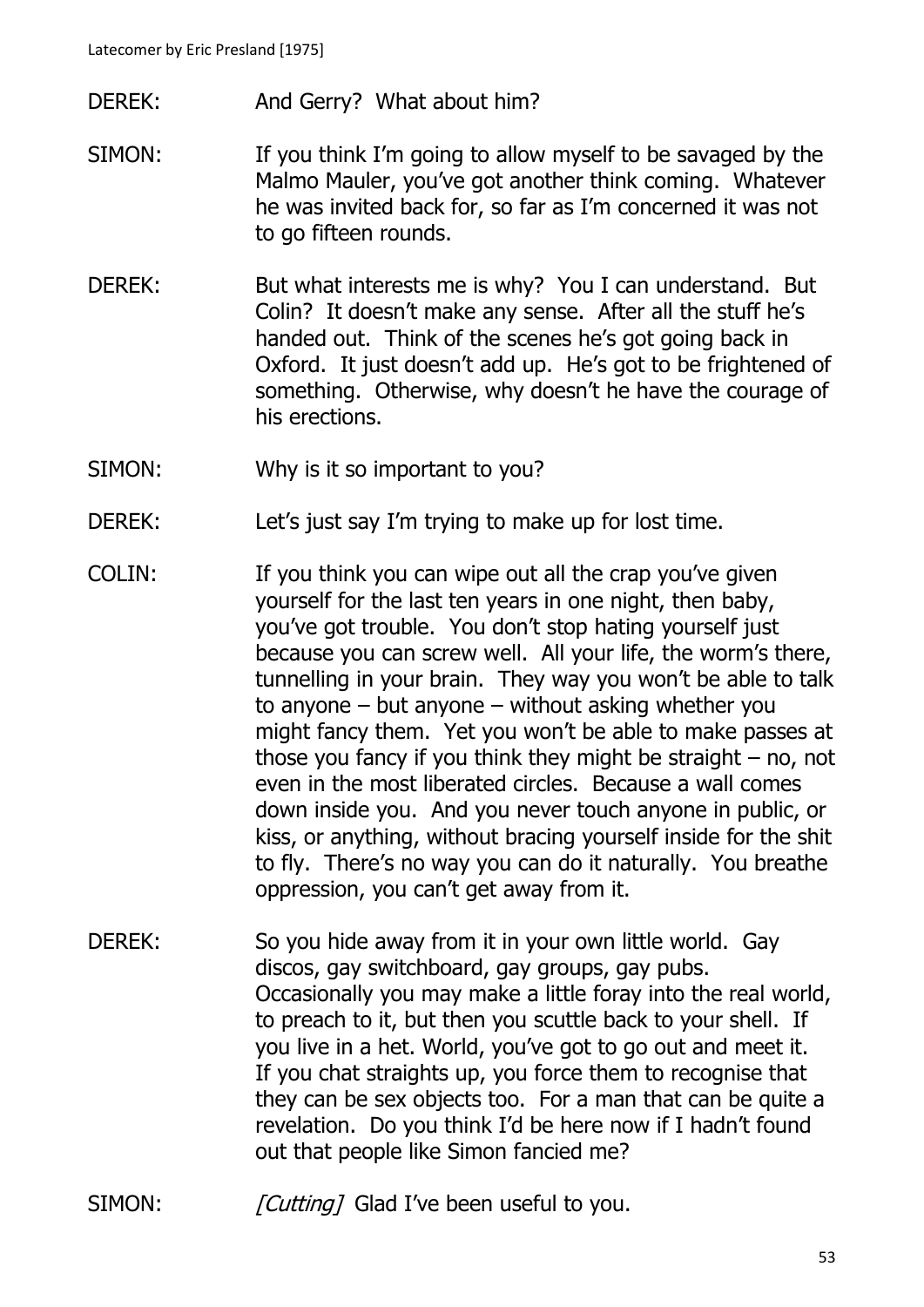- DEREK: But that's the whole point, isn't it? Colin's just preaching to the inverted.
- AXEL: Like they say in America, it pays to advertise. I have many straights this way.
- COLIN: [Weary] Oh, go back to sleep. You don't understand.
- SIMON: You two really amuse me, you know that? Can't you see the obvious? When will you realise that it's too late. It all happened years ago, there's nothing you can do about it now. Nothing we do will alter the way I have to feel or have to behave. That was all decided for me. In the womb, maybe. In the pram. In the classroom. The prepschool master with his damp, heavy hand on my shoulder in extra prep. I can still smell the talcum powder clinging to his fat red neck. It rose in little clouds when he turned his head.

The awful sense of being something apart, something different. He called it scholarship material. "You're mine, Simon," he used to say. "I'll make you, I'll shape you, you won't have a single thought, you won't write a single sentence in your whole life which isn't shaped by me, looking over your shoulder as I am now. And his hand would move down my back, as he'd cross out a sentence which began with a preposition. He's here now. He's always here. He was right. It's too late.

- AXEL: I understand. I have one like this. He takes me in the forest, he kiss me all over. Take photographs too. I make a lot of money.
- SIMON: And that's what's made you what you are today. That's my point. It's all decided there in the forest. Or by the teachers, or the parents. They just make you feel awful, and you don't know what you're feeling awful about because nobody tells you and there aren't any models. And then it's public schools and long country walks talking Plato, and maybe you hold hands, and maybe you even kiss, but chastely, because your love is pure and deep and eternal. Christ, how pure it is. David and Jonathan, the prefect and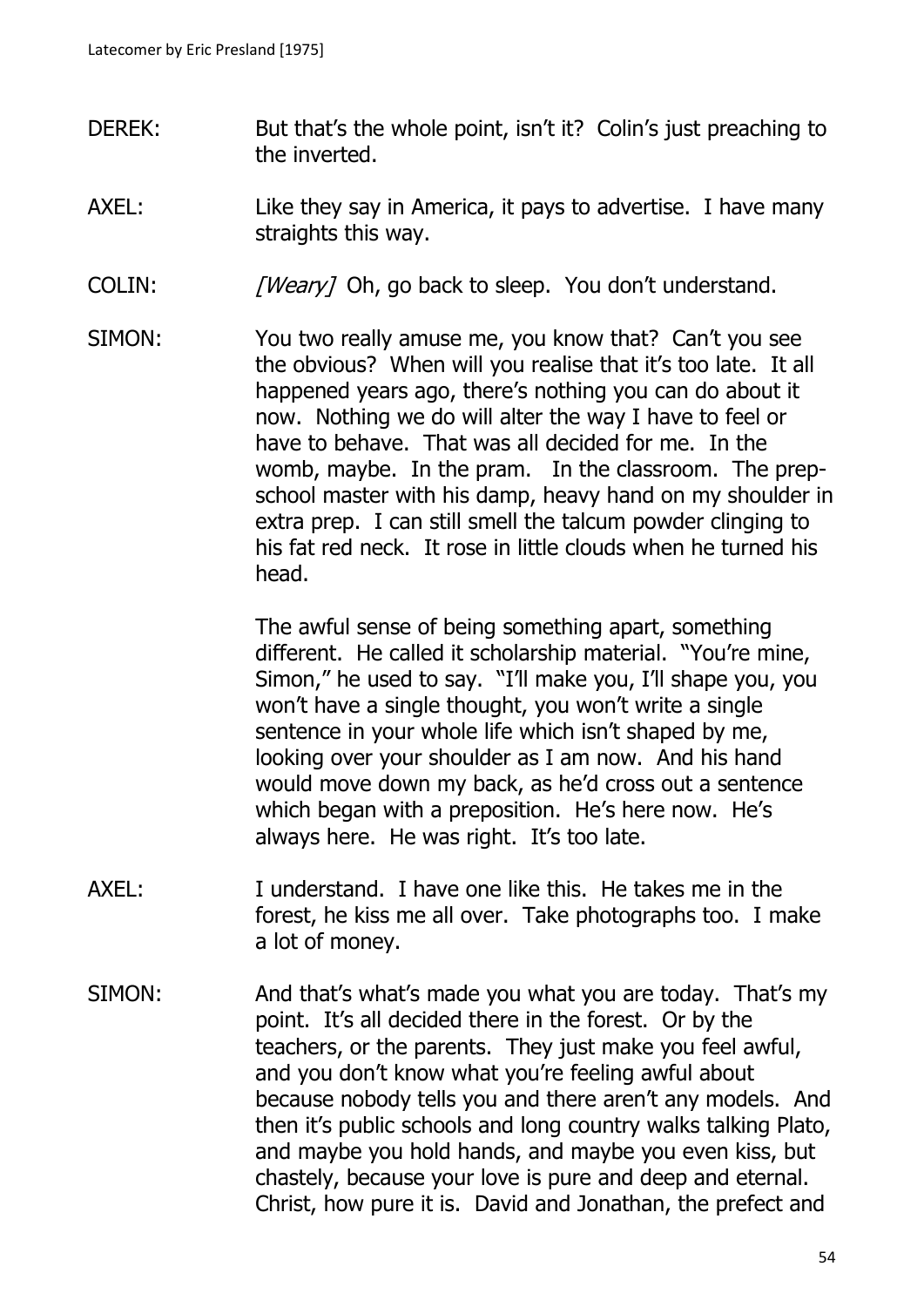the fag, forever mooning around in a dream with golden youths who will always be winning the match in the last over.

- DEREK: Cheer up Simon, it doesn't seem to have done you much harm.
- SIMON: How can you or Colin expect me to achieve the blessed state when I was brought up on the principle that you look but don't touch? David Pugh touched. He was the school queer. A fat unlovely boy with cricket flannels like a limp parachute. He beat boys with a ruler under the shower – which he could, because he was prefect. So of course none of us was really queer. We didn't want to be like David Pugh.
- AXEL: This David Pugh you have his address? I like this mind.
- COLIN: Why are you so negative, Simon?
- SIMON: Because I'm very good at it.
- COLIN: You think your situation is worse than any other? You think it's easier when you're standing in a bog scared shitless at the age of twelve, and you hear a rustle in one of the cubicles, and you find there's a little hole, and you look through it, and a fierce little iris is staring right back at you. And you run for your life, all the way back to Mummy and Daddy. But your fear is exciting, you're interested in spite of yourself, so you go back, you force yourself back, but this time there's no lights, and it's night, and you can hear the same rustle, and you try to see, but you can't you can only hear and feel, and you go back into that sweaty hole, and the place stinks of stale piss, and your heart's almost tearing you apart and suddenly you get something warm and stiff thrust in your hands, and you're so excited you feel dizzy, and you don't know what to do with it, and you're so worked up you come in your pants, and you run away with a little trickle of shame running down your trouserleg. And you go back and back and back, and you get seen, and word gets round and you get known as the school queer – Colin? He's the school bike, everybody rides him – and the other kids rough you over, the ones that haven't had you,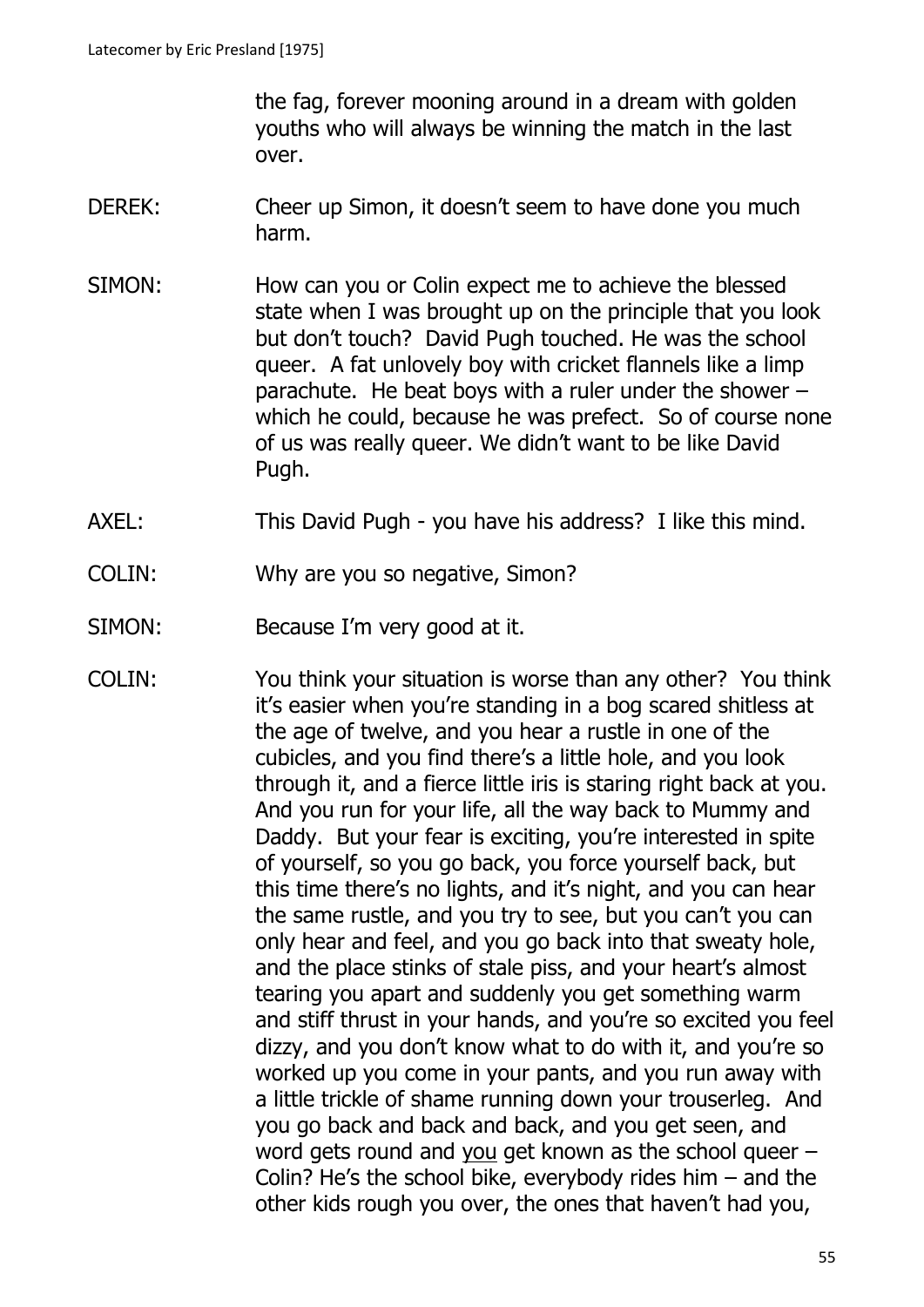and the head finds out and tells your parents who take you to a shrink, but it doesn't matter a bit because you keep going back for more, over and over, because you don't know anything else. Till one day an old wino smelling of Special Brew came up to me in the park in broad daylight and said, "Come on son, I'll give you a shilling this time…" And I ran into the bushes and threw up.

Stop feeling so bloody sorry for yourself, Simon. Of course you can change it. It's not your attitude to sex your precious public school gave you. It's your attitude to authority. You still think the prefect's going to keep you in.

- DEREK: Of course you can change yourself. You can change the way you behave by an act of will.
- COLIN: What have you been reading, Dererk. Suddenly you're a walking manifesto.
- DEREK: They were you're books. I spent enough time sitting around in your room waiting for you to come home.
- COLIN: Well, you're beginning to talk the talk but you still don't know how to walk the walk.
- DEREK: All right, then. What, exactly does 'gay' mean?
- SIMON: That at least has never given me any problem.
- DEREK: Well?
- SIMON: You like men, silly.
- DEREK: And what does that mean? Blokes give you erections? Some gays don't get erections. You like a penis pushing your prostate? Straight men like their prostates massaged too. You have emotional relations with blokes? Straights have emotional relations with blokes. And I'm sure Axel could have a lot of straights off in two minutes flat.

[SIMON looks at AXEL, who has gone to sleep.]

SIMON: Not right now I think. Bless"!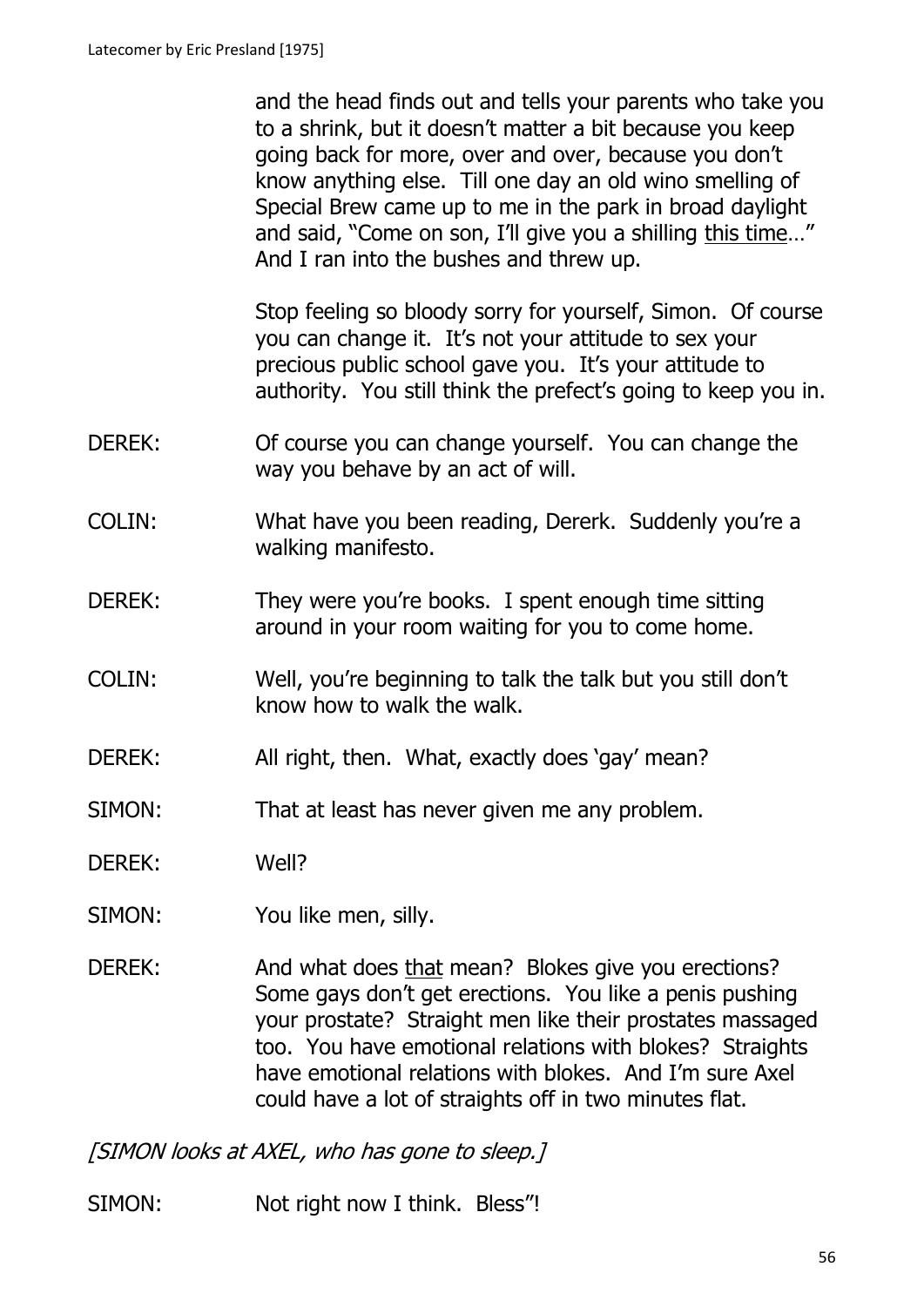- DEREK: So what does the word 'gay' actually mean?
- SIMON: Alright, Magnus, I pass. I'm sure you're going to tell me.

DEREK: Sex is a physical phenomenon, right? Strip away the mythology and it's a mechanical act. If I like getting screwed –

[SIMON and COLIN exchange glances]

I mean, if one person likes getting screwed, the chances are most men would, given the opportunity. Christ, men's bodies are all more or less the same. It's a simple matter of biology. Why do men clench their buttocks when they're fucking? Because it stimulates the prostate gland, right? And they contract their sphincters too, when they come, like woman's orgasm. So that's exactly what happens when you get screwed. I imagine. You tell me.

- COLIN: No, you tell me, since you know so much.
- DEREK: The point is, surely, that all these things sucking off, wanking off, being fucked and so on  $-$  can happen whether you fancy someone or not. After all, one pair of lips is pretty much the same as any other. I don't know why more people don't suck off simply out of common politeness. And it would certainly change their way of looking at things. People need new experiences to jog their prejudices, That's why Colin's so wrong about his ghetto. All it does is turn feelings in on themselves.
- COLIN: Which is better that trying to hide them or lying to people.
- DEREK: Take Martin, for instance.
- SIMON: Martin?
- COLIN: Derek, please –
- DEREK: Derek was a stunning and delicate little blond covered in paint who turned up to make the set for the Co-op's epic production of *Murder at the Vicarage*, in which Colin had a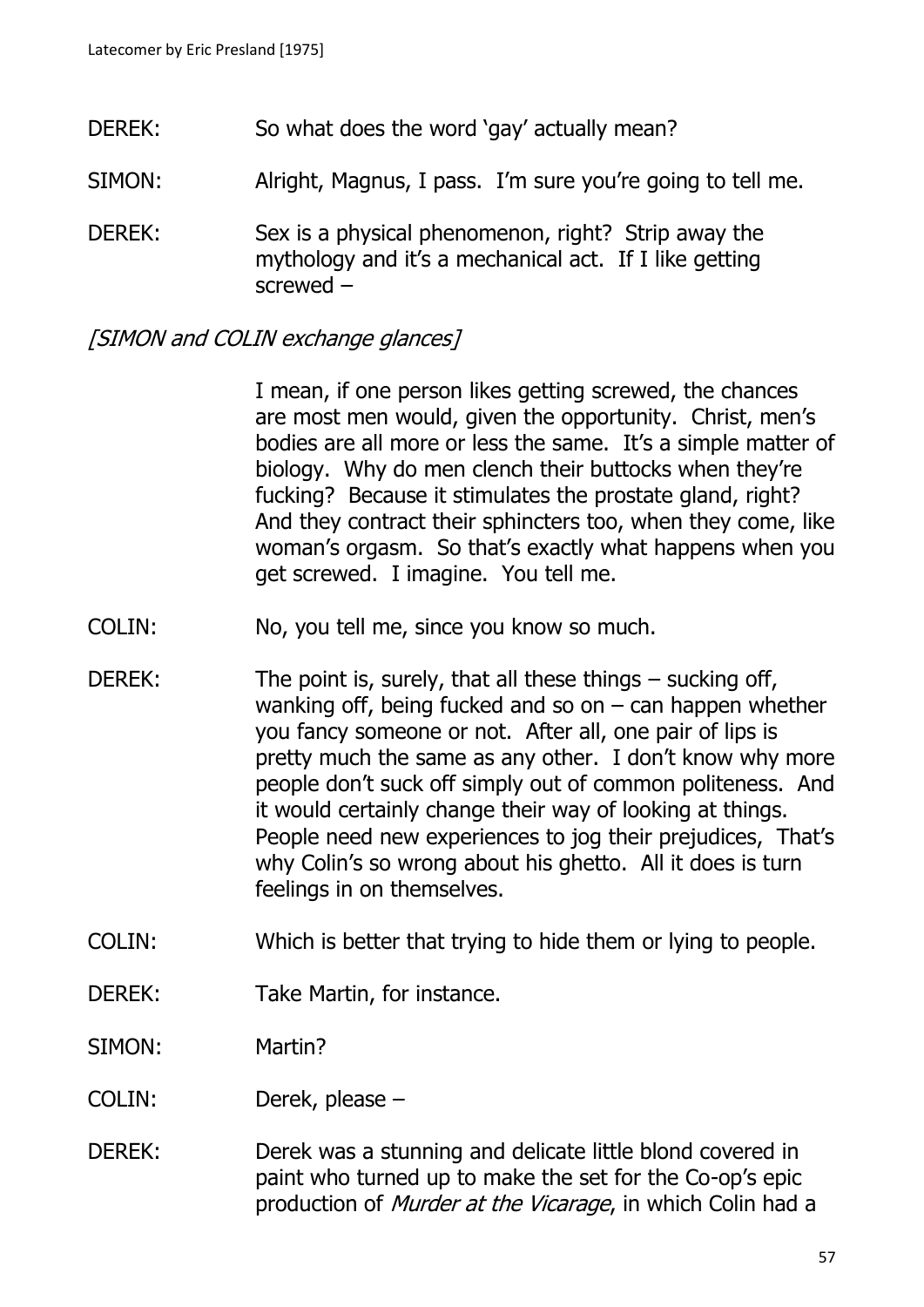meaty part – not, I hasten to add, that of Miss Marple. At the sight of this vision, Colin's lines went clean out of his head, and he remained in a state of shock until the cherub had finished his work and departed. And though for one delicious moment at the cast party he felt that something might happen, he ignored the opportunity, because he wasn't on gay territory, and so the moment slipped by. And how many people since then, Colin, have you made love to, fantasising that they were Marti ?

# [AXEL snores loudly]

- SIMON: Poor Axel. What a way to spend a holiday. Give the poor man a break, Derek. Wake him up, get him to bed, and let this wait until morning.
- DEREK: Sure. It just amuses me seeing Colin's ideas in action. He's got all the words off pat, too, but revolutions occur when people change the way they behave.
- SIMON: Revolution, revolution. I'm sick of hearing about the bloody revolution. Which nine times out of ten means planning the date of the next OGAG dance. And even if it comes, will your revolution cure shyness? Will it take away warts and bad breath, spots and sweaty feet? Loneliness? Ugliness? Do you think it's going to be any easier to reach out and touch, to risk rejection, to commit the terrible, unforgiveable indiscretion of leaving yourself vulnerable by saying 'I love you'? It's all very well for people like Colin with their good looks and their certainties to give them confidence. The radicals are always the ones who've had it handed to them on a plate. The students can talk about coming out and telling everyone they're gay because they've got nothing to lose. They're maybe hundreds of miles from home among like-minded liberals. They can afford to take risks, because there are no important risks to take at all. At least now, for all the oppression, people are forced together for their own protection. Quite unlikely people. [To COLIN] You wouldn't know them, they're not the sort of people you talk to at discos. But I tell you, take those pressures swsy, take away guilt and insecurity and all the threats, and what are you left with? The survival of the prettiest, Rampant sexual Darwinism. And I suppose you'd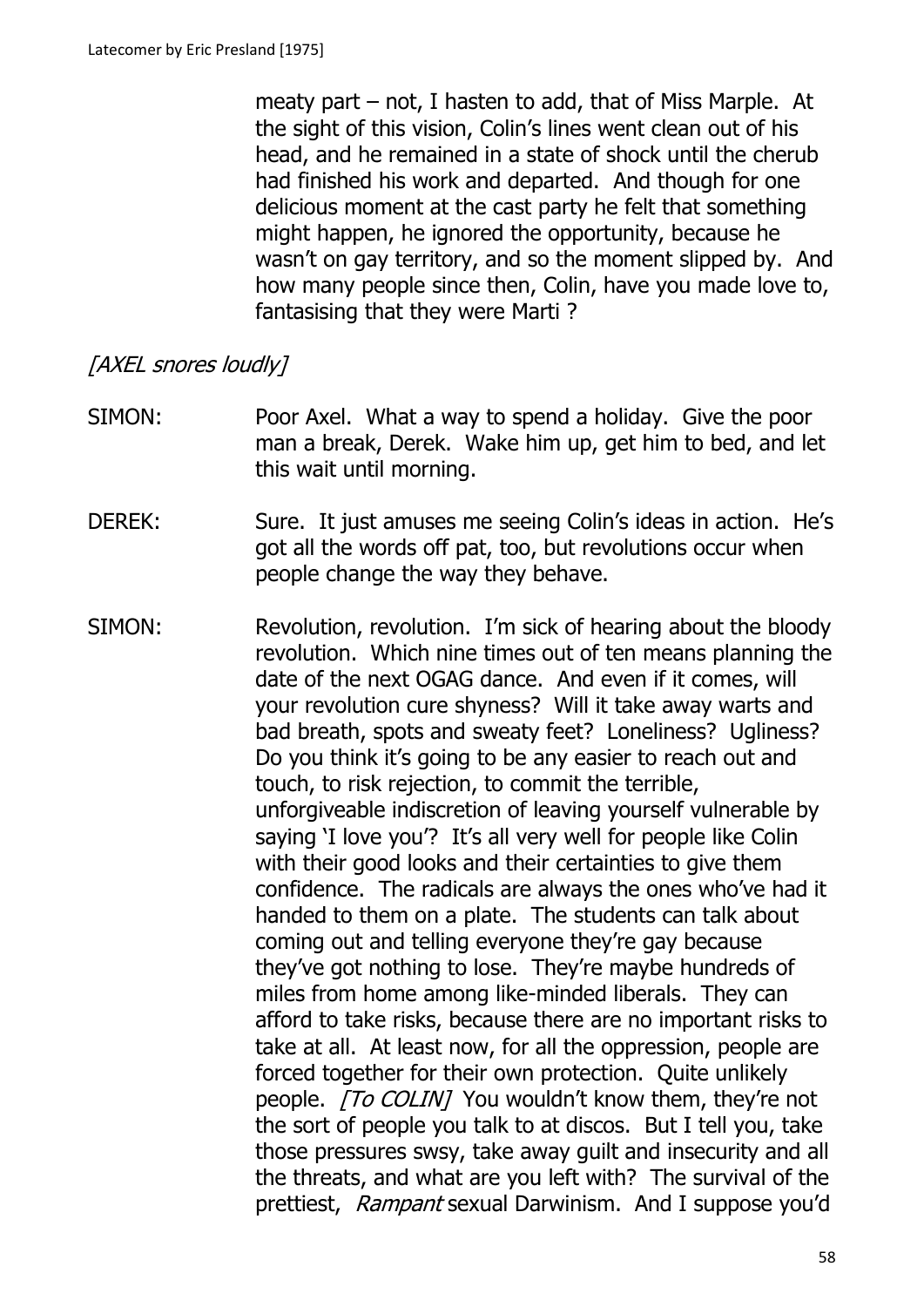be quite happy with that because you stand to gain from it. There. End of lecture. The Gospel according to Saint Simon, Chapter One. Thank you for listening, now will you kindly go away. I don't give a monkey's who does what to who, but somebody please get something together and leave me in peace, or I shall go mad.

[Pause]

- DEREK: Anyone for coffee?
- SIMON: Oh for God's sake…
- DEREK: Just a quick one.
- SIMON: That's what they all say.
- DEREK: I mean it. I'll take it upstairs if you prefer, with Axel. But I really could do with a drink.
- SIMON: [Mock despair] Who do you have to fuck to get out of this?
- DEREK: The same person you fucked to get into it.

[SIMON looks daggers at him, then laughs]

- SIMON: Okay, okay.
- DEREK: Colin? Oh come on, it won't take long.
- COLIN: Oh, fuck off.

[DEREK pauses, then exits to the kitchen. SIMON looks steadily at COLIN as the lights slowly fade.]

## **BLACKOUT**

## **END OF ACT TWO**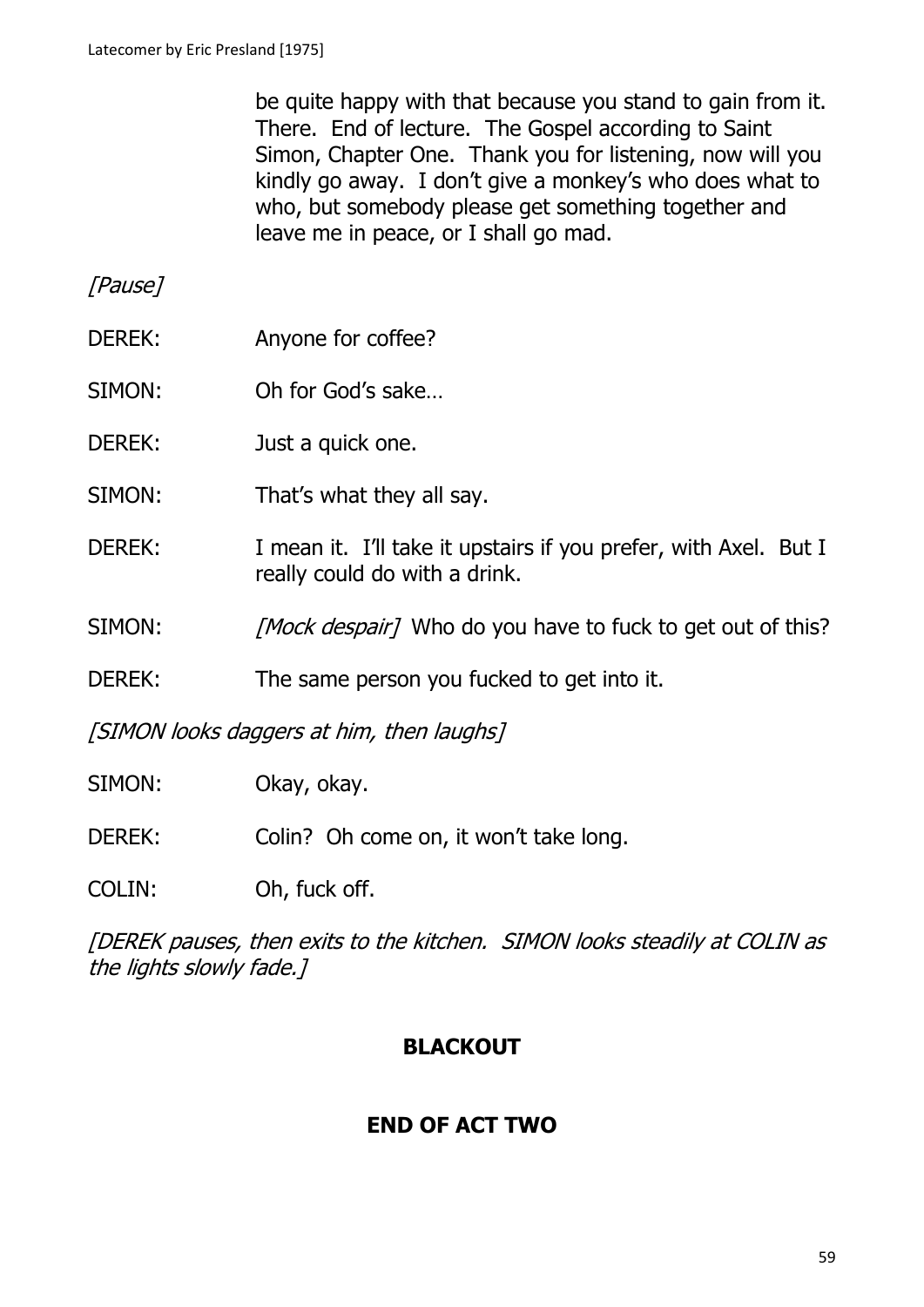#### Act Three

[Scene tableau as end of Act Two. AXEL asleep, COLIN slumped in the chair, SIMON looking at him. Pause.]

| SIMON:        | He's getting to you, isn't he? That last one was a bit below<br>the belt. [Pause.] Do you still see Martin?     |
|---------------|-----------------------------------------------------------------------------------------------------------------|
| <b>COLIN:</b> | He came off his bike on the M4.                                                                                 |
| SIMON:        | Does it still hurt?                                                                                             |
| <b>COLIN:</b> | No, not really. Only when I scratch it.                                                                         |
| SIMON:        | I'm sorry.                                                                                                      |
| COLIN:        | What've you got to be sorry for? Stop bloody apologising.                                                       |
| SIMON:        | Sorry. I mean -                                                                                                 |
| <b>COLIN:</b> | Oh, forget it. Right bloody weekend this is turning out.                                                        |
| SIMON:        | Well, look, why don't you just wake Axel up, take him<br>upstairs, and forget about Derek? I can deal with him. |
| <b>COLIN:</b> | I dunno. I don't want to face him tomorrow. He'll be<br>worrying at it for weeks.                               |
| SIMON:        | He'll do that anyway. Derek. and worry were made for each<br>other.                                             |
| <b>COLIN:</b> | He"II just have to worry about someone else, then,                                                              |
|               | [Pause. They look at the sleeping AXEL.]                                                                        |
| SIMON:        | Doesn't he look a picture?                                                                                      |

COLIN: Yeah. Poor Axel.

- SIMON: Nothing poor about Axel. He can take care of himself.
- COLIN: Would you like him?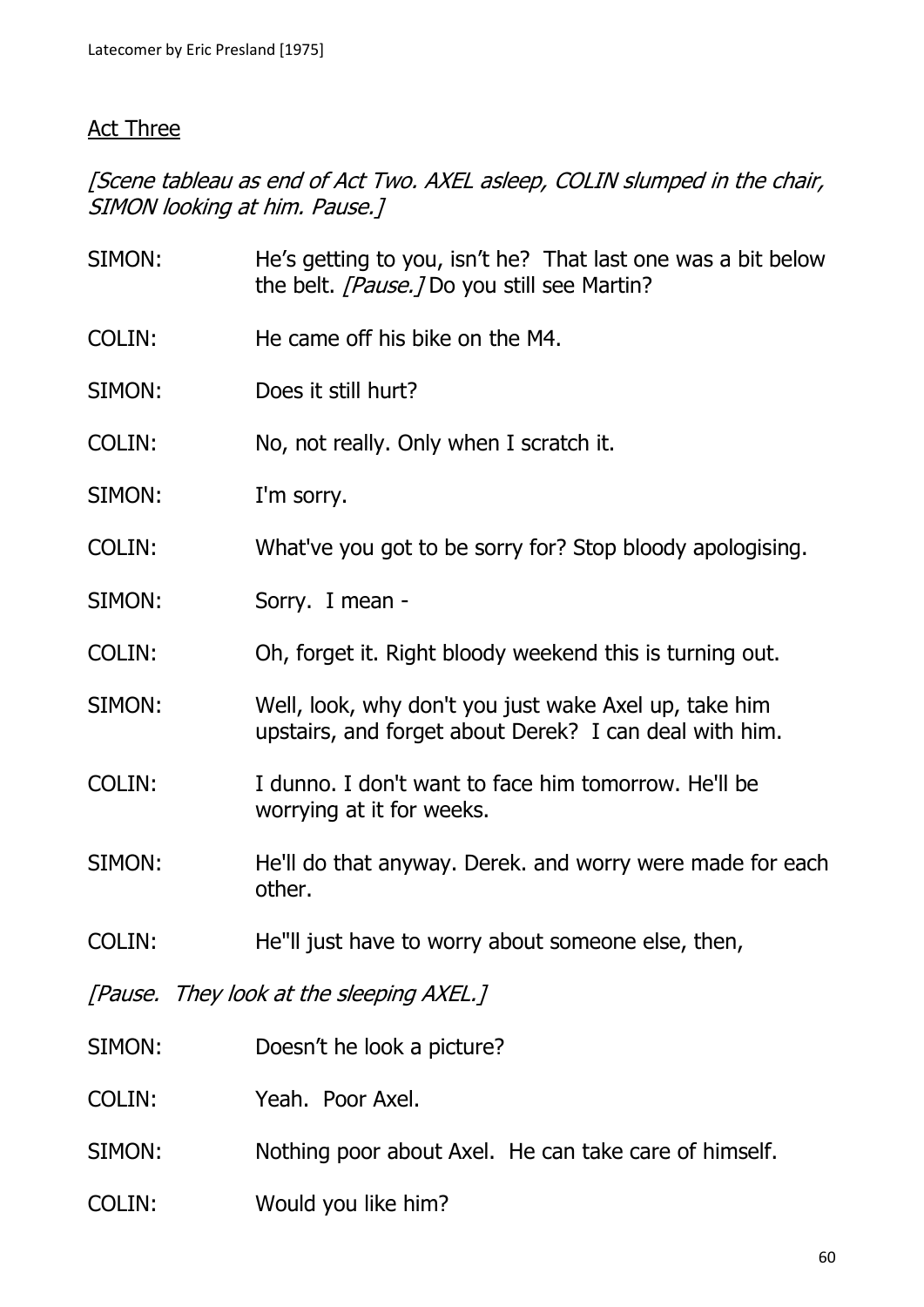SIMON: I wouldn't know what to do with him. COLIN: He'd show you. D' you fancy him? SIMON: Mmm. A bit. But I'm what you'd call the monogamous type. COLIN: Nobody's that. SIMON: D'you think? COLIN: Sure. Everyone'd be unfaithful, in the right circumstances. They just never get the chance. And everyone has fantasies. Straights too. Half the anti-gay feeling around is pure envy, nothing else. SIMON: He is nice. COLIN: Wake him up. SIMON: Oh, I couldn't. COLIN: Why not?· SIMON: What would I say to him? COLIN: 'Axe1. I'm going to bed. Do you want to join me?' It's easy. SIMON: Oh, no. I couldn't. He wouldn't want to know. COLIN: He's not that fussy. SIMON: Thanks very much. COLIN: Well, what are you waiting for? SIMON: Oh, it's so difficult being gay. COLIN: It's difficult being alive. That's why people get married. Something to hide behind. SIMON: But it's especially difficult being gay.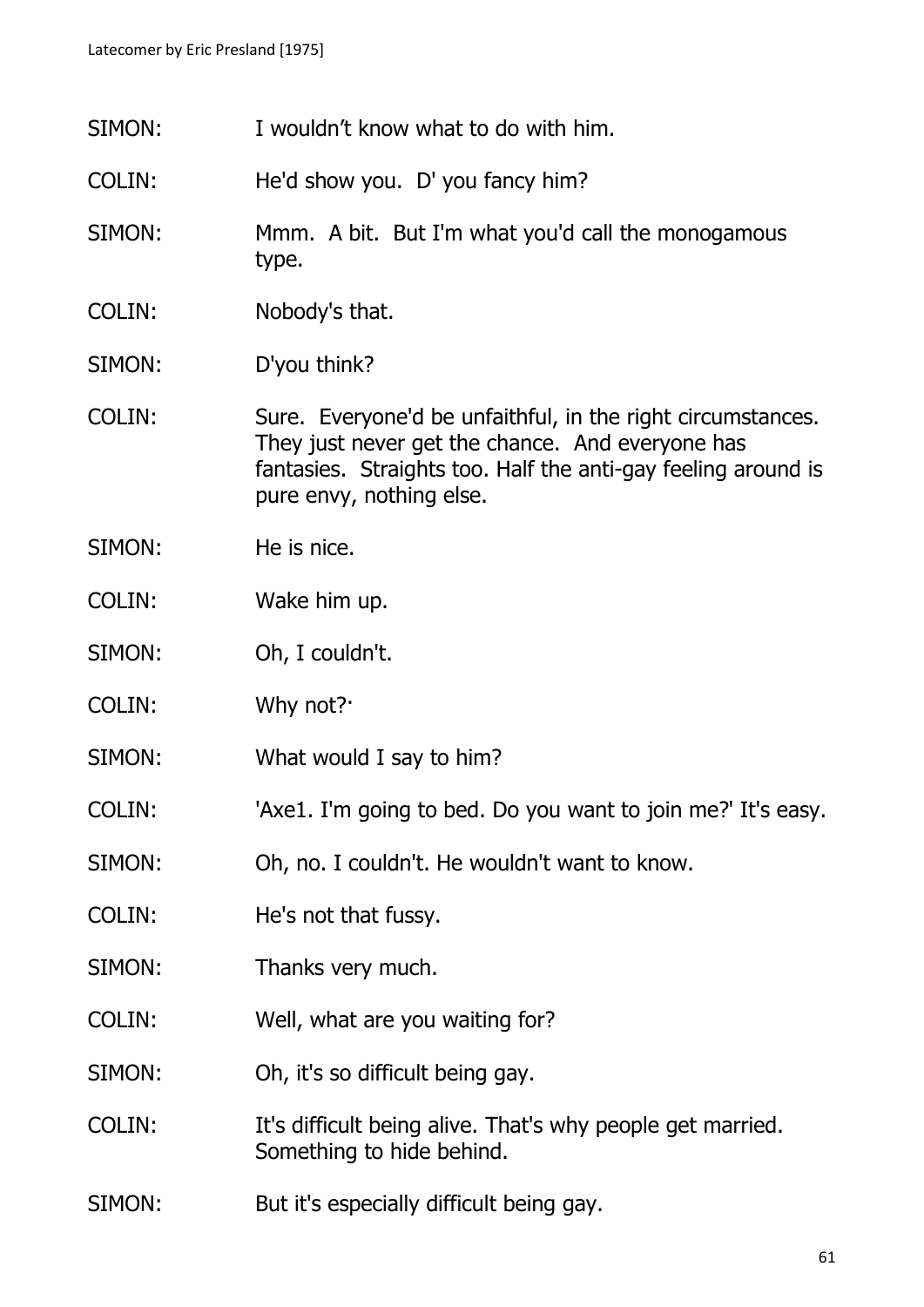- COLIN: No more difficult than you make it.
- SIMON: I mean, what about tonight? None of this would happen in the straight world.
- COLIN: Wanna bet? No, it just happens inside, cos they won't let it out. If they'd got as far as we have, they'd have scenes like this too. Some do. Go on, wake him up.
- SIMON: But, it's so predatory.
- COLIN: No. it's not. It's how you treat him upstairs that matters, not how you get him there. If you fancy him, wake him up. Do something about it.

SIMON: [Hesitating] Oh...

COLIN: Well, don't come whining to me that nobody fancies you, then.

[SIMON still hesitates, but takes a deep breath. He taps AXEL gently.]

SIMON: Axel...

[He taps him on the shoulder harder. No response.]

SIMON: Axel...

[Again no response. SIMON shakes him quite roughly.]

SIMON: Axel...

[AXEL wakes up.]

AXEL: What?

[SIMON panics]

SIMON: What? Oh, - er -

COLIN: He wants to sleep with you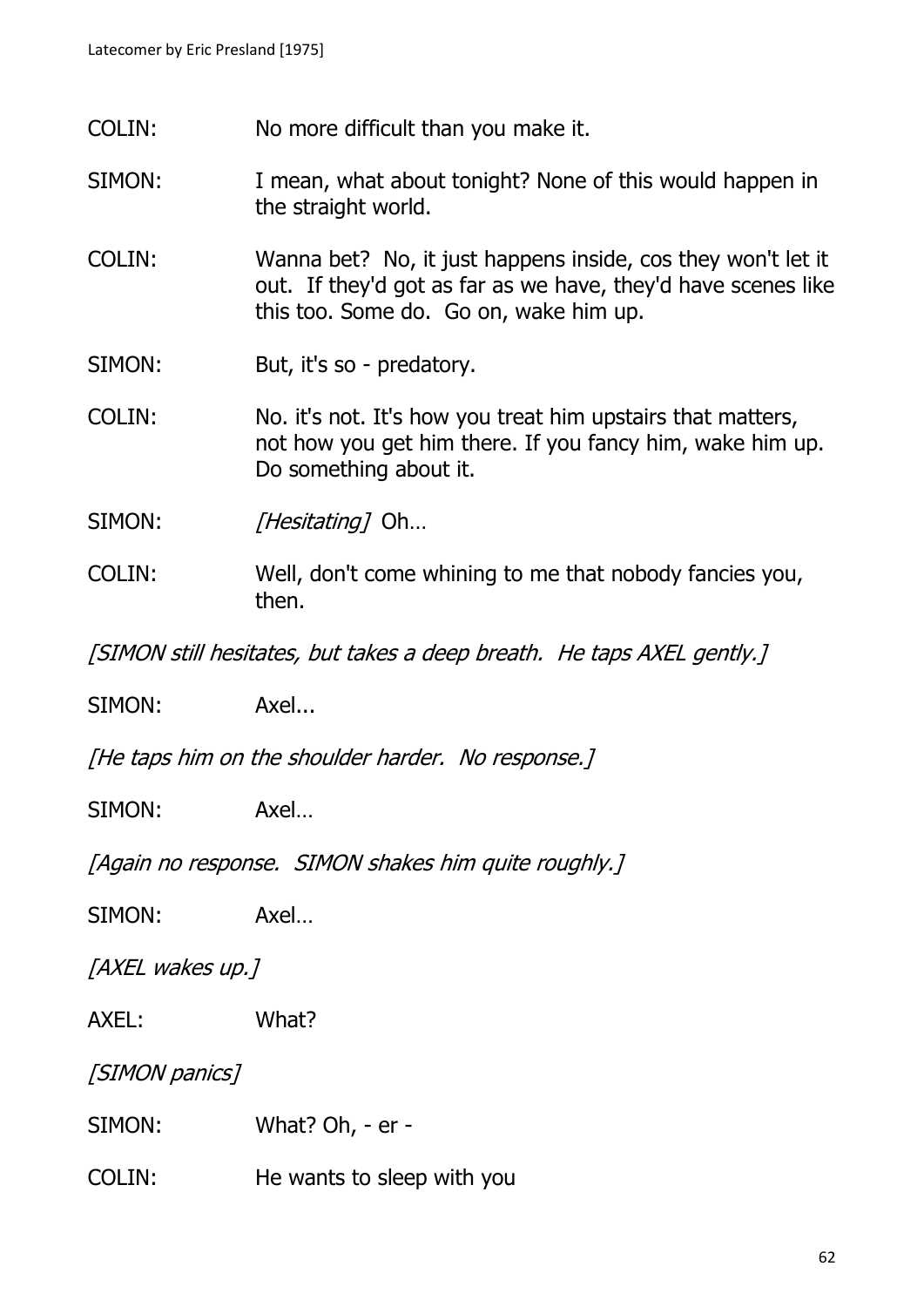Latecomer by Eric Presland [1975]

- AXEL: [Still half asleep] Oh, ja. OK.
- SIMON: Don't be absurd, Colin. Of course I don't, Axel. No,  $I er$ came to ask how many sugars you take.
- AXEL: Oh, Two spoons, please.
- SIMON: None. Right. Good. And one for you, Colin. Right.
- DEREK: [Off] Simon!
- SIMON; [With relief] There we are, right on cue. [To COLIN] I could murder you.
- DEREK: [Off] I can't find the coffee.
- SIMON: I know. The range of baked bean tins is quite dazzling, and very difficult to negotiate. Now, behave yourselves, you two.

[SIMON exits. AXEL and COLIN look at each other.]

- AXEL: He really wants to sleep with me?
- COLIN: Yeah, he's just scared shitless. So he has to 'fall in love' first.

[AXEL grimaces]

| COLIN: | I know. Do you want to? Fuck with him?         |
|--------|------------------------------------------------|
| AXEL:  | Not really.                                    |
| COLIN: | You said earlier -                             |
| AXEL:  | I know. That is just a game.                   |
| COLIN: | You'd be very good for him.                    |
| AXEL:  | I am tired of being good for people. So tired. |
| COLIN: | I know the feeling.                            |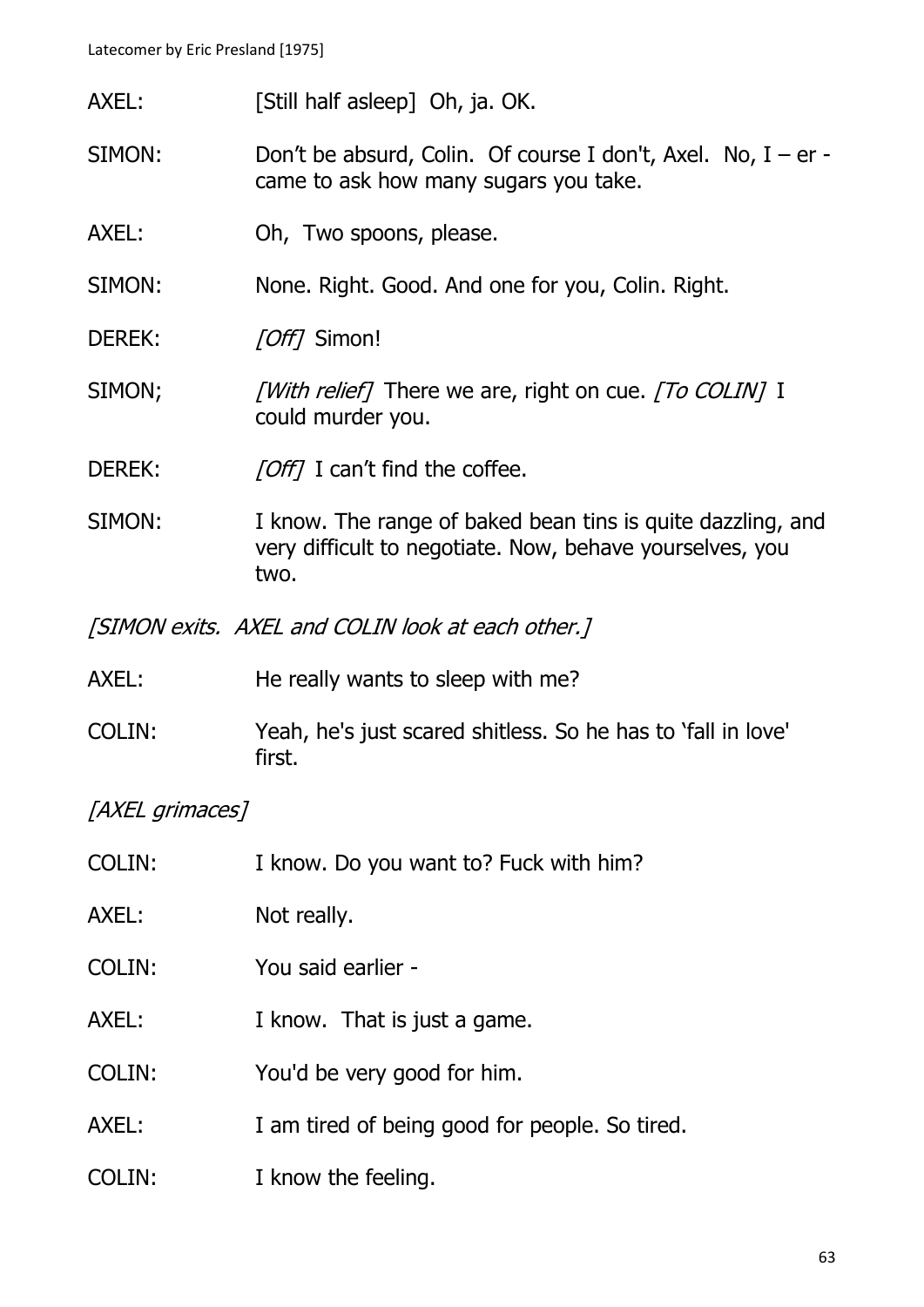- AXEL: You want to go now?
- COLIN: No.
- AXEL: You don't like me now? You change your mind.
- COLIN: Course I do. Derek'd find a way of breaking it up, though. I know he would. He's not getting his hands on my life again.
- AXEL: Oh, you English. s much talking. Always you talk. So polite. This English politeness is the death of you. Why don't you just do it, instead of this endless diplomacy? No wonder you never have any fun.
- COLIN: It's not the English, it's the English middle class. It's their way of having fun, talking about having fun.
- AXEL: But it is all about nothing. It does not matter.
- COLIN: If you talk about it, you make it matter. You make yourself important.
- AXEL: Those two... They make an affair, yes?
- COLIN: Not yet… Maybe one day.
- AXEL: They are suited.
- COLIN: Yeah. Teacher and student. Going hand in hand through life like one long tutorial.
- AXEL: You know Derek for long?
- COLIN: Yeah, a few years. I used to work for Leyland at Cowley BMC it was then. We met when he was squatting in the Council place next to mine. He came round to borrow a lawnmower one day, and we never looked back.
- AXEL: And you are fond of him?
- COLIN: Was. No, he's OK. He talks too much, but yeah, we're good mates.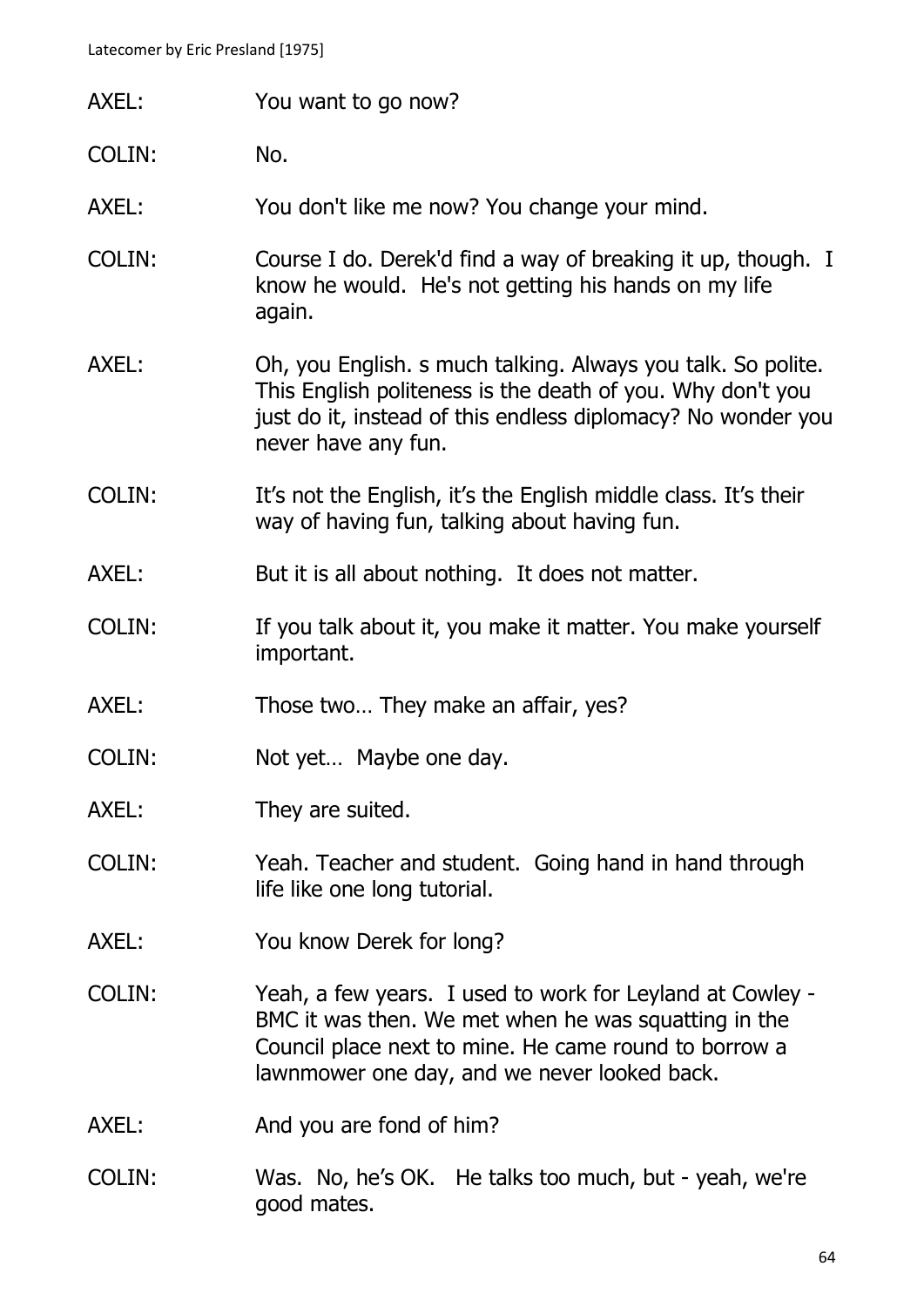- AXEL: He likes you very much.
- COLIN: He tells me a lot, it' s not the same thing. I'm his confessor, he calls it. Sort of emotional dustbin. I don't mind.
- AXEL: I didn't mean like that –

[SIMON pops his head round the door.]

SIMON: We're out of milk but there's some sugar. I've forgotten how many you said, Axel.

AXEL: Two, please.

SIMON: And one for Colin. Good. We've only got three lumps.

[His head pops back into the kitchen.]

COLIN: [Calling] I'll walk into the village tomorrow morning. SIMON: [Off] You? Walk? You'd catch a bus to the toilet if you could. COLIN: [After a pause, to AXEL] We've made a hell of a balls-up tonight. AXEL: We? COLIN: I. I – SIMON: [Off] No, correction. You'd hitch a lift off someone who was going that way. COLIN: Can't bear to be left out, can he? AXEL: [Shrugs] He is very young. COLIN: I'm sorry we didn't get it together earlier. It, would have been fun. AXEL: There is the other way too. Derek has offered.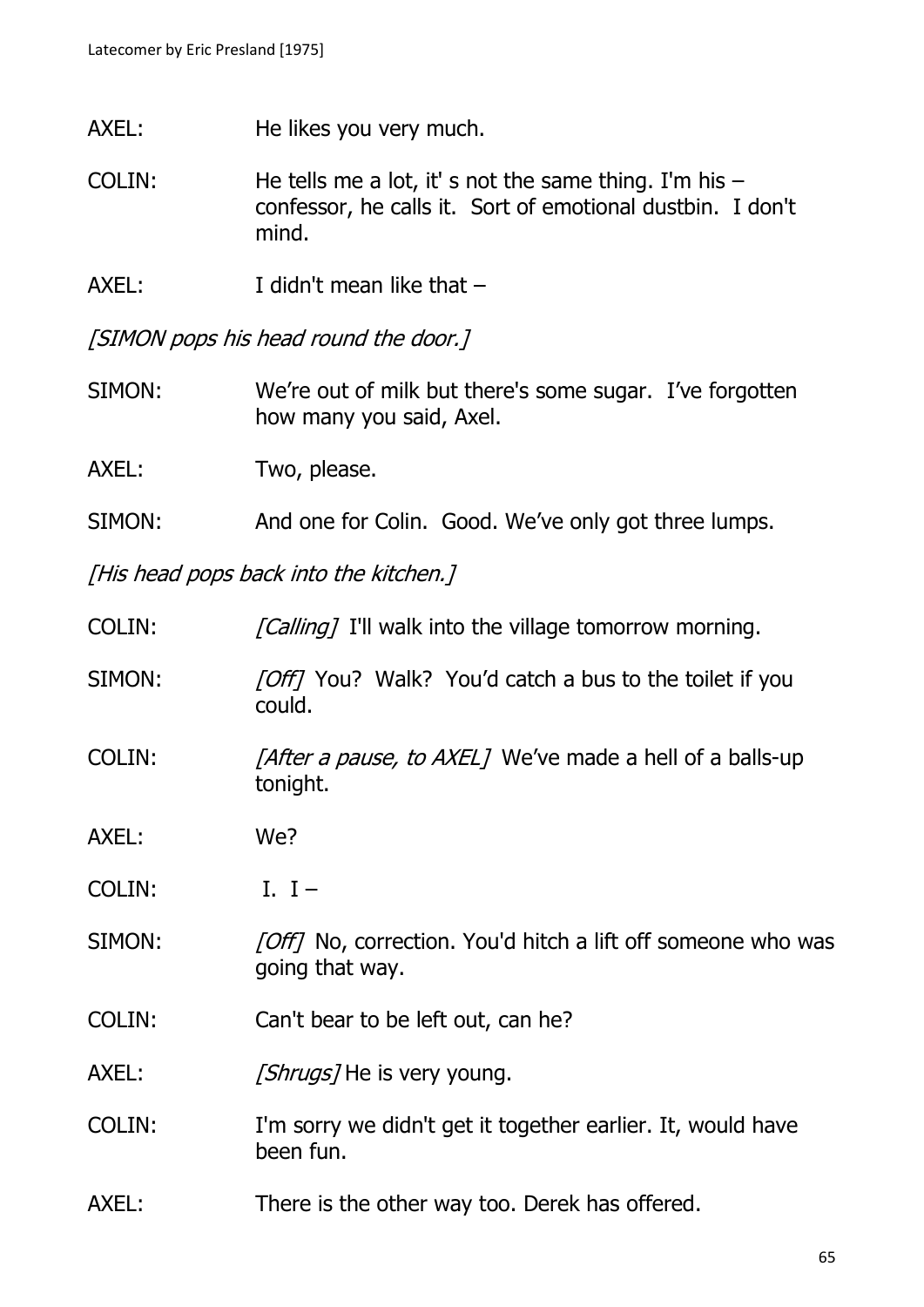- SIMON: [Off] I hope you too aren't doing anything you shouldn't in there. Uncle Derek is feeling very paranoid tonight.
- COLIN: What are you doing, growing the fucking stuff out there?
- SIMON: Good coffee takes time and care.
- COLIN: Bloody hell, we've got a connoisseur here. Look, at this time of night I'd drink elephant's piss.
- SIMON: , Good. The way Derek's making it, that's what it's going to taste like.
- COLIN: Then what's he doing, milking the elephant?
- AXEL: Like I say, it does not have to be your way.
- COLIN: It does. We both know too much. Derek and me. Anyway, Simon's not interested. And I'm tired. I'm not one of your bourgeois kids who gets his rocks off on talking.
- AXEL: Then it is true you do not want me.
- COLIN: I've told you I want you. Why else did I ask you back? Look, can't we try again, or something? When d'you absolutely have to go back to sea?
- AXEL: Tomorrow. Today. When we finish refuelling. Forty eight hours shore leave, that is all.
- COLIN: Pity.
- AXEL: Ja, is pity. Is life.
- COLIN: If only the others weren't, here…
- AXEL: Oh ja, if only, if only, if only... [Pause]
- COLIN: When do you come back to Ipswich again?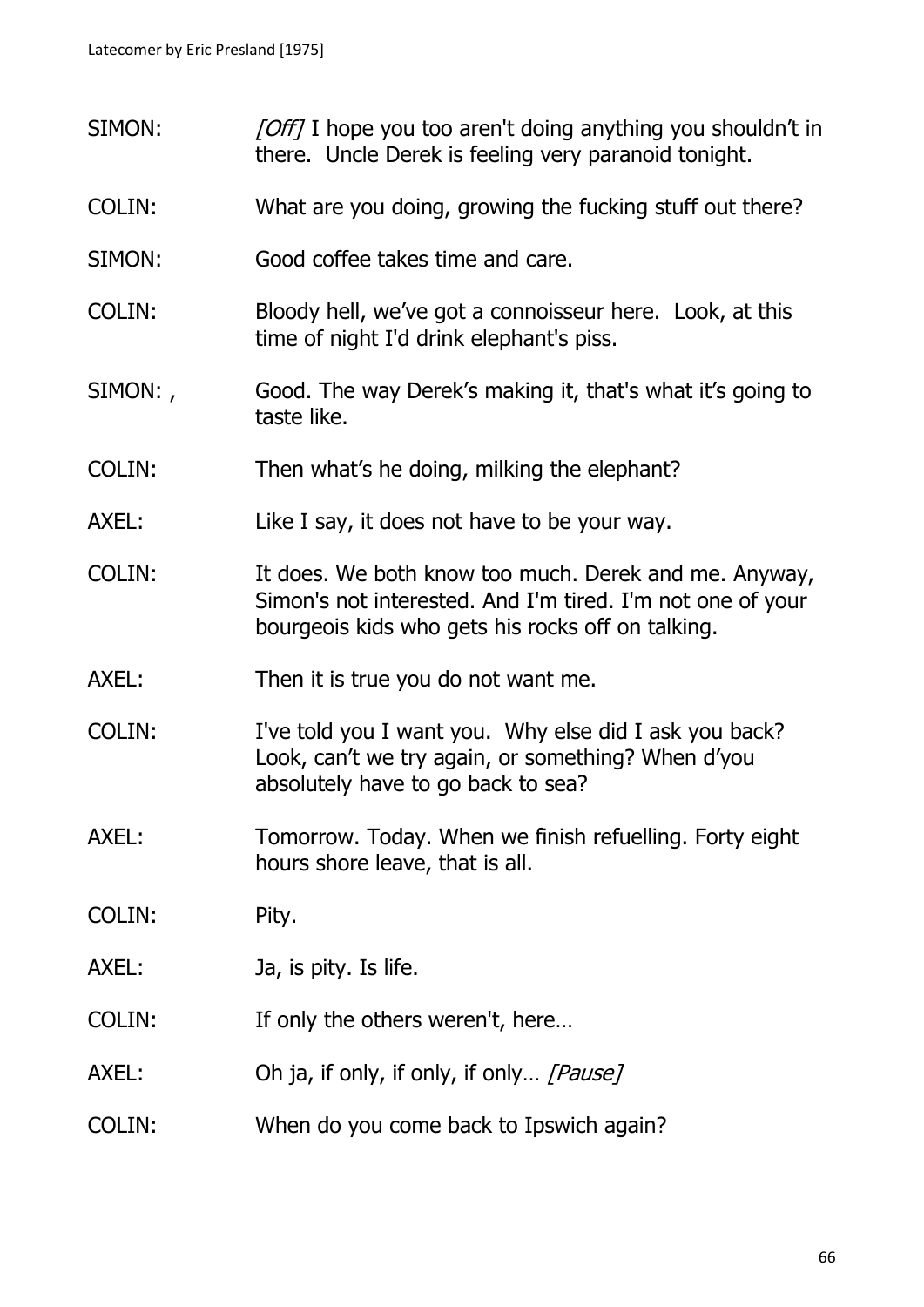- AXEL: [Shrugs] Six months, maybe. When they send me. I don't know. We stop in Portsmouth after exercises, and then back to Sweden.
- COLIN: Well, Portsmouth's not far from Oxford. I could hitch down and see you - that is, if you wanted. Do you get shore leave there? If' I wasn't doing anything. I might.
- AXEL: I think I should like that very much.
- COLIN: I could slip away for the weekend.
- AXEL: Slip away? You have someone else?
- COLIN: No. Just Dave. He's just a guy I share a flat with. When d'you get to Portsmouth?'
- AXEL: We go to Scotland first, then Ireland, then to the Atlantic.
- COLIN: I thought Sweden was a neutral country.
- AXEL: Some countries are more neutral than others. We can do favours, ask favours…
- COLIN: Where do you go in Scotland? I could write too.
- AXEL: Ach, Edinburgh. *[Makes a sour face]* The Reykjavik of the South.
- COLIN: [Laughs] No good, huh?
- AXEL: Ten o'clock, everyone fighting drunk. No good for anything else. Toilets smell of carbolic soap. The Scots are like the Sweded, but with more hang-ups. No, Dublin is much better.
- COLIN: Well, I'll write you there. [Tentative] Maybe you could drop me a line too.
- AXEL: Ach, nothing to write. Life on ships is very boring.
- COLIN: That's not what it's like in the porn movies. I saw one once with this bloke and this boathook…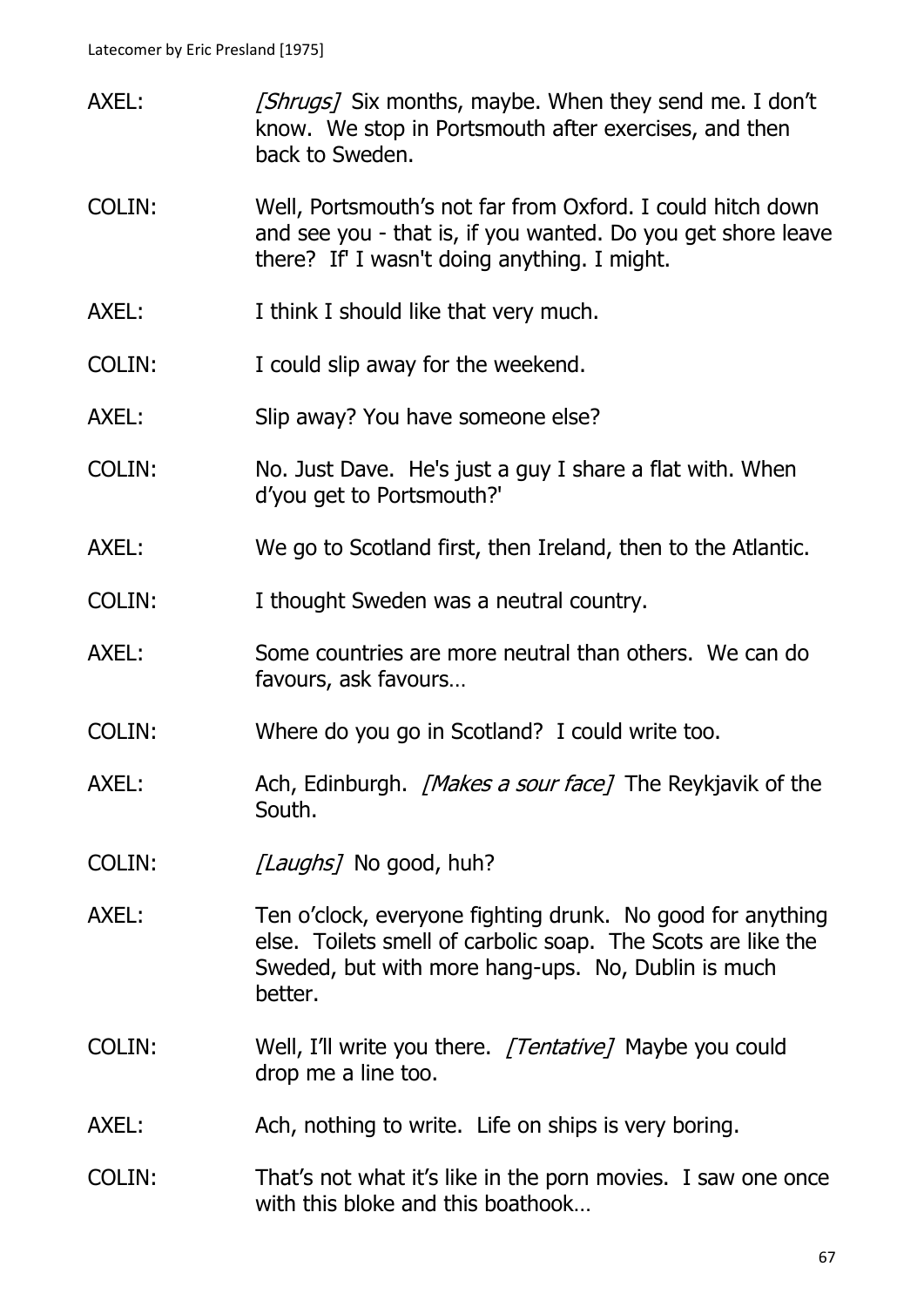- AXEL: You must not believe the movies. No, it's all scrubbing and cleaning, all the day.
- COLIN: Still, it would be cool to know you hadn't fallen overboard.
- AXEL: Me? Never. If I fall overboard, the fish throw me back. I'm too tough.
- COLIN: It would be nice to know, though. I'll give you the address. Remind me tomorrow.
- AXEL: If I fall overboard you care?
- COLIN: Sure I care.
- AXEL: Thank you. I meet many people. Few days, maybe. Not many care.
- COLIN: Family?
- AXEL: Sister. Mm, maybe. She doesn't matter.
- COLIN: Look, I could take you for a walk in the morning. There's a little wood about half a mile away. Nothing big like you got in Sweden, but - well, big enough. Get away from the others.
- AXEL: No. I must get back. Early. They are very strict.
- COLIN: Shame.
- .AXEL: Ja, shame.
- COLIN: But you're still sleeping with Derek?
- AXEL: I think so. I don't know. What happens in the kitchen?
- COLIN: If I know Derek, he's giving Simon a lecture on the significance of coffee in romantic literature.
- AXEL: Soon I shall be lucky to sleep anywhere. *[Looks up.]*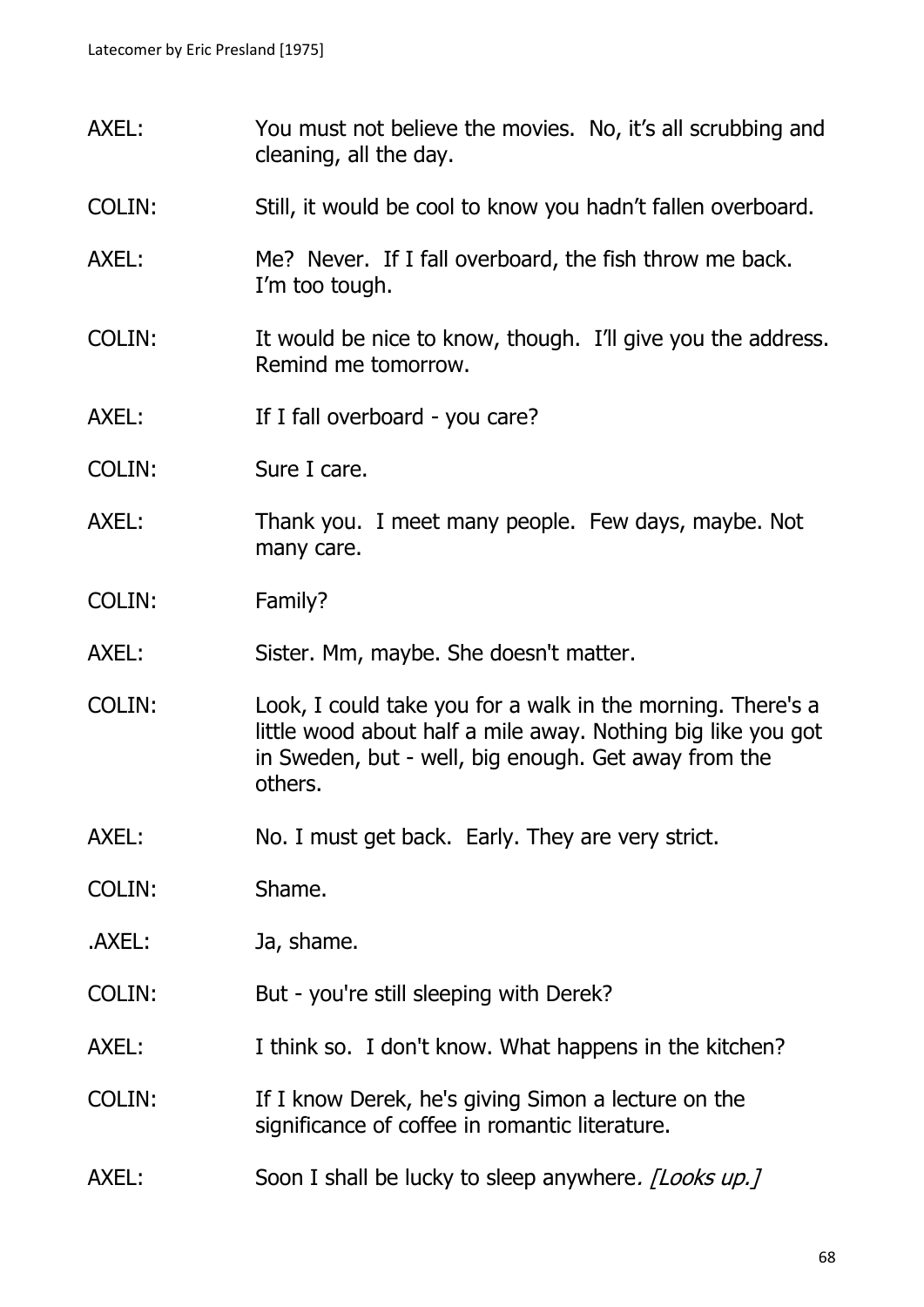| <b>COLIN:</b> | He's fast asleep by now. Must be. At least there hasn't<br>been, a mutiny. By the way, you won't. mention any of<br>what we've just talked about to Derek. Will you? |
|---------------|----------------------------------------------------------------------------------------------------------------------------------------------------------------------|
| AXEL:         | Any of what?                                                                                                                                                         |
| COLIN:        | All. this - about me writing, and stuff.                                                                                                                             |
| AXEL:         | Why not?                                                                                                                                                             |
| COLIN:        | He'd think I'd been plotting against him.                                                                                                                            |
| AXEL:         | You are plotting against him.                                                                                                                                        |
| COLIN:        | No I'm not. He just wouldn't understand.                                                                                                                             |
| [Pause]       |                                                                                                                                                                      |
| COLIN:        | You know, I like it here. It's very peaceful.                                                                                                                        |
| AXEL:         | Ja, is very nice. Like Sweden in the South. Very flat.                                                                                                               |
| <b>COLIN:</b> | I think I' d like to settle out here. One day. Split from<br>Oxford.                                                                                                 |
| AXEL:         | You? But you are a city boy. No sex here, you'd miss it.                                                                                                             |
| COLIN:        | Withdrawal symptoms? Well, that'd depend on who I was<br>with, wouldn't it?                                                                                          |
| AXEL:         | When I get out of the navy. I must visit England properly.<br>See everything. You take me round, show me Oxford and<br>Stratford and the Tower of London, yes?       |
| <b>COLIN:</b> | I've never been to the Tower.                                                                                                                                        |
| AXEL:         | Then you must go, it is very good for you, very educational.<br>I'll be proper tourist with a little camera like the Japanese.<br>And a guide book -                 |
| COLIN:        | Spartacus?                                                                                                                                                           |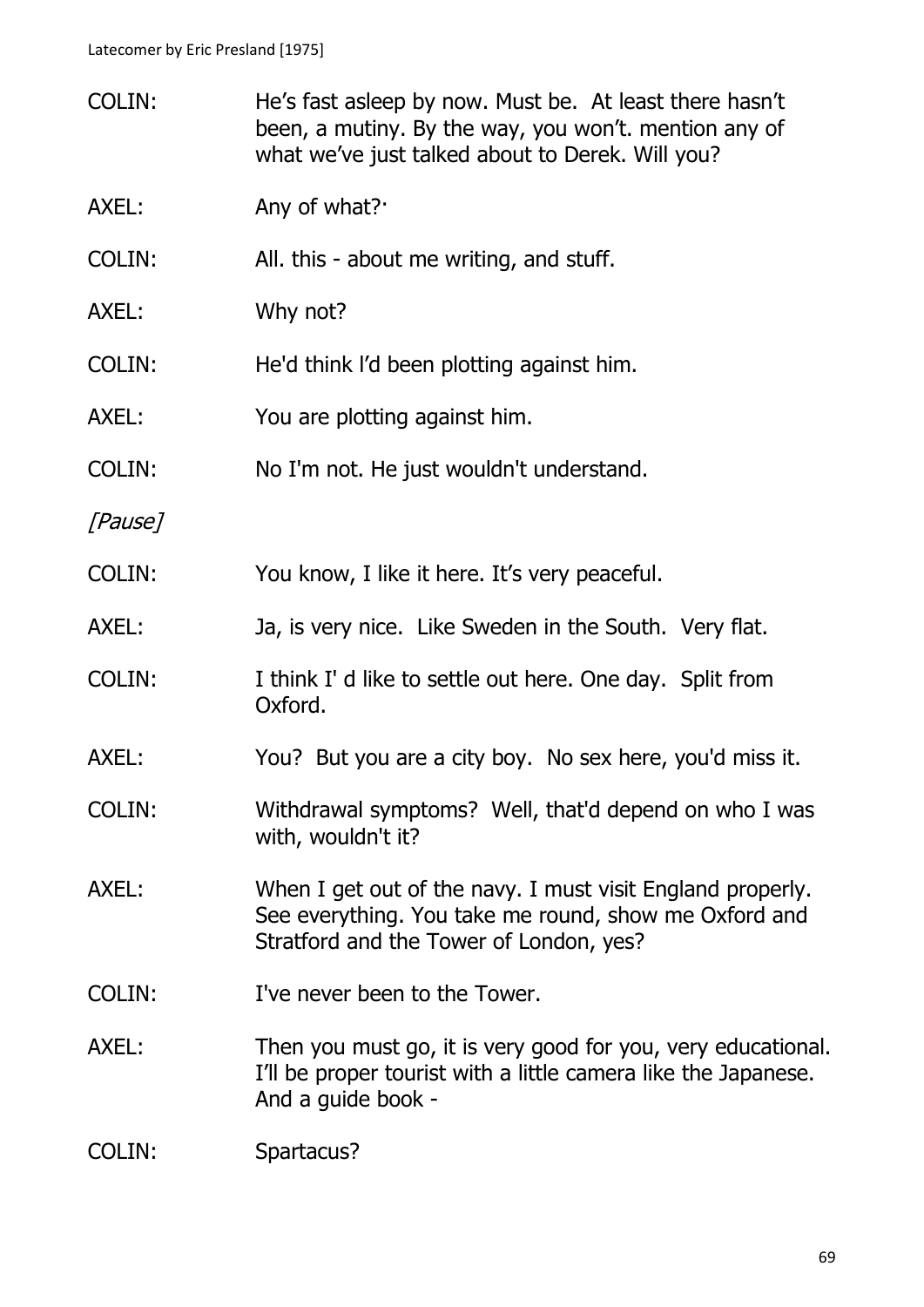- AXEL: Not this time, I think. Then maybe I settle down somewhere.
- COLIN: l'd like to show you round. There's some places in the Cotswolds tourists never see. Little villages.. Minster Lovell. Ewelme. When d'you get out? Or have you signed your life away?
- AXEL: No., it is not like that now. You can get out after three months. If you give twelve months' notice. So, a year. If I want. If I have somewhere to go when I come out.
- COLIN: You must write to me.
- AXEL: I have seen the world. It is enough.

[Re-enter DEREK and SIMON with four mugs of coffee.]

- SIMON: Here we are, the cup that cheers.
- DEREK: You didn't say you were on well-water here, Colin. The true, the blushful Nescafé, with beaded pond scum winking at the brim. Your health
- SIMON: Cheers!

COLIN: What are you so happy about?·

- DEREK: Why should one not be happy? It's a beautiful night. [Sings] "This is the night, it's a beautiful night" -
- COLIN: Why don't, you just drink your coffee and shut up?

[Pause. Silence. ]

- DEREK: So. Here we are. One big happy family.
- SIMON: Yes. The Borgias.

DEREK: Boom-boom.

AXEL: Please, Derek. You hurt my ears.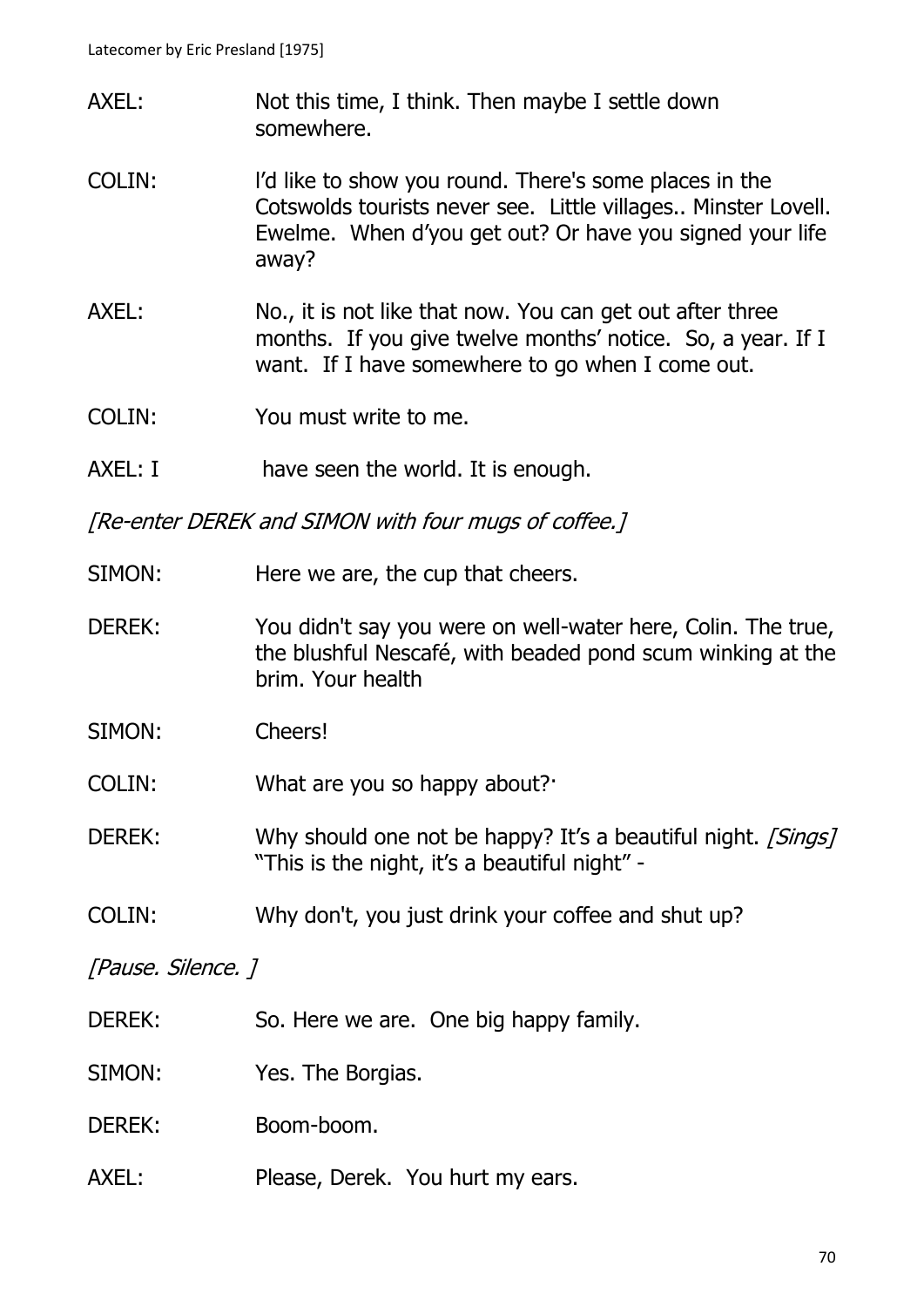- DEREK: Oh Axe1, I was forgetting. What a way to spend an evening, eh? *[Pause]* By the way, Colin, Simon' changed his mind.
- COLIN: That's nothing new. What about this time?
- DEREK: He wants to play dirty. like the grown-ups do.
- SIMON:. Well., it seems the only sensible thing to do. You want Axel, Derek wants Axel, I want Derek.. The only way that any of us are goi g to get a particle of' what we want seems to be some kind of communal arrangement. As for myself, I'm trying to lern how to settle for what I can get. [To DEREK:] Wasn't that how you put it? As that seems to be the only way I can prove I'm not "scared shitless" and the only way I can reach Derek, I shall have to accept that half an oaf is better than none.
- AXEL: Good for you, Simon. It is time to run away from school, ja?
- COLIN: [To SIMON, accusing] You, were listening.
- SIMON: My, dear Colin, if you're going to insult people, it's better to wait till they're out of earshot.
- COLIN: And don't I have any say in this?
- DEREK: Of course; you have the choice of staying down here while the revelry continues overhead.
- COLIN: Well, tough shit.
- DEREK: If you want to play the wallflower...
- SIMON: Who's scared shitless now?
- COLIN: Don't. you two come the raw prawn with me. [To DEREK] You've fixed this, it's another of your little games.
- DEREK: Me? I merely pointed out to him what might be in his own interests.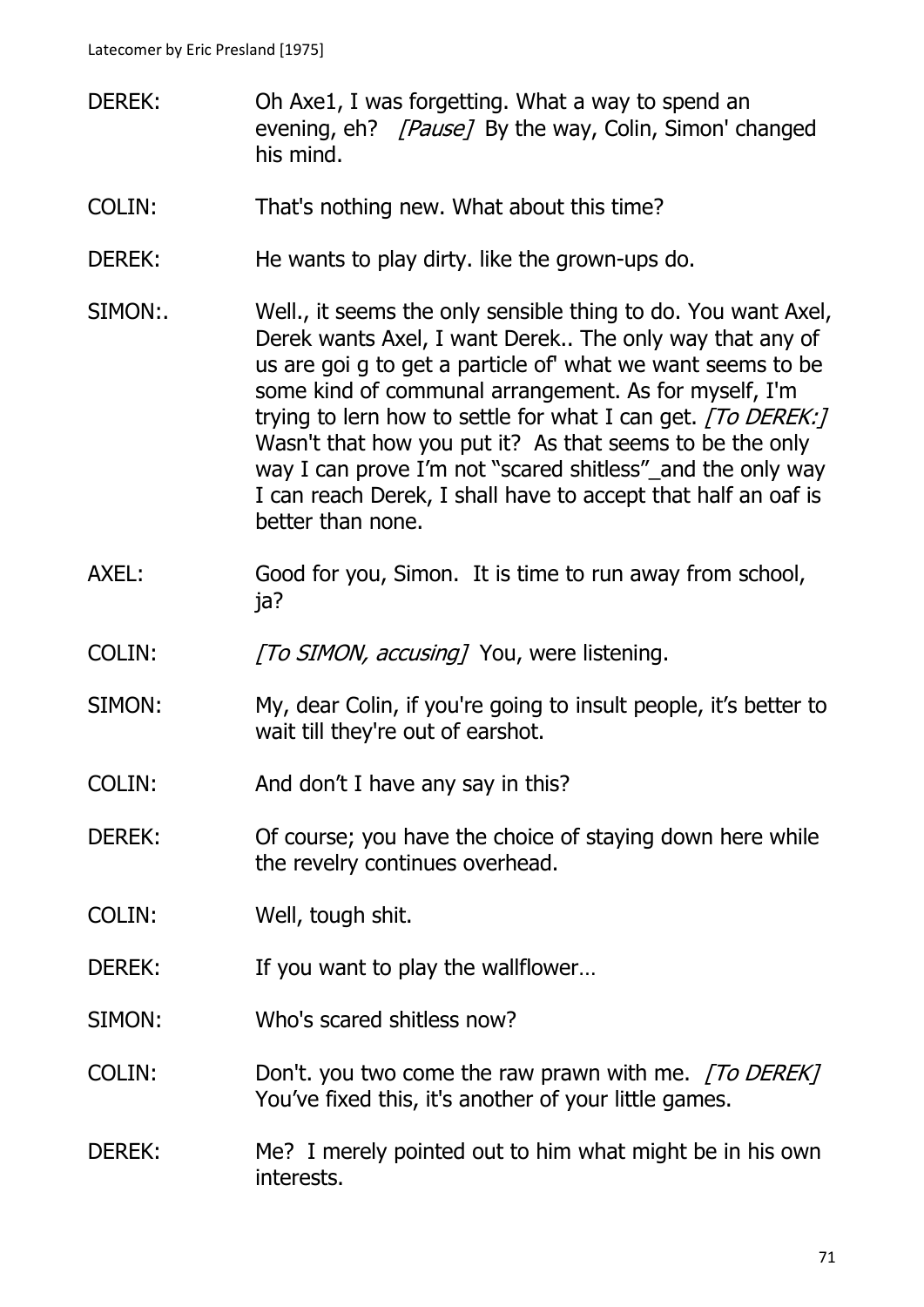- COLIN: You mean you conned him. Like you always co people.
- DEREK: You've just been doing your share of conning, I think. Right, Simon?
- SIMON: Right.
- COLIN:. I know how you work. Tight little boxes, everything in its place. Everything has to move round you, under control, with you sitting superior in. the middle. Nobody knows anything about you - I mean, what, the fuck do you know about him, Simon, except what chooses to tell you?
- SIMON: I don't know. I like what he chooses to tell me.

COLIN: But it didn't work out tonight, did it? Axel gave the game away. So you run round rearranging things so you stay in control.

- DEREK: Nobody is forcing you to do anything you don't want.
- COLIN: Too right, but you're trying bloody hard., Christ! Two hours ago, you were an uptight little poser looking at us all with such a sarky smile. What's happening inside your head, Derek? You're up to something. You've got to be.
- DEREK: Me? I'm just trying to be sensible.
- COLIN: Bullshit. You're still hiding something, I know you are.
- DEREK: You're the one who's hiding something, otherwise why so violent?
- COLIN: I'm not hiding anything.
- DEREK: Put it this way, what have you got to lose? Your virginity? Hardly.
- COLIN: I haven't got anything to lose, what have you got to gain?
- DEREK: This is getting stupid.
- COLIN: Well, what? See, I knew you were hiding something.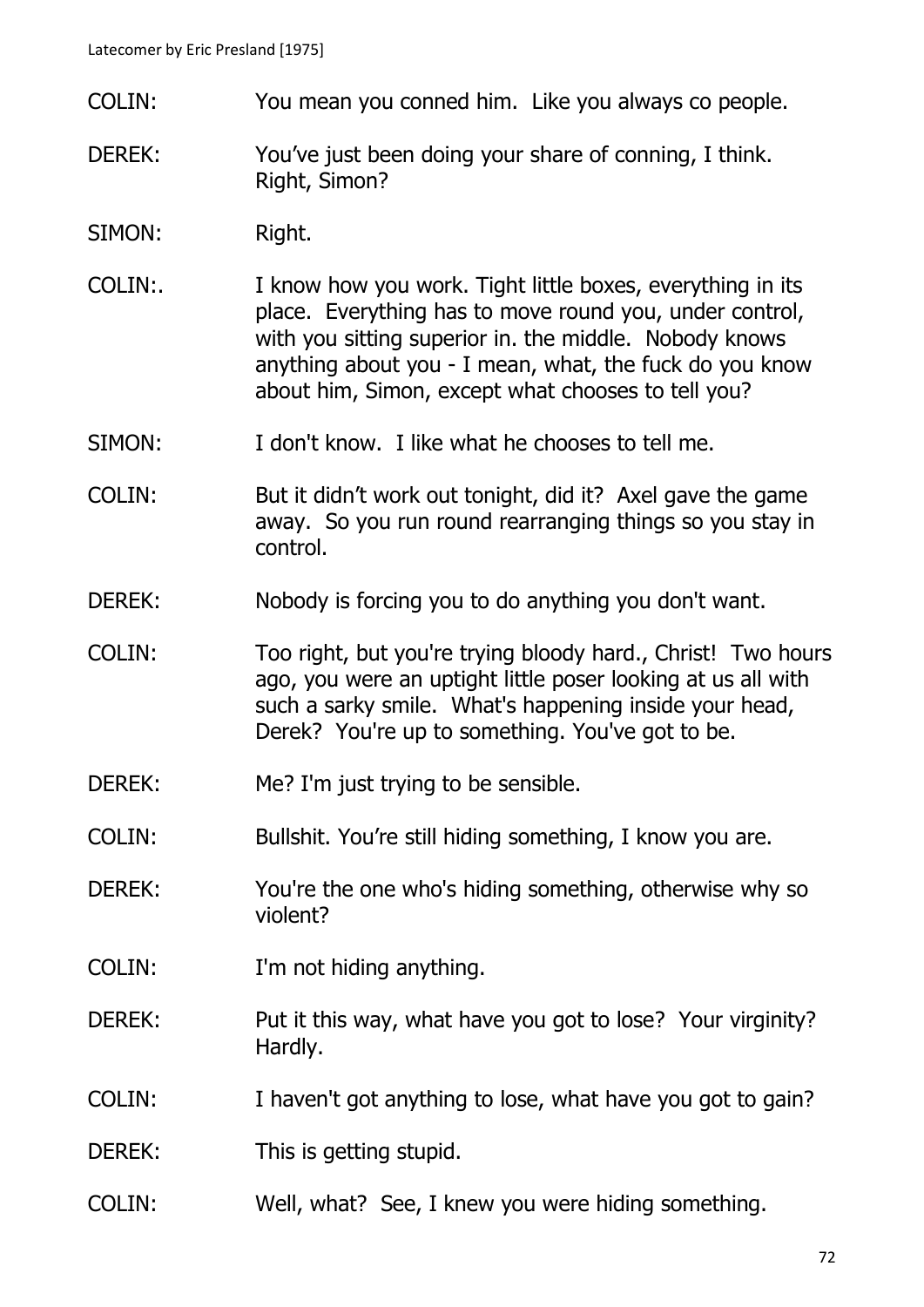- DEREK: I'm not.
- COLIN: You are
- DEREK: I'm nat.
- SIMON: Ooooh yes he is. Ooooh no, he isn't. I hate to tell you, but the panto season finished ages ago. Of course he's hiding something. Aren't we all? But does it matter?
- COLIN: If he's not hiding something, why's he so keen?
- DEREK: If he's not hiding something, why's he so anti? And with your track record too, Colin.
- SIMON: Whoever is hiding what, I don't think either of you has much room to complain about the other. I would say in the deception stakes you're running about even.
- COLIN: I never deceived you.
- SIMON: Maybe not. Perhaps I deceived myself.
- DEREK: For a change.
- SIMON: [To DEREK] And as for you, I think we've had quite enough lies from you for one evening.
- DEREK: I don't lie.
- SIMON: Impersonating a straight with intent to deceive and demanding sex with menaces both sound like criminal offences to me. They ought to be.
- DEREK: I do not lie. Not really. I mean, no more than most. How do you make sense of anything unless you impose a pattern on it. When you say you understand someone, you impose a pattern on them. It's called civilisation. It's all more or less lies – simplification if you like. We need it as a weapon against the chaos inside and out. I believe in all those things, like good manners and being tolerant of one's inferiors -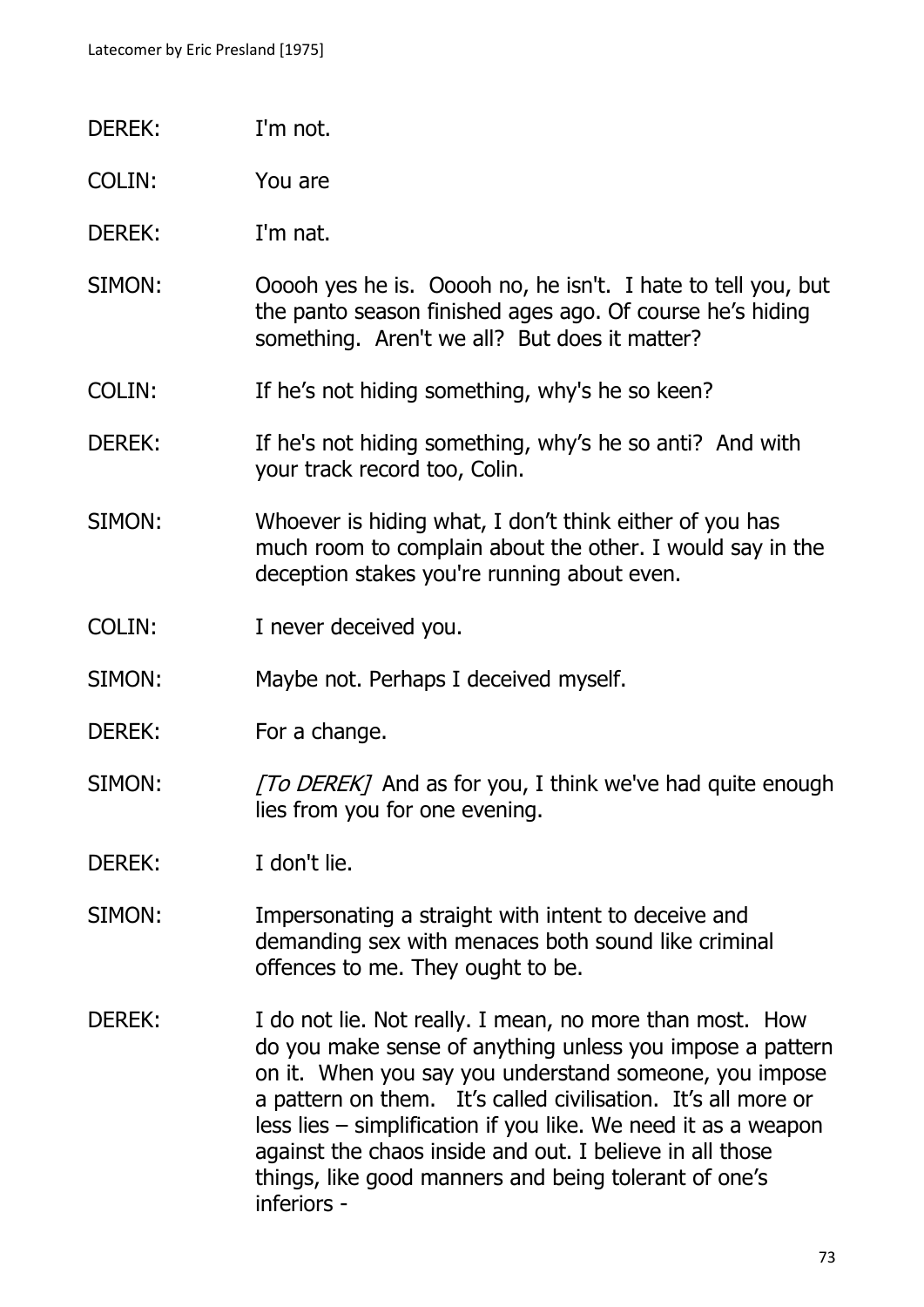- SIMON: Really? Where do you find them?
- DEREK: Don't, be flip, Simon. I believe in them because the alternatives are so horrible.
- SIMON: I am not flip. But don't you think you're getting s teeny bit pretentious?
- COLIN: And creating a smokescreen as usual. "Civilisation"? Cobblers. Civilisation doesn't mean that you lead people up the garden path. People like poor Simon here.

SIMON: Poor Simon is quite capable of looking after himself, thank you. Does Dave know where you are this weekend?

- COLIN: Well, no.
- SIMON: In that case I think you should keep out of this argument. Pots and kettles?
- COLIN: That's different, isn't it? That's not giving in to emotional blackmail. You don't know what he's like, Simon, you don't have to live with him. He's always worrying about where I am, what I'm doing. He'll stay up all night., worrying. In the end you have to tell lies. For his sake. You can understand that, can't you?
- AXEL: So Dave you just share a flat with?
- COLIN: [Quick excuse] I don't love him.
- DEREK: He shares a flat, shares a bed, when he's at home. They've been living together for over a year, and he's made Dave's life hell.
- COLIN: That's not true.
- DEREK: Really? Perhaps Dave should be the judge of that.
- COLIN: Why don't you just fuck off up to bed. Take that Swedish meatball with you and bugger off. That's what you want, isn't it?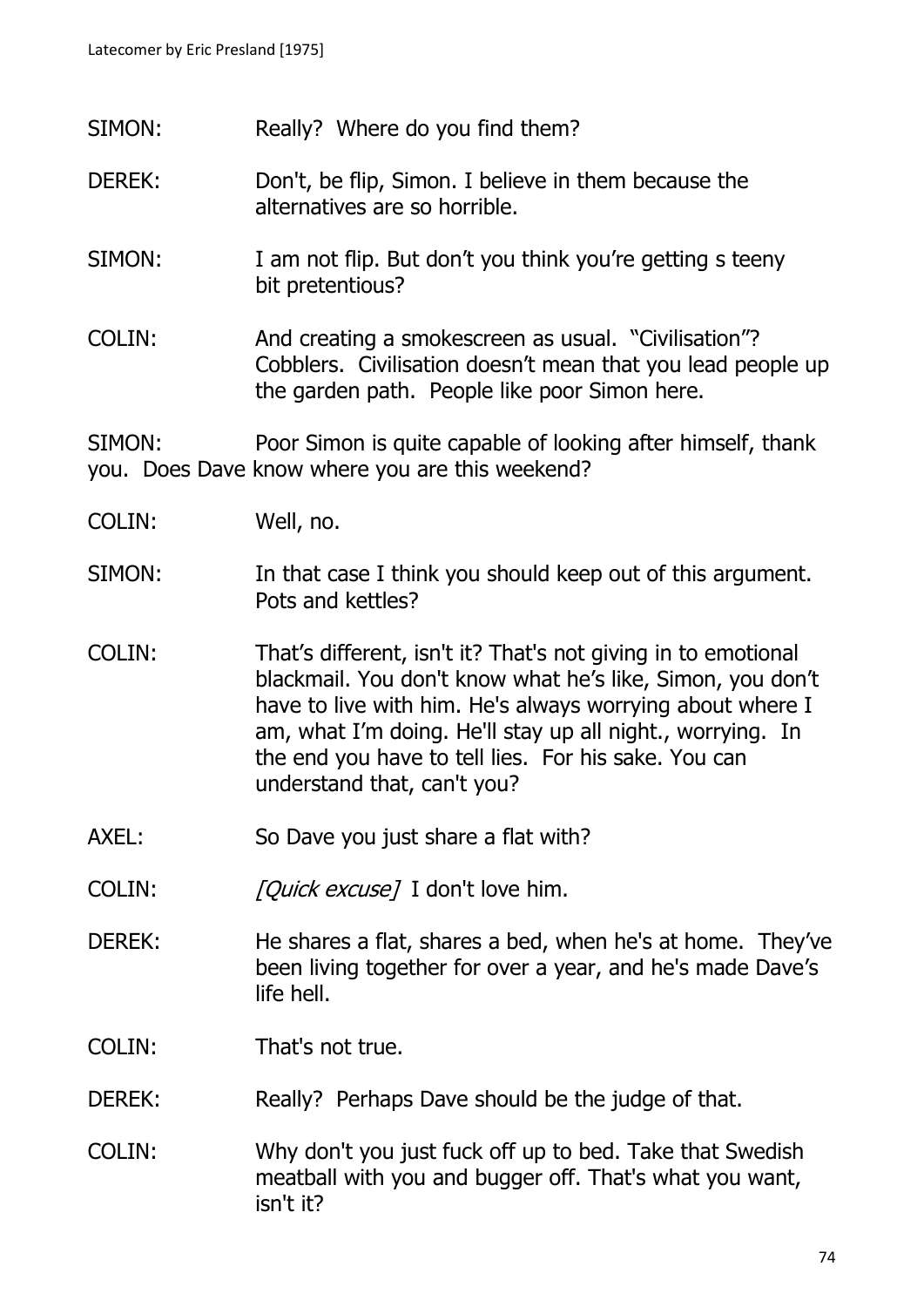- DEREK: I do not mind, Colin.
- DEREK: [To SIMON] Well, you can't say I didn''t try.
- COLIN: Get out. Go on, get out, you smug little –
- SIMON: Ah-ha. Naughty.
- COLIN: Well, coming down here like this, out of the blue, landing on me, then ruining everything. Who the hell does he think he is? You're a guest in this house, remember that, and not a very welcome one at that.
- DEREK: And therefore have to do everything you say? You're just ashamed your little secret about Dave is out , that's all there is to it. Guilty as hell.
- COLIN: Me?
- DEREK: Yes, you.
- COLIN: Look, I don't have to take any of this from you. If you don't like it like it, you can always go. There's always the bus station at Ipswich. It's only a three hour walk. Yeah, why don't you do just that? Clear out, go on. Coming in here, throwing your weight around. Giving me all this shit. Well what are waiting for? Pack your books, take Sally of the Saunas here with you, go on . I've had quite enough of this. I mean, it's a bit thick, isn't it? Christ, yes. This is my house, right -
- SIMON: Mummy and daddy's –
- COLIN: Same thing. Go on, Sod off. What are you standing there gaping for? Didn't you hear? You've got your marching orders, mate. You too, Axel. You got the boot, Sailor ok? Come on, out, savvy? I've had enough, right?·

AXEL: Colin?

DEREK: We're getting turfed out. Colin can't take the pressure; poor sensitive little soul, isn't he?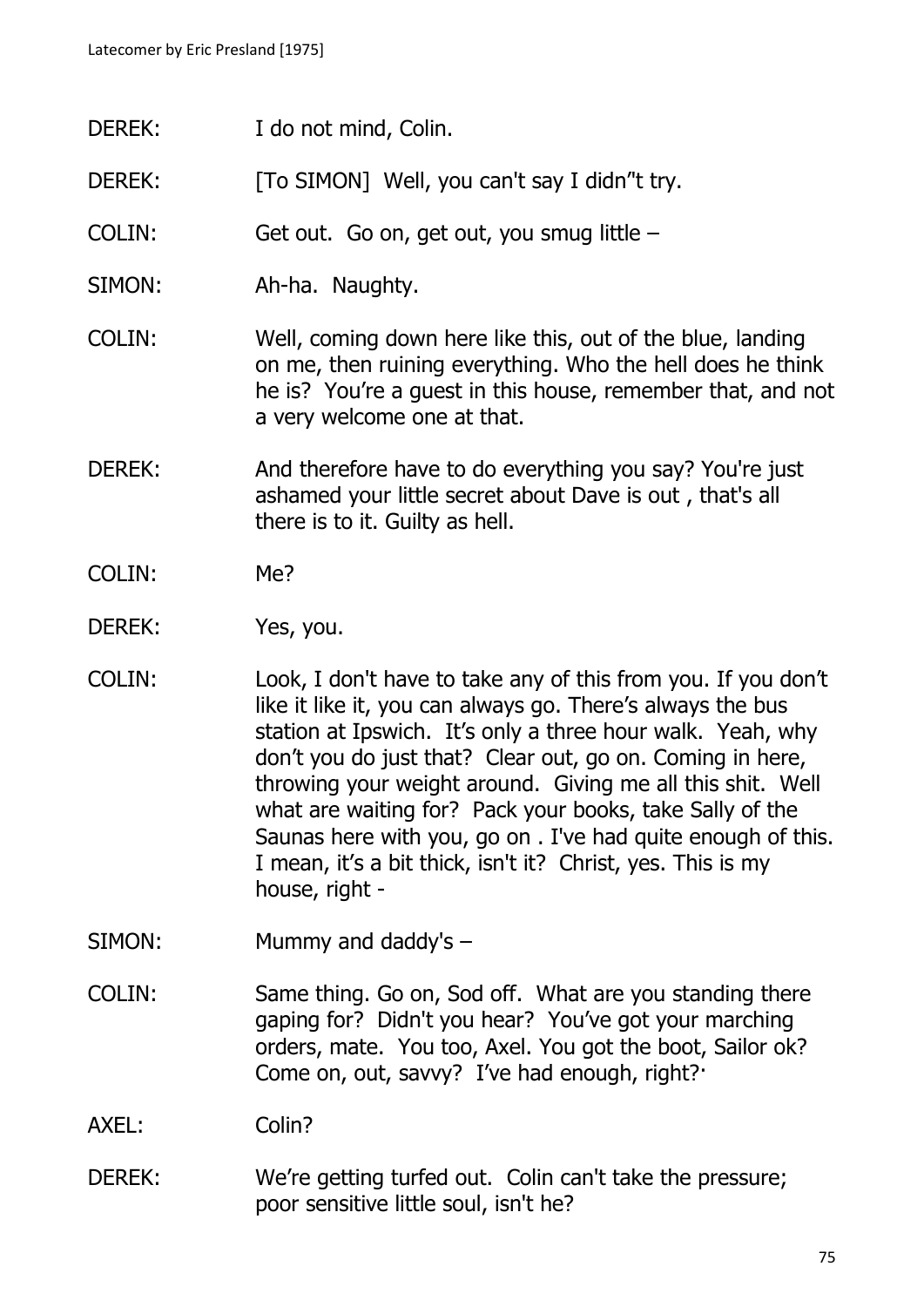COLIN: Bastard.

AXEL: Out?

- SIMON: He does seem to be taking it rather to heart,. If only you didn't rub it in so much, Derek.
- COLIN: That's got nothing to do with it.
- DEREK: Look, Colin, this is ridiculous. It's half-past two.
- COLIN: You should have thought of that before.
- DEREK: All right, you've made your point. What do you want me to do, grovel?
- AXEL: Don't argue. I'll go, get dressed.
- DEREK: OK, OK. [To COLIN:] You can wait five minutes, can't you? I mean, will it kill you Axel puts some clothes on?
- AXEL: Calm yourself, Derek.
- DEREK: [*Packing]* Christ. Ten miles, that's exactly what I needed.
- AXEL: We can hitch-hike.
- DEREK: What, on this road? At this time of night. You must be joking.
- AXEL: Something will come. It always does.
- DEREK: Too likely. Go and get dressed, huh?
- SIMO: [Curiously, to AXEL] You must be frozen.
- AXEL: I do not feel the cold. I am accustomed to it
- COLIN: Will you just get. a move on, you two?·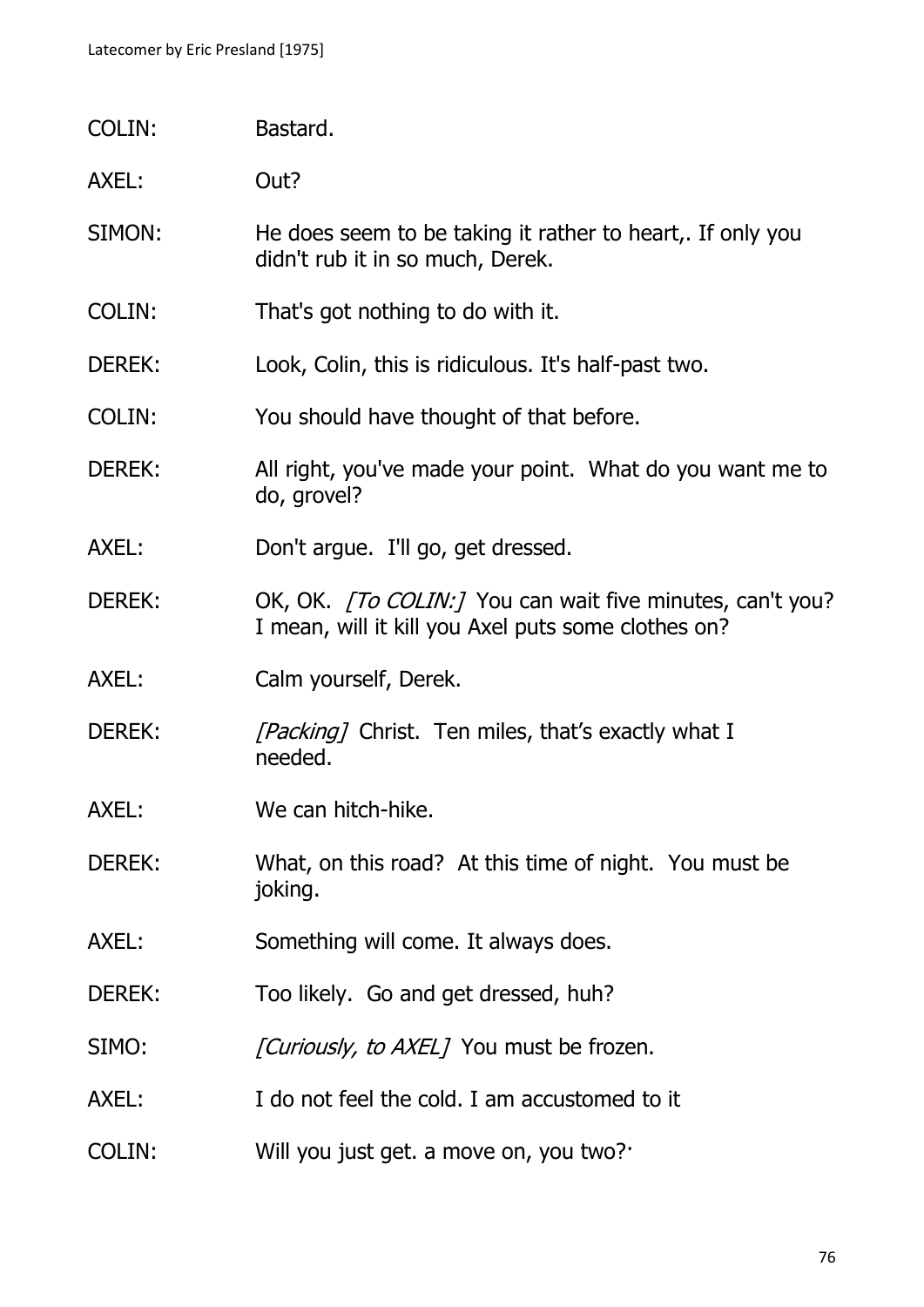- DEREK: Eight miles. This time of year, too. It's bloody freezing out there, I hope you realise that. AXEL: Ach, what's the use, Derek? Just think. We find that nice little hotel again. DEREK: [*Warning*] Axel... AXEL: They say the have rooms again tonight, remember? Maybe we get same one, ja? [COLIN and SIMON turn and stare at AXEL, then at DEREK.] SIMON: Passing through... DEREK: Just Axel's joke.. He's trying to cheer me up… SIMON: There always did seem a certain tenuousness in that story of yours. AXEL: Derek - DEREK:  $[Speaking rapidly]$  I really don't know why you're trying to read anything into this. COLIN: What are you doing here, Derek? DEREK: It was just a throwaway remark... COLIN: Derek - DEREK: ...but you have to make some big deal – COLIN: Derek, what are you doing here? DEREK: You invited me back.
- COLIN: You, know what I mean.
- DEREK: You know what I'm doing here...
- SIMON: I think we both do.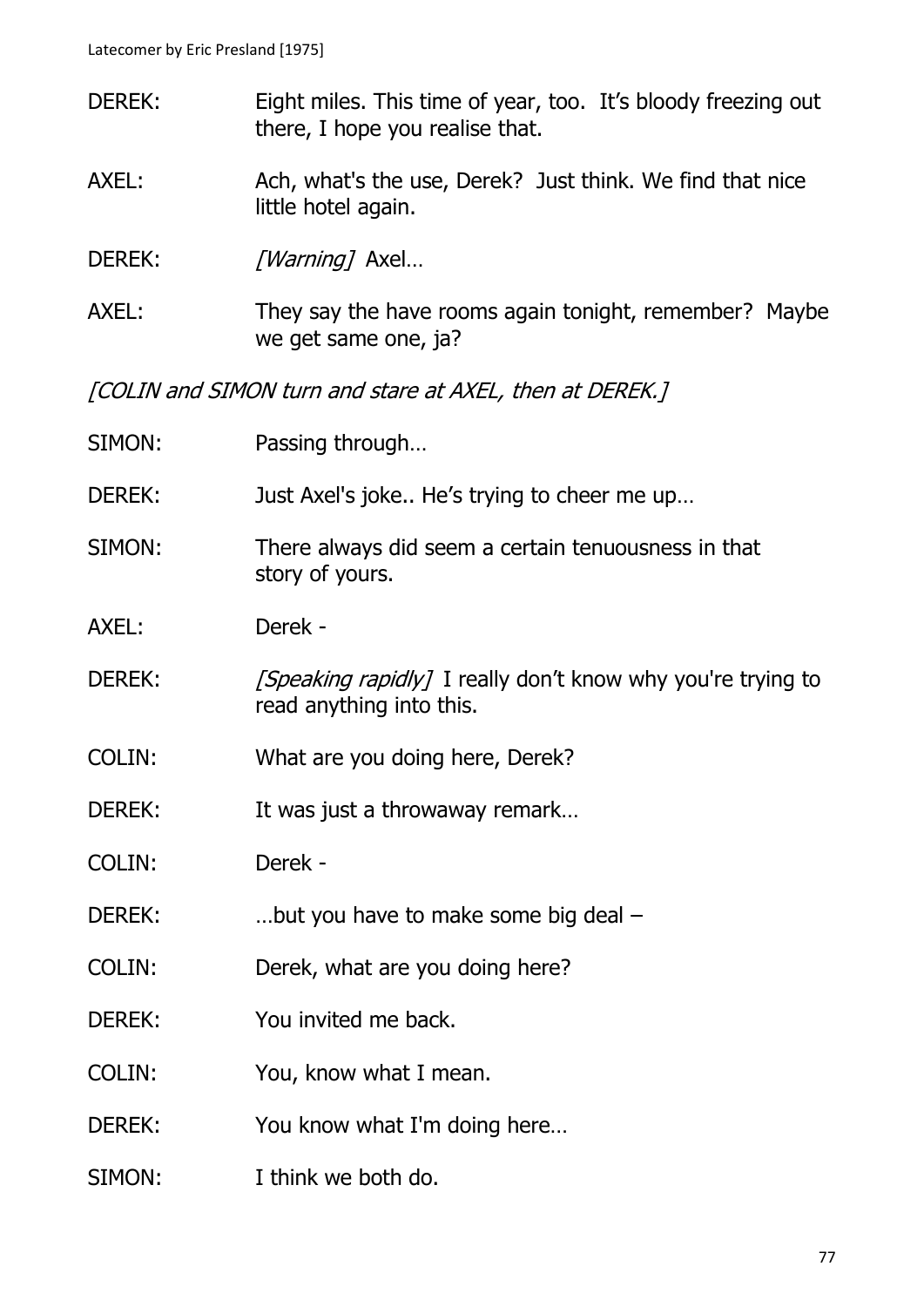- DEREK: I happened to run into you.-
- COLIN: Tell the truth for once. What were you doing in town?
- DEREK: Look, do we have to go into all this? Come on, Axel. Let's clear out.
- AXEL: Oh, Derek, Derek. Why pretend?
- DEREK: Pretend? I don't know what you mean. I'd been to Norwich to see Jane -
- COLIN: You didn't tell me you'd seen Jane.
- DEREK: I don't have to tell you everything we "re not married.
- AXEL: Oh, Derek. What is the point any more? It's too late.
- DEREK: I really don't see what you're getting at. I came to Ipswich yesterday.
- AXEL: Shall I make it easy for you?
- DEREK: Axel, you promised...
- AXEL: Derek was not passing through. I meet him Friday, day before yesterday.
- DEREK: You didn't have to -
- AXEL: It is better you finish it,. We have a long walk. You tell, you feel better. He was in town two days. At least.
- SIMON: Oh, Derek, you lying sod.
- COLIN: So… you were just passing through after seeing Jane, just happened to meet Axel, just happened to stay on.
- DEREK: Yes.
- SIMON: A quick tour of the scenic beauties of the fish factories, no doubt.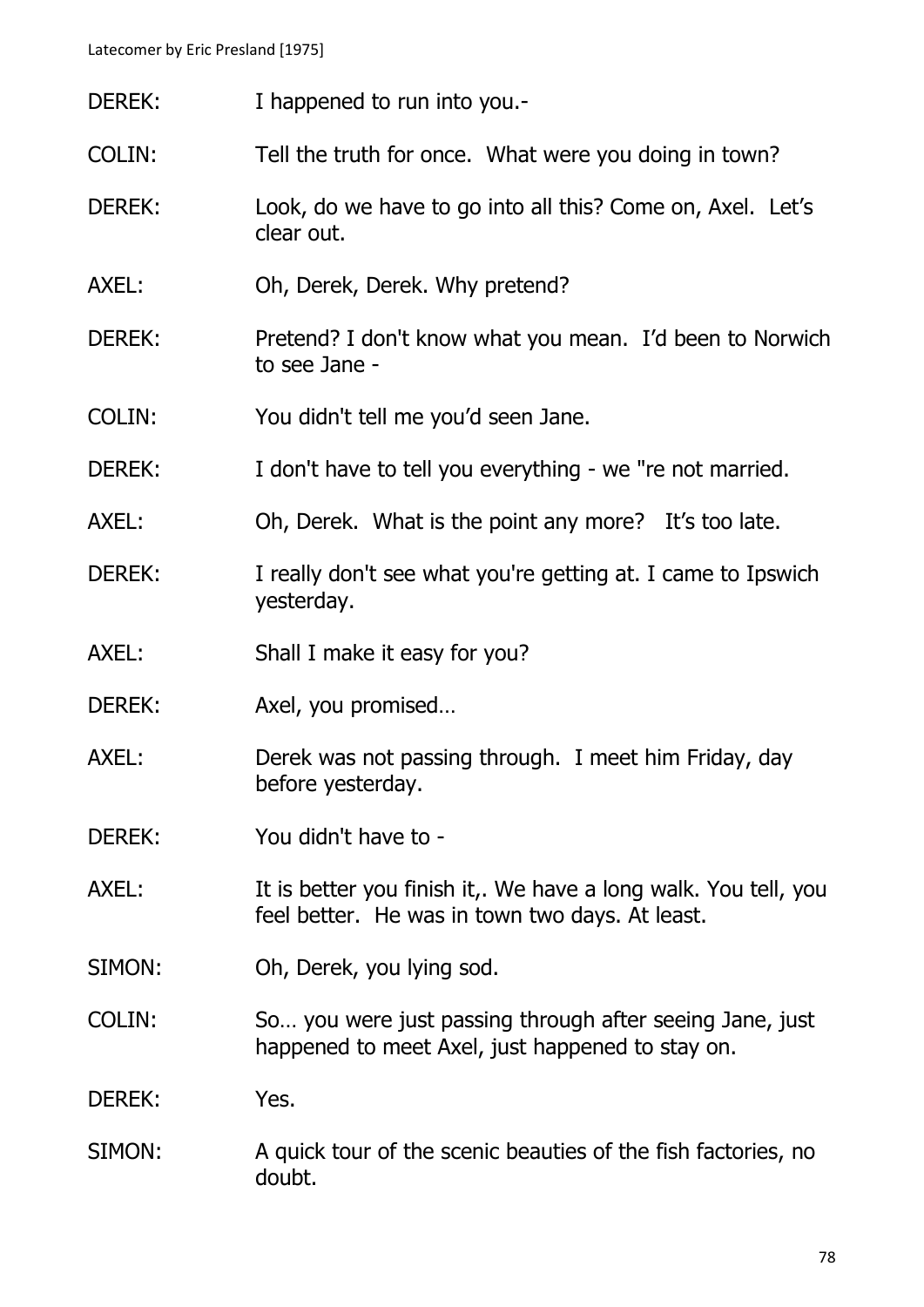- DEREK: If you'd met Axel, you'd have stayed on.
- COLIN: Yes, I would have. But you're not me. I don't believe it.
- AXEL: He was looking for you. He said he had lost you. He said, Simon and Colin. I did not know he was stranger hare. Tonight, I thought he had found you. [Wearily] What does it matter, Derek? I'm going to get dressed.

## [AXEL exits. Pause]

- SIMON: [To himself] So you did come to see me, But why didn't you say something. Oh, I know how angry you must be, what with Gerry and everything, but how was I to know? We could have fixed something up, you know.
- DEREK: [Very soft] No, not you.
- SIMON: What?
- COLIN: [Also soft] There doesn't seem to be much choice left.
- DEREK: You knew all along, of course.
- COLIN: Yeah, s'pose I did. Hoped I was wrong. It's the sort of thing you hope'll go away.
- DEREK: It doesn't. Sorry, Simon. You seem to have missed the boat again.
- COLIN: There's no need for that, Derek.
- DEREK: [To SIMON] I would have told you before, but there didn't seem much point, the way you felt. You see, for two years I shared a flat with this creature. 11a Cottrell Road. Colin, me and Jane. One for all, blah, blah. Two long, infuriating frustrating happy years. We. used to go for long walks at the weekends. Over the Berkshire Downs, kneedeep in wet grass. It nearly always rained. A hard, bracing, gusty gutsy rain.

Endless games of monopoly, which Colin always won. For a revolutionary he was a pretty good capitalist. Followed by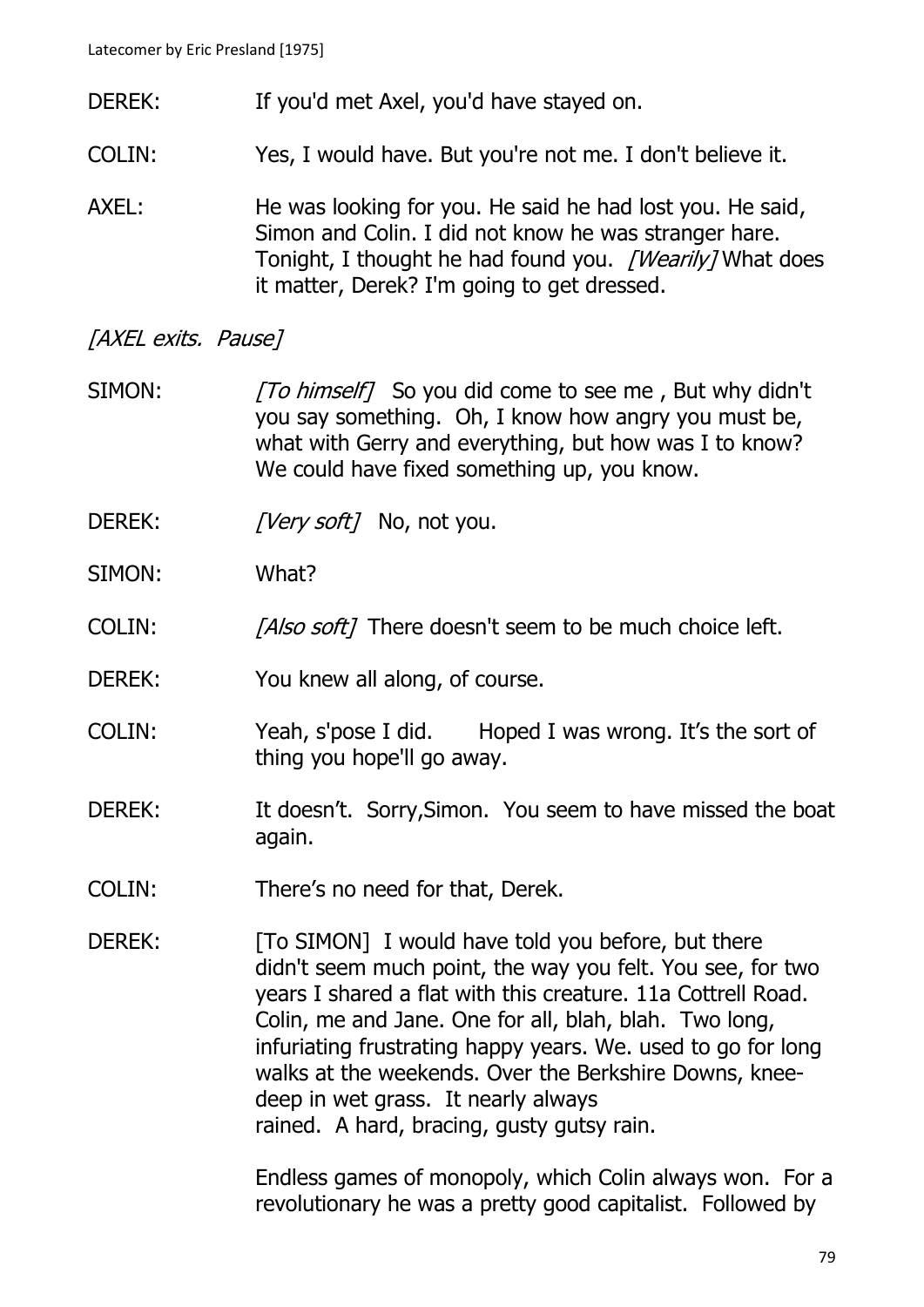cocoa and talk. God, how we talked. Politics, religion, sex; I used to get so furious with him because I could never beat him in an argument yet I was always so much more logical than he was.

Long fierce physical summers. Tennis matches with her lasting into the twilight, his arms brown and soft in the setting sun. Punting down the Isis through avenues of elms, watching the green shadows falling on his face, as she lay with eyes closed, smiling. Crumpets in the autumn, chestnuts in winter - strawberries and syllabub and Pimm's Number One in the summer. We had a real fire then. I can still see him lying naked on the rug, his face dissolved in the glow. And those sweet melancholy small-hour confessionals. Slow and lingering like a Tchaikovsky symphony. Self-doubt, self-pity, self indulgence. I trusted him. I gave her myself. And he even gave me some of herself in return. Good times, good times. I told him all about my tussles with Jane, of course. But that was just an excuse to tell him things. It was just the fact of being honest with someone. Honesty's too difficult to use on everybody.

- SIMON: [Viciously] You proved that tonight.
- DEREK: You get out of the habit of honesty. It's a leisure activity.
- SIMON: Just let me make sure I've got this right. You haven't been to see Jane this weekend.
- DEREK: No, that's all over. She's been used enough.
- COLIN: Christ, you're just another boring bleeding romantic like Simon. You sound just like him.
- DEREK: You always idealise what you' ve never had. I expect I could lose my illusions in time.
- COLIN: You know something?, You thrive on guilt. You're never happy unless you think you're a shit. And Christ, you don't half try to spread it around.
- DEREK: It, wasn't like that. We needed each other. You're the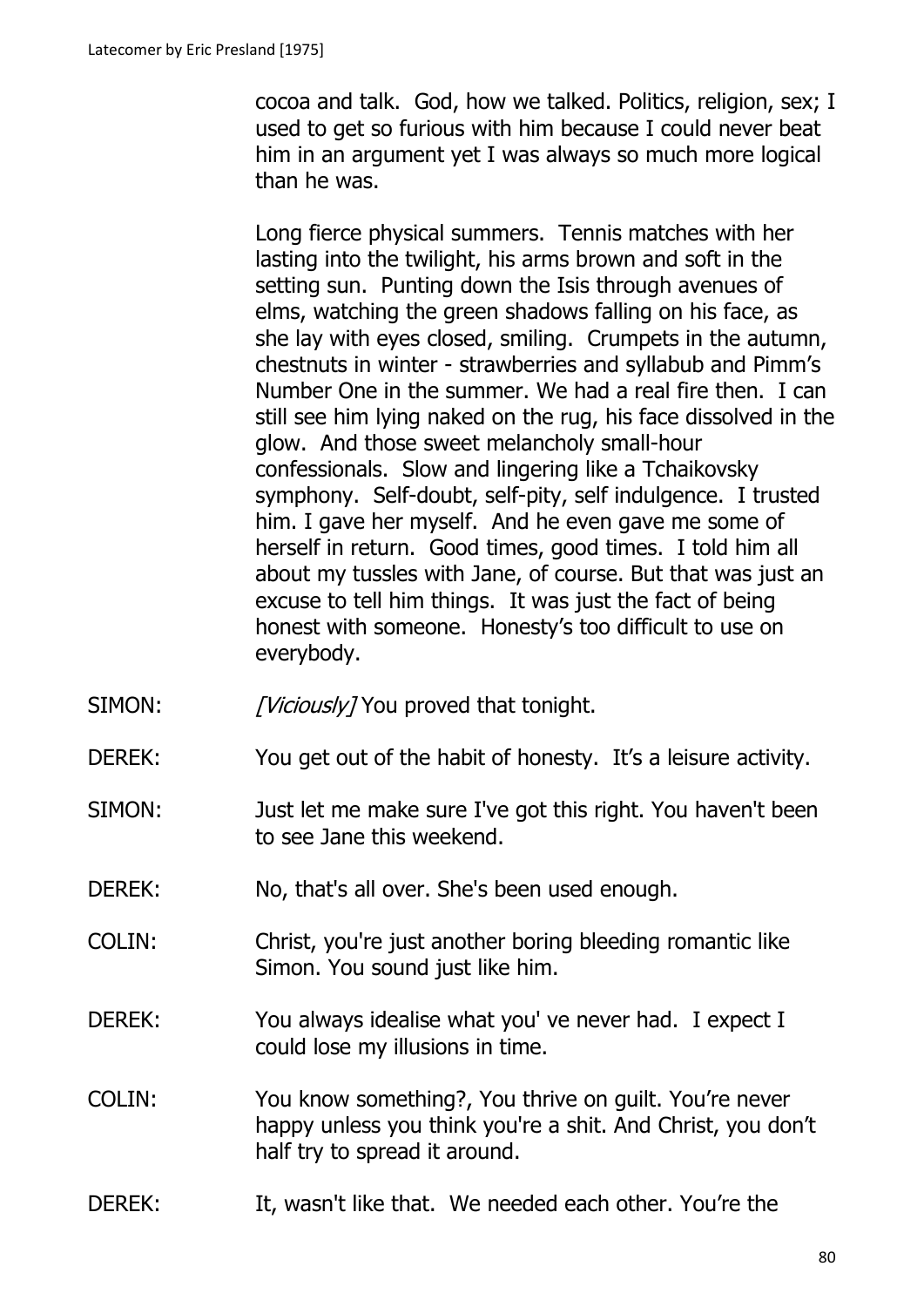only person I've ever needed. Or needed to be needed by. Look, I'm sorry, Simon. I didn't want to say any of this, I really didn't. Not like this.

- SIMON: Don't mind me it's all in the noble cause of Honesty, I'm sure. Actually, I'm agog for your revelations, I wouldn't miss it for the world.
- DEREK: [To COLIN] When you told me you were gay, I thought it was the worst thing in the world that could happen to anyone. I was appalled that a friend of mine could turn out to be queer. I felt so sorry for you. But I was proud that you'd told me, that you felt you could come to me and nobody else. If you were in trouble, I knew you'd come to me, and when you did, when you were rea.lly upset" somewhere I was glad, because it gave me the chance to prove myself to you.
- COLIN: So? I had a shoulder to cry on. Big deal. There were others. [Angry] Big fucking patronising deal.
- DEREK: It was when you moved out, I put it all together. And when you finished that motorway contract, and came back to Oxford. I wanted to be like you so much. It's a kind of freedom, a sort of instinctive rightness about every movement, every gesture. 'Grace', I suppose you'd call it, though it's not a very fashionable word. But you've got it. But somehow I couldn't get to you any more; that year away had broken it.. Too many memories round Oxford, I suppose. I just thought - I dunno - I just thought here, away from it all - in our own time - I might reach you again. Differently. Stupid, I suppose.
- COLIN: [To SIMON] So you did tell him about the weekend. You and your big mouth.
- SIMON: I never said a word, honestly. Cross my heart.
- DEREK: [Smiling] It's not Simon's fault. He talks in his sleep.
- SIMON: Oh God, I don't, do I?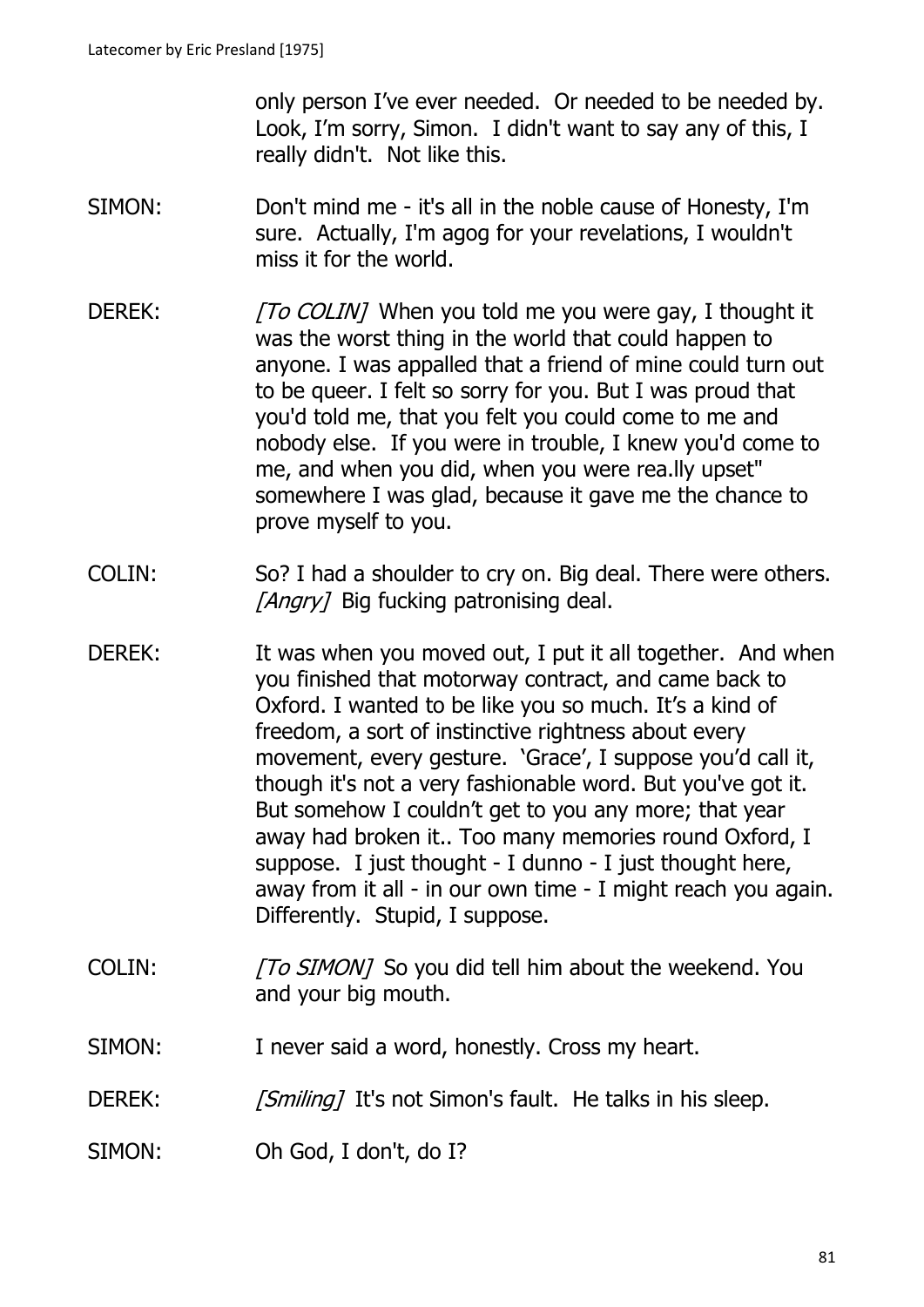- DEREK: Fraid so. I knew you were somewhere round here. I realised all this fresh air would kill you, and sooner or later you'd head for the nearest gay watering-hole. So I got, a copy of *Gay News*, worked out that it had to be the 'Turks' Head', and came down. I got into town and just waited. Silly, wasn't it?
- SIMON: The way your mind works! How can you live with a head like that?
- DEREK: With difficulty. Sometimes I wish I could get a transplant.
- COLIN: And that's how you met Axel.
- DEREK: Last night. I had hoped to meet someone who'd seen you. But Axel was on his first night of leave. And tonight, when I'd given up hope almost, and was about to head home feeling I'd given away to a very foolish impulse, I met you. I don t quite know what I expected to happen. I just wanted to be able to put my arms round you, and say, I still need you. It didn't seem much to ask. You can imagine how I felt when I saw you picking up Axel.
- SIMON: Yes. Found out.
- DEREK: That too. So, now you know. Does 1t make you feel any better, getting your pound of flesh? Can we go now? I'll nip up stairs and collect Axel.
- COLIN: Don't bother. You aren't worth throwing out. Christ, I remember Cottrell Road. I'd almost managed to forget it. Nasty, nosy, prying atmosphere. Never out of each other's sight, never a moment's peace , You made me say I thought things I never thought at all. No privacy, even in your dreams. It was obscene. Yes, that' s the word, obscene. "Where have you been, how are you feeling, what are you thinking." You're just like Dave, only you're after my mind. Pin it out on the coffee table like a dead frog. That's what your "understanding" is about possession. You led me into more and more lies - I got to the stage of inventing fuck-ups I didn't feel just to try and give us both something to feed on. You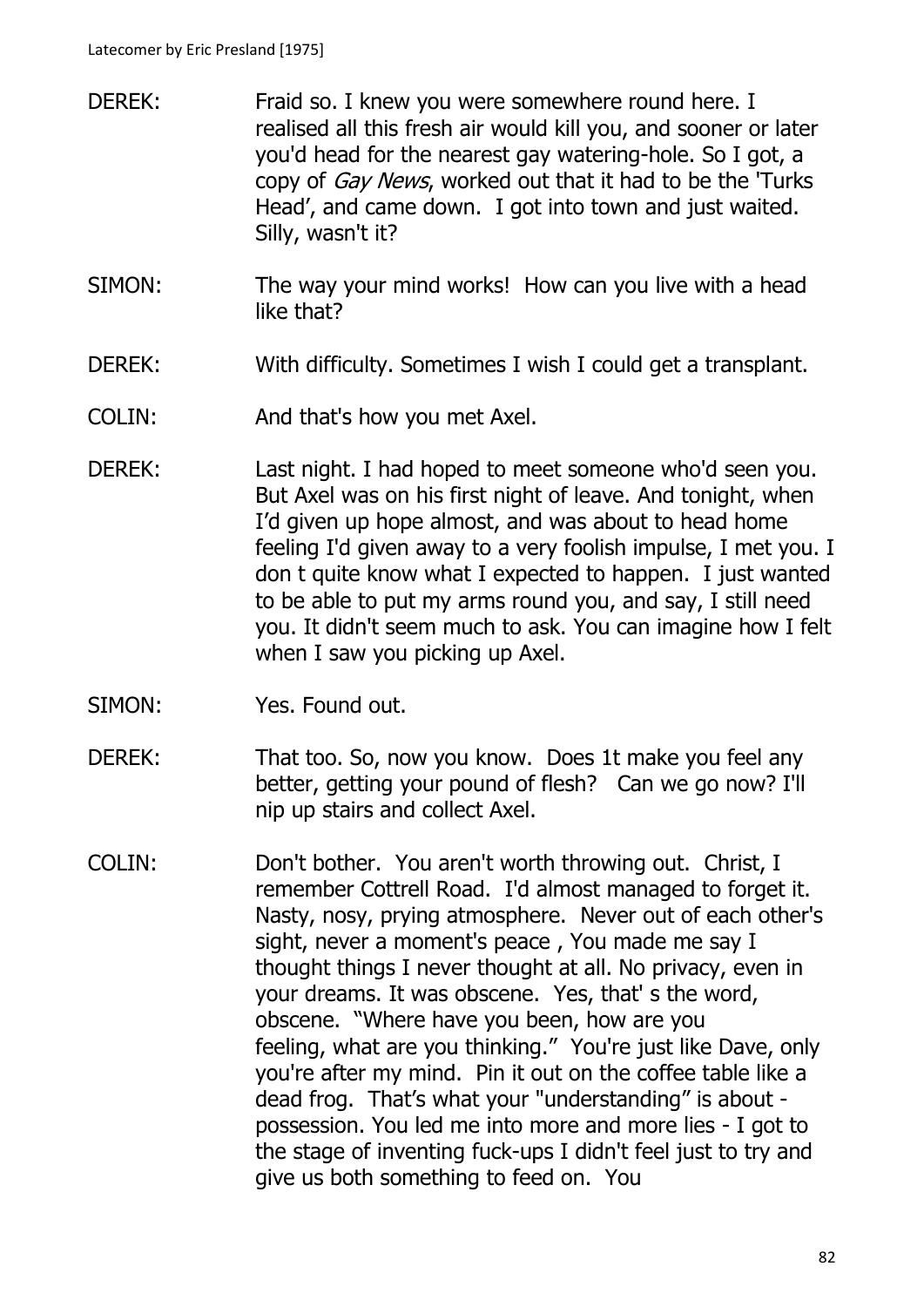didn't have to invent them, of course - you've got enough to last a thousand years.

There was a time - there was a time, if only you'd unzipped your flies and offered me that instead of tea and sympathy and a shoulder to cry on. That's what I wanted, whatever you thought you were after. Oh yes, I used to come up to your room, pour my little heart out, cry even. But the real tears came later, afterwards, when I used to lie awake cursing myself for falling for someone who was straight, cursing myself for not being able to do anything about it, for not saying something, for not moving out, for moving in in the first place, for feeling so fucking uptight and trapped. Simon's right, it's too late. For us, anyway. I don't believe in the kind of love you're still on about. I've been on the scene too long. [Thinking of AXEL] A diffierent kind, maybe. Take my advice, stick to Simon. You were made for each other. As for me, forget it.

[DEREK sits with his head bowed. There is a long pause. Suddenly his shoulders convulse violently as he cries silently. Colin watches calmly for a few seconds, then walks to the door, turns.]

It was a narrow escape as it was.

- COLIN: I'm not buying that one, Derek. I played that game three years ago. You don't get me that way. I hope you'll be comfortable on the floor. Sleep well. I'll see you in the morning.
- SIMON: What about Axel?
- COLIN: I'll er see if I can persuade him to stay. You?
- SIMON: I'll stay down here a bit. I'll be up shortly.
- COLIN: No doubt.
- SIMON: That kind of cheap joke is quite unnecessary.
- COLIN: You can stop now, Derek. You're not impressing anyone.

[The shoulders stop heaving]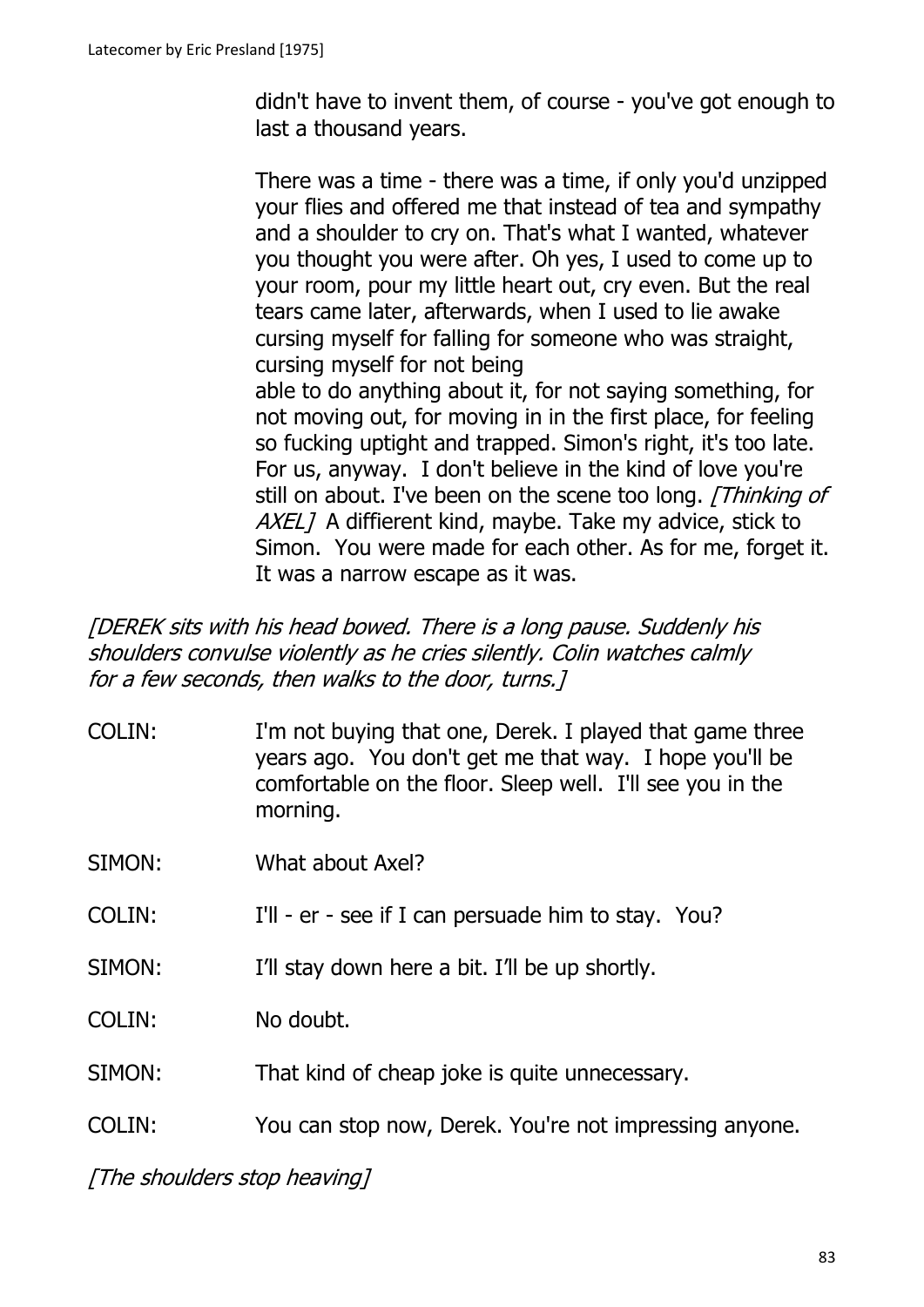COLIN: I'll just look in on Gerry before I turn in. See he's OK. I'll leave you two to sort yourselves out. Goodnight. Goodnight, Derek. [No response.] SIMON: Game, set and match to you, I think. COLIN: It's not like that. SIMON: That's how he'll see it. COLIN: Yeah. Pity. SIMON: Well., give my love to Axel. Oh, if you want to see how Gerry is, you'll have to unlock the door. Here's the key.

[Produces it from his dressing gown.]

| <b>COLIN:</b> | What? |
|---------------|-------|
|---------------|-------|

- SIMON:  $\int Giving \, him \, the \, key \, J$  I locked him in. I thought he might chase me.
- COLIN: You're mad, Simon. Quite mad.

[COLIN exits laughing]

[DEREK looks up slightly during this exchange. looks down again as SIMON turns back. His shoulders start to heave again. SIMON looks on in 4istressed bewilderment. DEREK slowly reaches out and takes his hand. There is a pause, then SIMON comes to a sudden decision, and pulls DEREK gently to him. They kiss.]

SIMON: Do you think we can get two in that sleeping bag?

DEREK: We can always try.

[They kiss again.]

SIMON: So, they all live happily ever after. *[No reply from DEREK]* Here.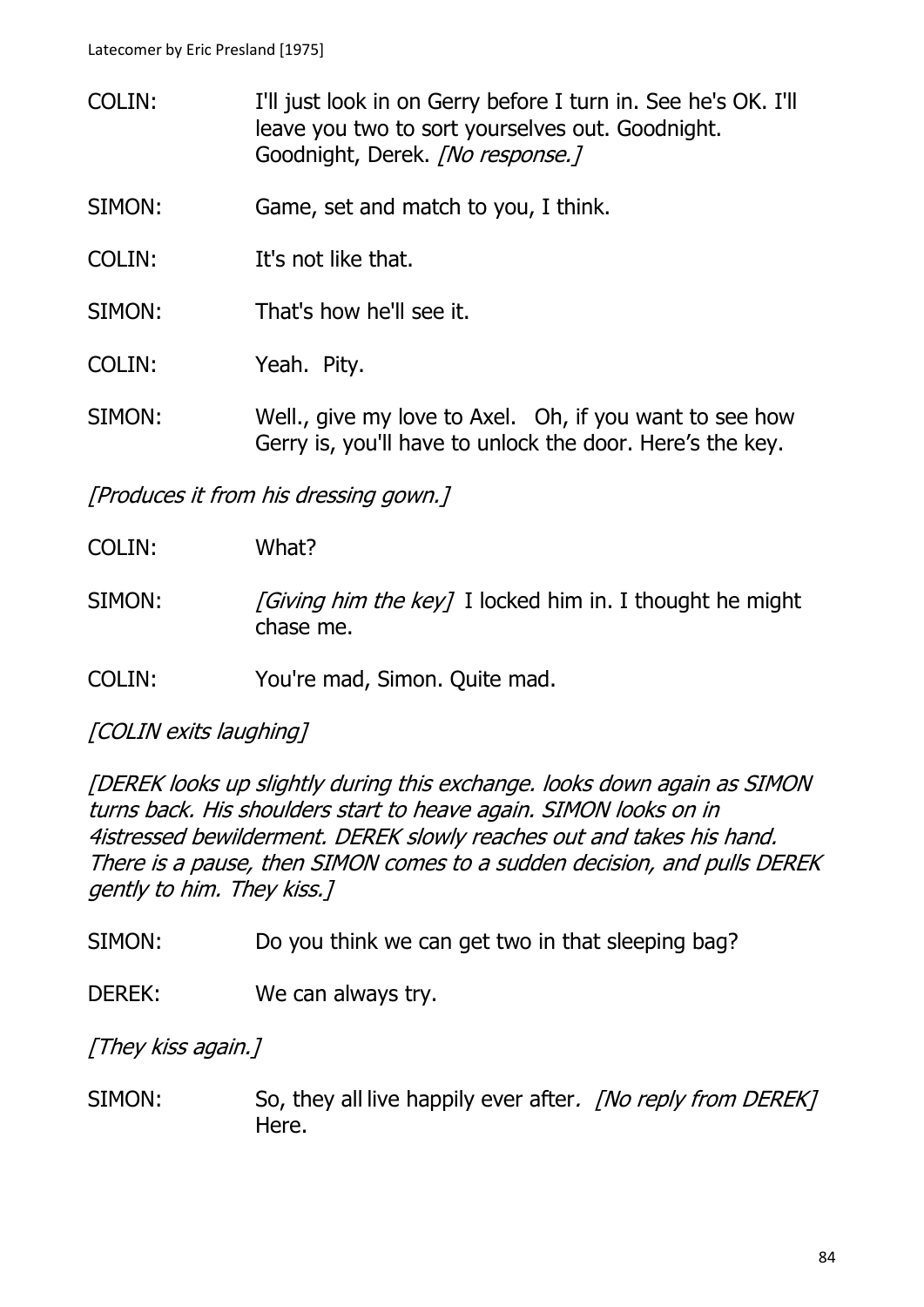[SIMON starts to undress DEREK, but gets caught on the trousers. DEREK waves him impatiently away, and takes them off himself. While he completes undressing, SIMON gets out sleeping bag.]

DEREK: What do you think Colin meant when he said I wanted. to own people? I don't think that's true, do you? Why should he feel that? It must be some kind of fixation he's got. He's just the same with Dave.. Even the simplest gesture of affection and he runs a mile.

[SIMON is struggling with the zip.]

- SIMON: It's stuck. How do you open this thing?
- DEREK: What? Oh, here. I'll do it. Mind you, I'm not surprised if he came out in the way he said he did. Christ, yes. I'd be exactly the same. It must be awful. I' e. never want to feel anything for anybody. So he just uses sex as a sort of shield. Can't say I blame him. And he's young enough to get away with it. Christ, this floor's freezing.
- SIMON: There's a horrible draught from somewhere too.

[Takes off his dressing gown. He is wearing rather bright underpants. DEREK sees them, and laughs.]

- DEREK: You didn't go to bed with Gerry in those, did you?
- SIMON: When the going got tough in the second round, I picked up my maiden modesty and fled. I put them on in the loo.
- DEREK: [Laughing] Oh, Simon, you are the limit.
- SIMON: Shall I turn the light of!?
- DEREK: Why? Why do you want the light off?
- SIMON: I usually put the light off. when I go to bed.
- DEREK: You're not feeling quilty, are you?
- SIMON: No, it's just that I thought well, it's natural…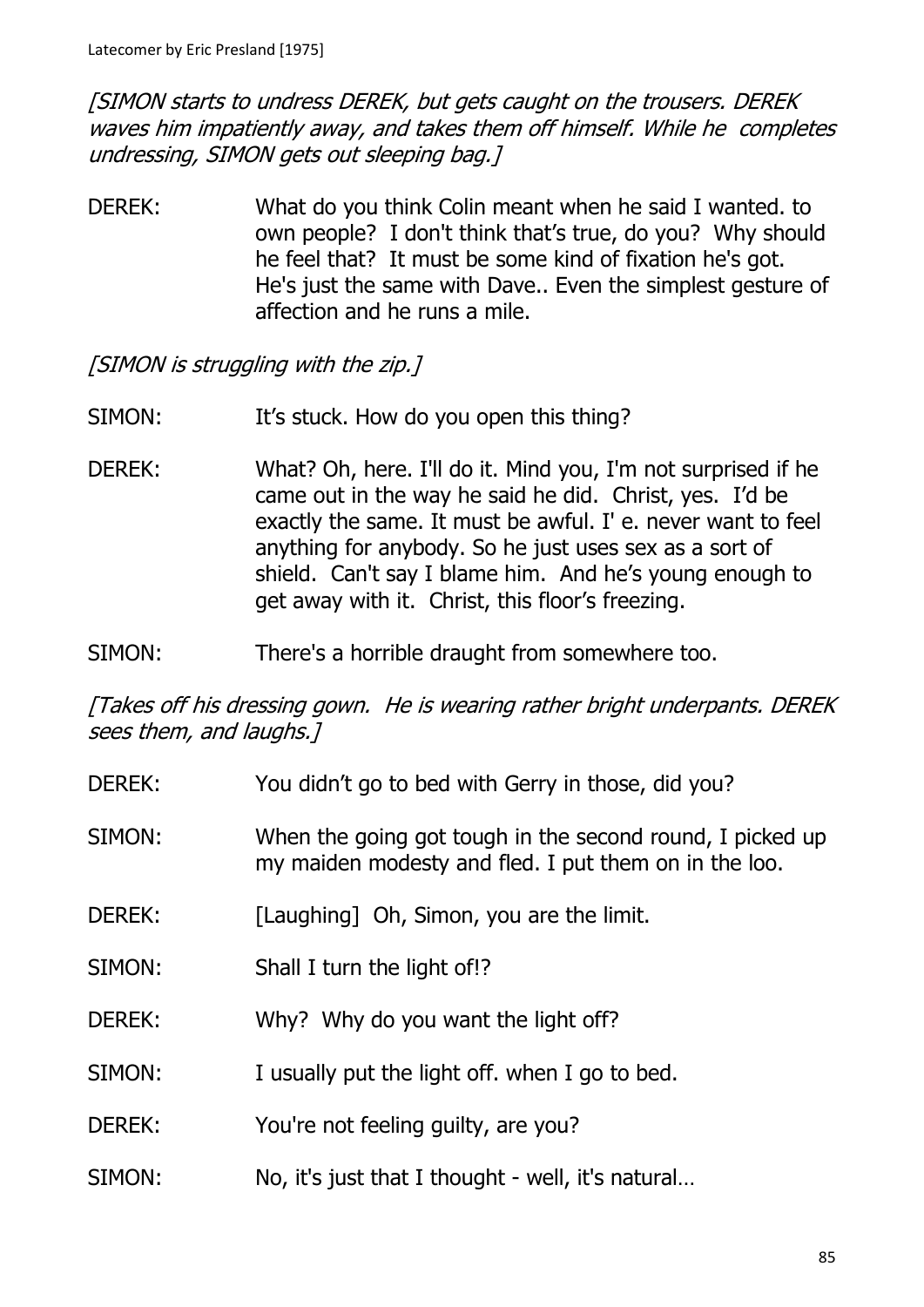- DEREK: It's not natural. Lights aren't natural in the first place.
- SIMON: All right, it hurts my eyes.
- DEREK: You don't think I feel guilty about this, do you? You're not suggesting that?
- SIMON: Of course not.
- DEREK: Because there's nothing to feel quilty about, is there?
- SIMON: All right, I'll leave it on, if that's what you want.
- DEREK: Who says that's what I want? 1 don't care.. It doesn't make any difference to me. But if you want it on -
- SIMON: I don't want it -
- DEREK: Or are you an exhibitionist? If you feel more comfortable, if it helps you get off or something -
- SIMON: I don't mind.
- DEREK: Of course you mind, one way or the other, otherwise you wouldn't have suggested it. You must have wanted it off for a reason.
- SIMON: When I want to go to sleep, I do not want to have to get out of a nice warm sleeplng-bag, cross the frozen lino, and switch the light off, and I will not be able to get to sleep with the lights on. Though of course if you really want them left on, I'll leave them on. Provided you promise to switch them off later.
- DEREK: I don't want them left on. I'm not like that.
- SIMON: Will you shut up? [He kisses DEREK gently, but  $f\llbracket r\llbracket m/r \rrbracket$  Now, get in there.

[SIMON strlps, switches off the light. DEREK gets into the sleeping bag. SIMON, joins him. Noises of adjusting to small confines.]